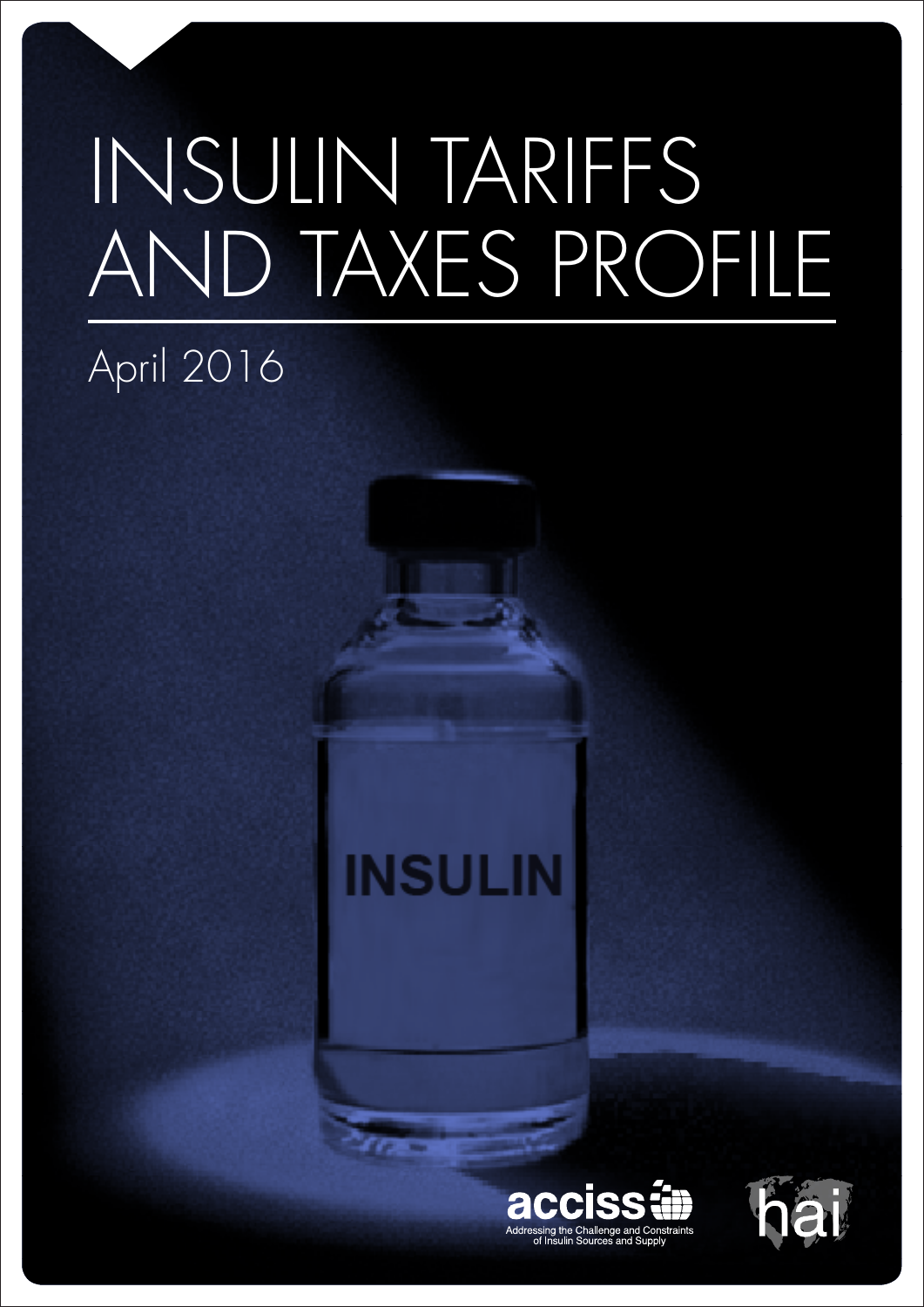# INSULIN TARIFFS AND TAXES PROFILE

# April 2016

#### **Warren Kaplan**

Boston University School of Public Health

Published by **Health Action International**

Overtoom 60 (2) | 1054 HK Amsterdam The Netherlands | +31 20 412 4523 www.haiweb.org

#### **Disclaimer**

The ACCISS Study is supported by The Leona M. and Harry B. Helmsley Charitable Trust and Stichting ICF. The analysis included in this report is that of the authors alone and does not necessarily reflect the views of the Helmsley Charitable Trust or Stichting ICF. All references and conclusions are intended for educational and

informative purposes and do not constitute an endorsement or recommendation from the Helmsley Charitable Trust and Stichting ICF.

#### **Licensing**

This report is licensed under the Creative Commons Attribution-NonCommercial 4.0 International Licence. You may share and adapt this material if you give appropriate credit, provide a link to the licence, and indicate if changes were made. You may not use the material for commercial purposes. To view a copy of this licence, visit http://creativecommons.org/licenses/by-nc/4.0/.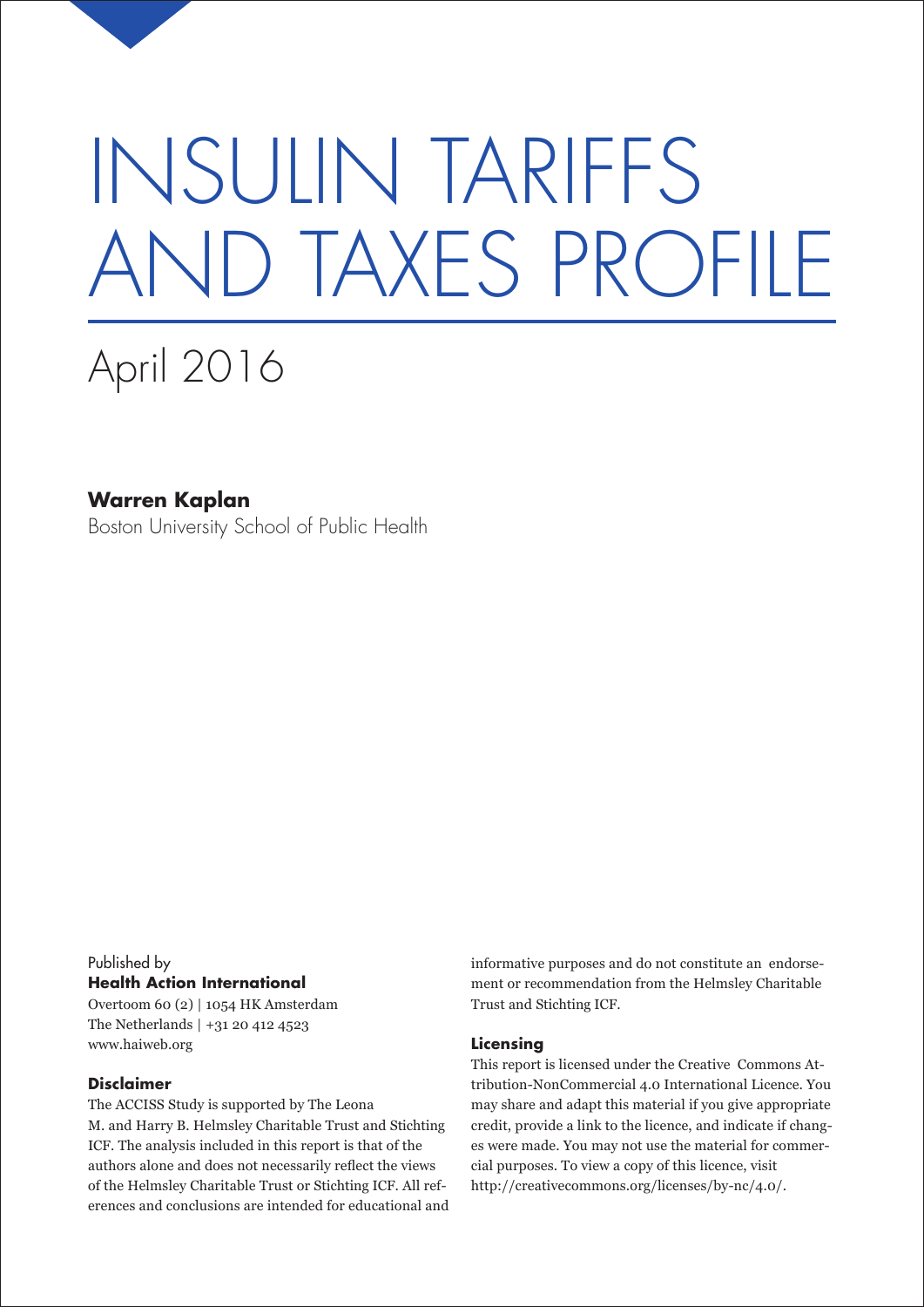#### **Co n te n ts**

| 1.                                                                                   |
|--------------------------------------------------------------------------------------|
|                                                                                      |
|                                                                                      |
|                                                                                      |
|                                                                                      |
| 2.1 A Note on Tariff Classification of Finished Products and Active Ingredients 9    |
|                                                                                      |
|                                                                                      |
|                                                                                      |
|                                                                                      |
|                                                                                      |
|                                                                                      |
|                                                                                      |
|                                                                                      |
|                                                                                      |
| 5.3 Comparison of Tariffs on Active Pharmaceutical Ingredients vs. Bulk Insulin  13  |
|                                                                                      |
|                                                                                      |
| 5.6 Comparison of Tariffs on Finished Pharmaceuticals vs. Retail Insulin  16         |
|                                                                                      |
| 6.1 Fraction of Countries with Specified Import Tariffs: Retail Insulin 17           |
|                                                                                      |
| 7. Differences Between Finished Retail Insulin and Bulk Insulin Tariff Rates: Paired |
|                                                                                      |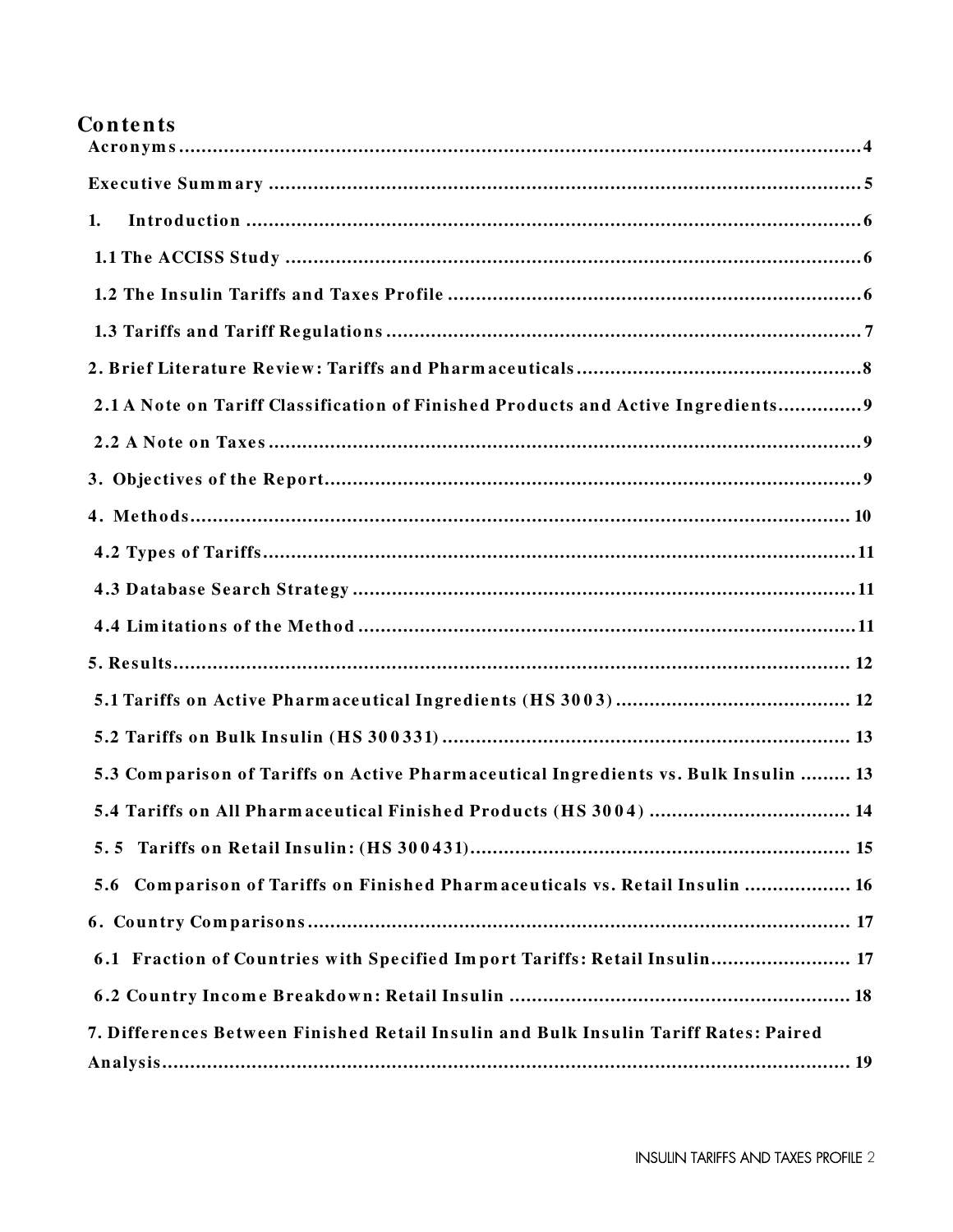| 7.1 A Case Study in Argentina: How Much Revenue is Really Generated from Imports of  |  |
|--------------------------------------------------------------------------------------|--|
|                                                                                      |  |
|                                                                                      |  |
|                                                                                      |  |
|                                                                                      |  |
|                                                                                      |  |
| Annex 1. Active ingredients: all medicines: 10 percent and above 26                  |  |
|                                                                                      |  |
|                                                                                      |  |
|                                                                                      |  |
| Annex 5. Difference between retail and bulk tariffs and revenues generated by each30 |  |
|                                                                                      |  |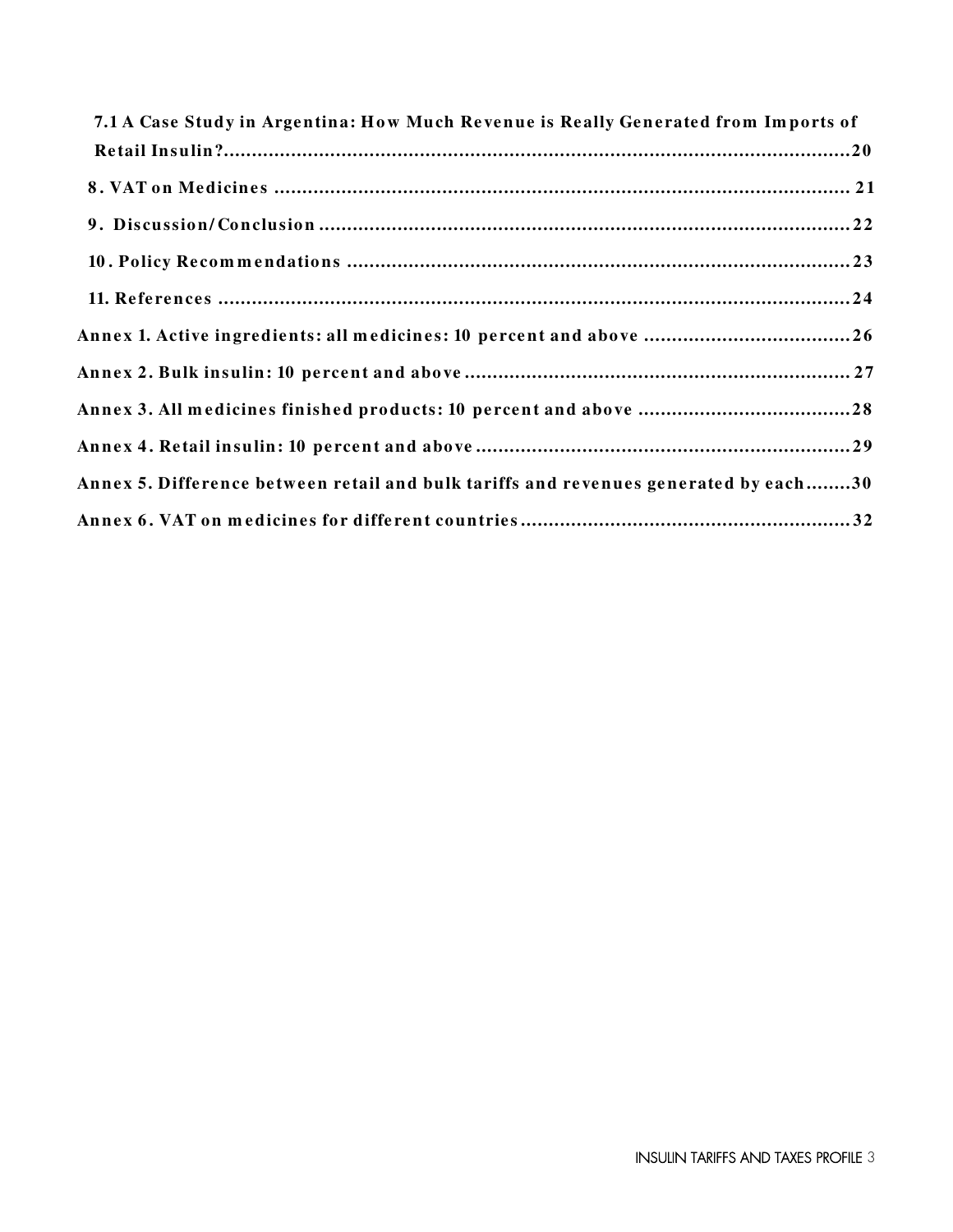### <span id="page-4-0"></span>**Acro n ym s**

| <b>ACCISS</b>      | Addressing the Challenge and Constraints of Insulin Sources and Supply       |
|--------------------|------------------------------------------------------------------------------|
| <b>API</b>         | <b>Active Pharmaceutical Ingredients</b>                                     |
| EU                 | European Union                                                               |
| <b>FTA</b>         | Free Trade Agreements                                                        |
| <b>GDP</b>         | Gross Domestic Product                                                       |
| <b>HS</b>          | Harmonized System                                                            |
| <b>MFN</b>         | Most-Favoured-Nation                                                         |
| <b>PRONADIA</b>    | Argentina's National Programme for the Prevention and Control of<br>Diabetes |
| <b>REMEDIAR</b>    | Argentina's Programme for the Free Provision of Drugs at National Level      |
| <b>TRAINS</b>      | Trade Analysis and Information System                                        |
| <b>UN</b>          | <b>United Nations</b>                                                        |
| <b>UN COMTRADE</b> | UN Statistical Division Commodity Trade                                      |
| <b>UNCTAD</b>      | United Nations Conference on Trade and Development                           |
| <b>US</b>          | <b>United States</b>                                                         |
| <b>VAT</b>         | Value Added Tax                                                              |
| <b>WITS</b>        | <b>UNCTAD World Integrated Trade Solution</b>                                |
| <b>WTO</b>         | World Trade Organization                                                     |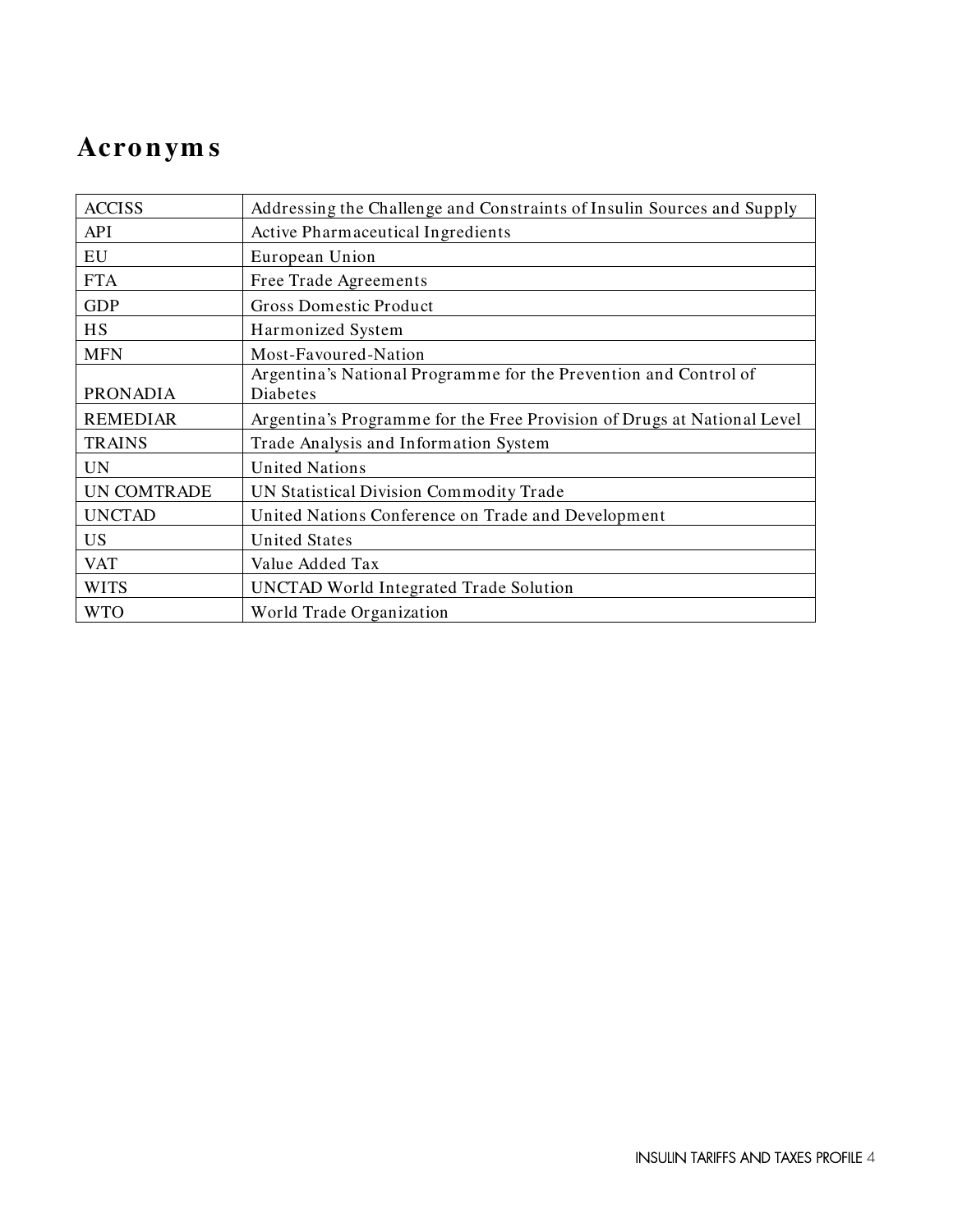# <span id="page-5-0"></span>**Exe cutive Sum m ary**

This profile is a review of import tariffs and taxes on insulin charged by countries and the effects access to insulin. This is important because insulin is an essential medicine that is needed for type 1 and type 2 diabetes. For type 1 diabetes insulin is the only pharmacotherapeutic option currently available. For type 2 diabetes, other treatments can also be offered. However, with the progression of the disease, many people will eventually be treated with insulin.

Access to insulin and devices is particularly poor in many low- and middle-income countries. In highincome countries such as the United States (US), patients without health insurance or with high copayments for insulin therapy are also unable to afford insulin. Our research is based on a literature review and a review of the available databases from the United Nations (UN) statistical division and the World Bank.

The major findings are as follows:

The global weighted average import tariff on insulin for retail sale has dropped from less than 3.5 percent in 2004 to 1.9 percent in 2013. Most countries have little or no tariffs on imported retail grade insulin. Governments in South and Central America have high import tariffs on insulin.

The global weighted average import tariff for insulin not yet formulated into its final retail packaging (called bulk insulin) has dropped since 2004. It is fluctuating but remains at about two percent. As of 2012 and 2013, the only countries contributing to the highest tariffs for bulk insulin are in Africa (Ghana and Sudan). Within these two countries, we are virtually certain that insulin is not being produced, so there is no obvious local industry protectionist value for these high tariffs.

With regard to finished medical products, in 2013, eight countries showed the highest tariffs, five being small, probably tax haven economies from the Caribbean (Anguilla, Antigua and Barbuda, Monserrat, and Bermuda) and the remaining being Pakistan, Nepal, India, and the Russian Federation. In those countries where we recorded both bulk and retail tariffs on insulin, it is clear that only a few countries (Chile, Ghana, South Korea, Myanmar, Serbia, and Yemen) generate any revenue at all and almost all of the revenue generated comes from imports of retail grade insulin. In fact, for these countries in 2013, the revenue generated from imports tariff on retail and bulk insulin represents between 0.3 and 0.5 percent of the total import value of retail and bulk insulin, respectively.

The value added tax (VAT) on medical products generally (which we assume include insulin) ranged from about zero to 24 percent on all or some medicines with no relationship to country income.

We suggest that eliminating import tariffs on insulin is one activity in a comprehensive policy reform of the pharmaceutical value chain that will improve access. The achievement of tariff reductions for pharmaceutical products is likely to have lost some of its initial relevance in recent years. As the average applied tariff on pharmaceutical products across countries in 2013 was already less than three percent, there may not be much additional ability for countries to exchange preferential tariff concessions in trade agreements. Nonetheless, some countries have import tariffs on insulin that are 10 percent or more.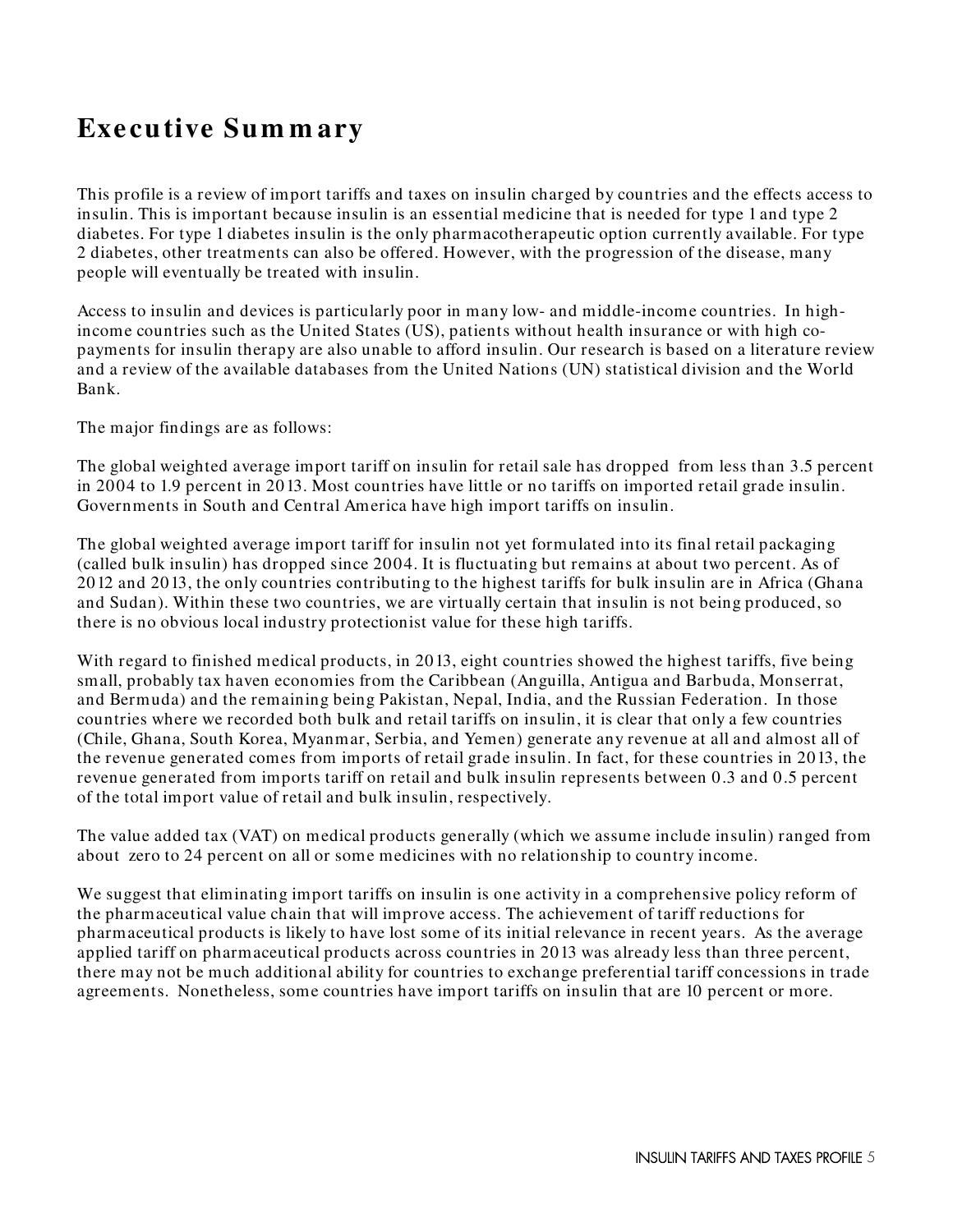## <span id="page-6-1"></span><span id="page-6-0"></span>1. **In tro ductio n** 1.1 The **ACCISS** Study

Today, approximately 100 million people around the world need insulin, including all people living with type 1 diabetes and between 10-25 percent of people with type 2 diabetes. Although insulin has been used in the treatment of diabetes for over 90 years, globally more than half of those who need insulin today still cannot afford and/ or access it. Without insulin, people living with type 1 diabetes will die. Many more will suffer from diabetes-related complications, like blindness, amputation and kidney failure, and, ultimately, premature death.

There are many complex issues that affect access to this life-saving medicine, creating inequity and inefficiency in the global insulin market. These issues include the global insulin market domination by three multinational manufacturers, import duties affecting the price insulin entering different countries, and mark-ups, taxes and other charges in the public and private sector supply chains that affect the final patient price.

The innovative global study, Addressing the Challenge and Constraints of Insulin Sources and Supply (ACCISS), sets out to identify the causes of poor availability and high insulin prices and develop policies and interventions to improve access to this essential medicine, particularly in the world's most underserved regions. The three-year study involves a unique group of leading international experts as members of the study's advisory and technical groups. ACCISS is co-led by Margaret Ewen at Health Action International, David Beran from Geneva University Hospitals and the University of Geneva, and Richard Laing from Boston University School of Public Health.

The study will be carried out in three phases. The first phase was mapping the global insulin market from various angles including trade issues, patents on insulin, market issues (including which pharmaceutical companies manufacture and distribute insulin) prices, trade issues, tariffs and taxes on insulin, and current initiatives to improve access to insulin. This Insulin Tariffs and Taxes Profile is a result of the mapping work completed in phase one, and is one of several profiles on the global insulin market to be published. All profiles can be accessed on the ACCISS Study section of HAI's website: [http:/ / haiweb.org/ what-we-do/ acciss/](http://haiweb.org/what-we-do/acciss/)

#### <span id="page-6-2"></span>**1.2 The Insulin Tariffs and Taxes Profile**

Work by the International Insulin Foundation (IIF) in various countries found a variety of barriers to insulin access, one of which was its overall price in comparison to other medicines. In addition in some countries insulin was only present at 20 percent of the facilities where it should have been; therefore, availability is also problematic. The factors causing this situation are present both at international and national levels and cannot be addressed in isolation. It is important to understand the wider issues surrounding access to insulin and the path of medicines from production to administration. (1-3)

This profile looks at the trade issues that create barriers to insulin products for those in need. To create this profile on tariffs and taxes data from available databases was collected as well as other information on the imports and exports of insulin in all countries.

Domestic taxes can comprise a substantial proportion of the price people pay for medicines, and high prices are generally considered to be a principal barrier to access. When considering the effect of medicine taxes on national revenues, official breakdowns of revenue by type of commodity are not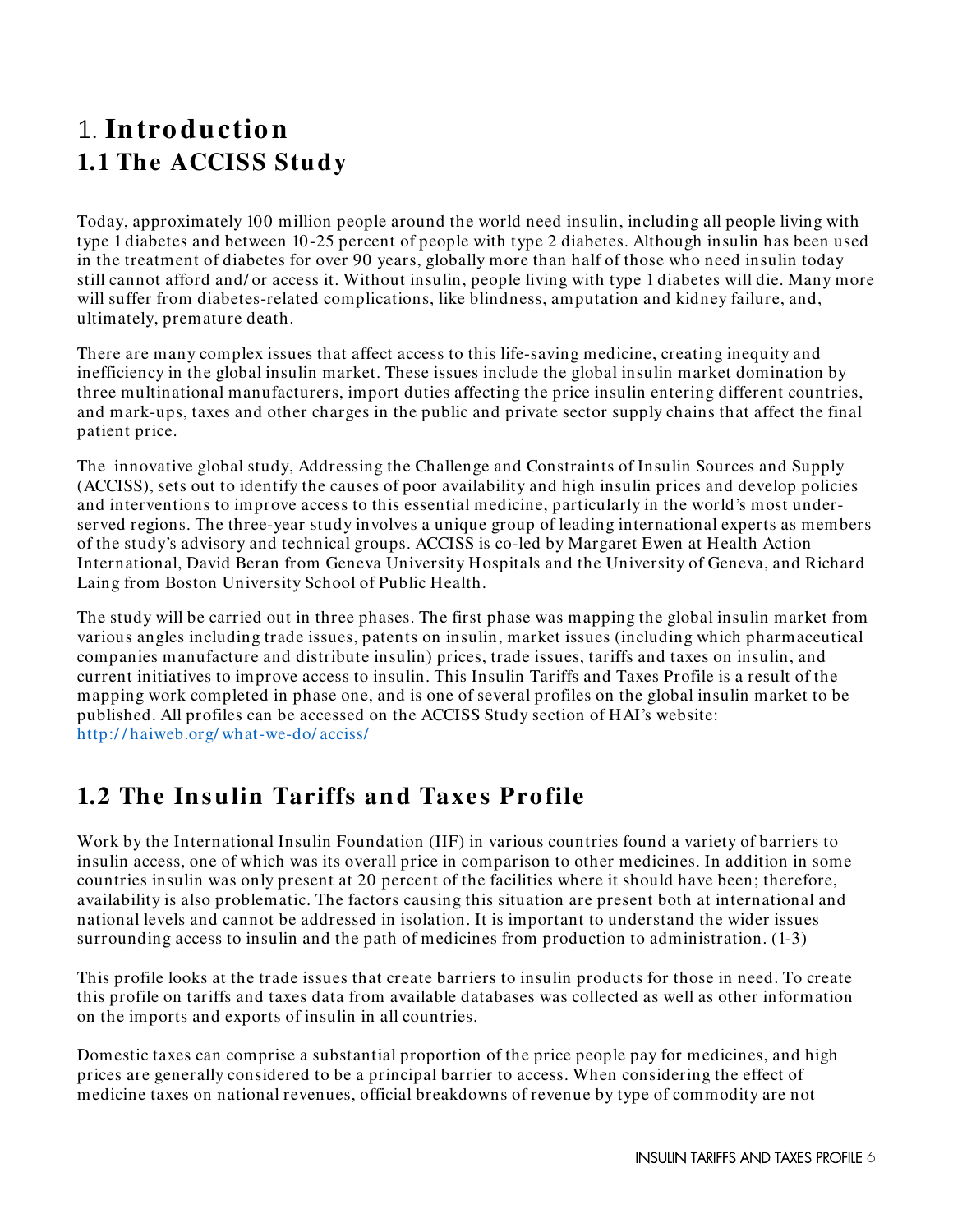routinely available. Though the percentage of public revenue raised from medicine taxes may appear small at around one percent of total revenue, the amount is significant enough for national treasuries to be resistant to special pleading from health lobbyists for preferential tax treatment for medicines. Nevertheless, some countries at both high- and low-income levels do manage to exempt some or all medicines from taxation. Therefore, also included is a summary of available information onVAT for medicines. A VAT is defined as a tax placed on a product whenever value is added at a stage of production and at final sale. From the perspective of the buyer, it is a tax on the purchase price**.**

#### <span id="page-7-0"></span>**1.3 Tariffs and Tariff Regulations**

Tariffs, or customs duties on imported goods, are a traditional trade policy instrument and are preferred under World Trade Organization (WTO) rules to quantitative restrictions, such as quotas. Tariffs are relatively transparent and, unlike quotas, do not impose rigid restrictions on volumes of imports.(4) Import quotas can in principle cause serious corruption problems in certain countries, as the importers chosen to meet the quota can often provide the most favors to customs officers.

WTO members have agreed to certain maximum levels for their respective tariffs on all or most imported products, including pharmaceuticals. These maximum levels are called "tariff bindings" and vary according to each country and product. Successive rounds of trade negotiations have also led to lower bound tariff rates and, in fact, WTO members frequently apply tariffs below the bound rate. (4) Many countries apply tariffs to bolster the competitive position of locally based companies in the domestic market in an attempt to preserve employment, promote local production capacities of the pharmaceutical sector and/ or to (maintain a certain level of independence from international markets. Most low- and middle-income countries are net importers of pharmaceutical products and many impose tariffs on finished drugs, PRONADIA (APIs), and excipients (inactive substances that contain active ingredients). (5)

Tariffs also are intended to raise revenue for governments.(5) Government revenue generation is often quoted as being one of the two main explanations for tariffs on pharmaceutical products. For example, if the US government puts a 20 percent tariff on imported Indian cricket bats they will collect \$10 million dollars if \$50 million worth of Indian cricket bats are imported in a year. Added up, this can generate a lot of revenue for a government – in 2011 alone, the US government collected \$28.6 billion in tariff revenue.(6)

Although some countries, such as China, India, and Brazil, have established pharmaceutical industries, they continue to import some products. Often countries impose tariffs to protect local industry, raise revenue, or retaliate against trade rule violations by another country. However, the global trend has been to reduce or eliminate tariffs.(7) The goal of lower tariffs is to stimulate trade, competition, and price reductions. A number of WTO members, mainly upper income countries, concluded the Pharmaceutical Tariff Elimination Agreement in 1994. (8) Under this agreement, the parties to the agreement eliminated tariffs on all finished pharmaceutical products as well as on designated active ingredients and manufacturing inputs. Since 1994, the parties have periodically updated the agreement's coverage.

Tariffs contribute to pharmaceutical costs by increasing the final price of essential drugs, which can limit access for those who can least afford them.(5) Some local industries may see a lowering of tariffs as nonbeneficial, as lower tariffs force them to compete with foreign producers who may offer better quality or lower priced goods. From the health sector perspective, minimising tariffs may increase purchasing power for the public and private sectors, so long as sales tax and other drug price components are controlled. Optimally, this will lead to greater availability of essential medicines in the health system.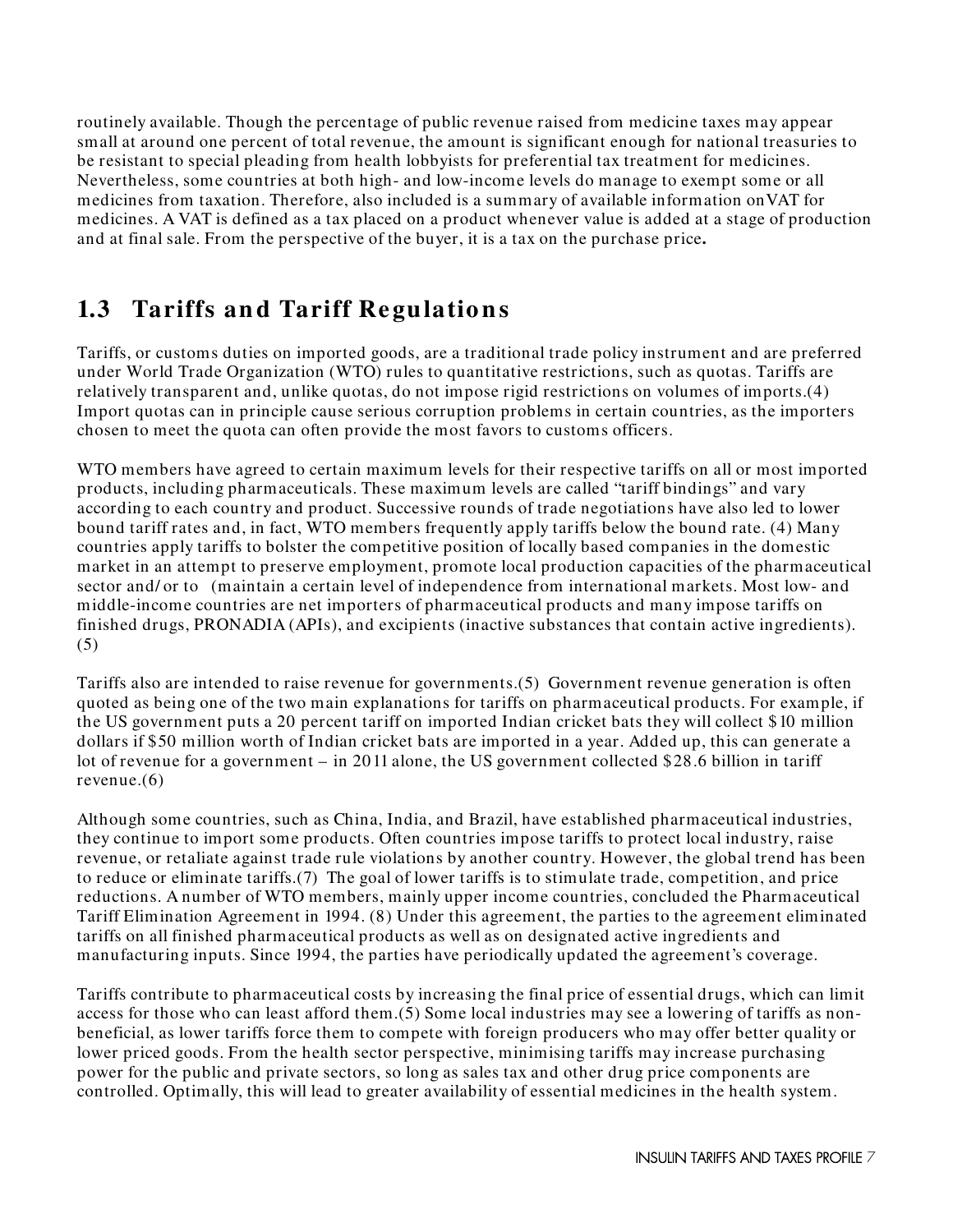# <span id="page-8-0"></span>2. Brief Literature Review: Tariffs and Pharm aceuticals

In 2005, a literature review concluded that there has been little research on tariffs implemented on pharmaceutical products and their relative importance in terms of the hidden costs of pharmaceutical products and the direct impact on access to medicines. (5) Bale looked at tariffs as one of the barriers to access to essential medicines and concluded that barriers to access are largely due to: "financing, infrastructure, lack of political will, corruption and counterfeiting." (9) Woodward considered how import tariffs and other trade barriers determine the price of essential health sector inputs, both pharmaceutical and non-pharmaceutical, necessary for prevention and treatment objectives. (10)

In general, tariffs increase the prices of imported goods directly, by levying a tax on them. At the same time however, there are costs associated with the lowering of trade barriers. In particular, the reduced tariff protection worsens the financial position of domestic producers, potentially causing loss of employment and income, and lower receipts from tariffs reduce overall government revenues. Levison and Laing investigated the hidden costs inherent to the procurement process that diminish purchasing power, looking at tariffs as just one of the components. The data was collected and presented from ten countries. Protectionist strategies for local manufacturers is reflected in the fact that Nigeria, Pakistan, India and China, which all have local pharmaceutical industries, are included in the group of countries with the highest import duties on finished products. Some countries also do not levy tariffs for certain drugs or for certain institutions.(11)

Between 2001 and 2003, the European Commission carried out a study to assess the duties and taxes applied to pharmaceutical products used in the treatment of major communicable diseases. The findings highlighted the large disparities in custom duties between countries, but also that in general few developing countries applied peak tariffs and that the least developed countries had the lowest rates of duties and taxes.(12)

Bate et al. in 2004 reviewed the effect of tariffs, taxes, and regulatory requirements on access to medicines, specifically looking at import tariffs for active ingredients on the WHO Essential Medicines List and finished pharmaceuticals. (13) They found that Iran had very high tariffs and taxes of over 50 percent for active ingredients (without specifying which ingredients). For the same ingredients, the Democratic Republic of Congo's tariff rate was over 18.5. Although the present report does not analyse sales tax and VAT we note that Bate et al. found that many states in India continue to charge VAT as well as the sales taxes which "could increase the cost of medicines by as much as 20 percent." (13) Many countries (US, members of the EU, Canada, Switzerland, J apan, Norway, Czech Republic, Slovakia, Macau in China) have zero percent tariffs as part of the Pharmaceutical Agreement of the WTO Uruguay Round of TRIPS. Over 50 percent of the countries surveyed maintained tariffs between of five percent or more.

In 2008, Volman determined which low- and middle-income countries charged import tariffs on insulin. (14) The primary message of this document was that the majority of countries, where data was available, did not charge tariffs on insulin products. Critically, the reasons for tariffs charged in the remaining countries were not clear, particularly as insulin is manufactured in very few countries, and tariffs are unlikely to be used to protect a local industry. (14) In 2012 Helbe reviewed the latest tariff information and found that the market of health products is dominated by a small number of countries in which the overall level of tariffs is low, but far from zero, especially in the low- and middle-income countries.(15)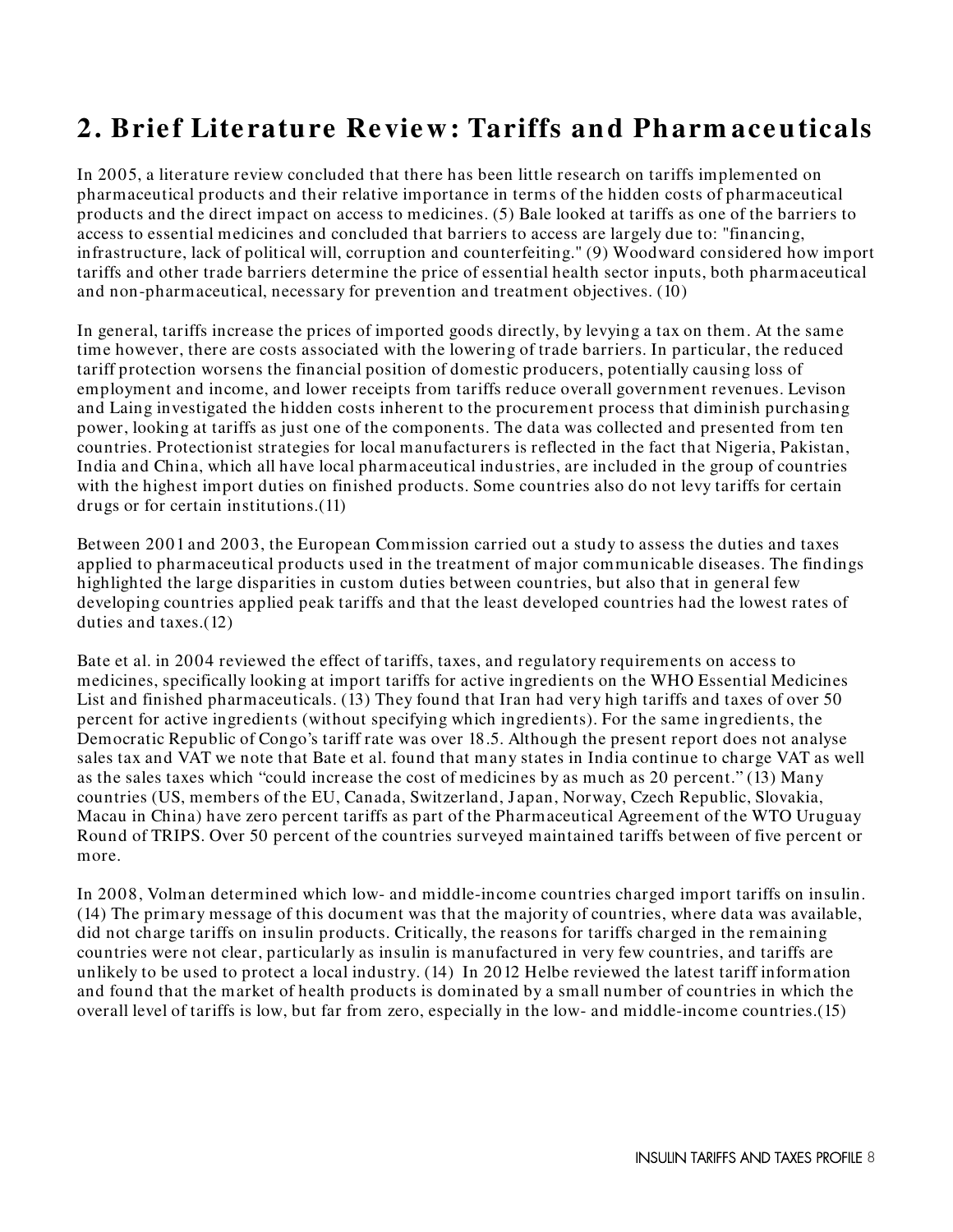#### <span id="page-9-0"></span>**2.1 A Note on Tariff Classification of Finished Products and Active In gre die n ts**

Pharmaceutical products that are used for medical purposes to diagnose, treat or prevent diseases are classified according to their chemical structure and the way they are made up (for example in measured doses such as tablets or ampoules and whether or not they are intended for retail sale). It is important for classification purposes to identify whether or not a product contains an active ingredient or substance. An active pharmaceutical ingredient is a substance or compound that is intended to be used in the manufacture of a pharmaceutical product. It is either a chemically defined substance, a chemically defined group of substances (such as alkaloids, polyphenols or anthocyanins) or a plant extract. Active substances must have medicinal properties to prevent or treat specific diseases and ailments, or their symptoms. Insulin is an active ingredient. It becomes a finished product when placed in containers such as a vial. For pharmaceuticals, there are clear tariff classifications for active pharmaceutical ingredients and finished products. Specifically for insulin, tariff distinctions will likely be based on whether or not the insulin is "bulk" insulin or whether it is a finished product put into "measured doses or for retail sale".

#### <span id="page-9-1"></span>**2.2 A Note on Taxes**

There are two main categories of tax: direct tax, levied by governments on the income of individuals and corporations, and indirect taxes, added to the prices of goods and services and collected through the businesses that provide them.(16) In low-income countries, indirect taxes, principally on international trade or on the purchase of goods and services, are major sources of government revenue. Indirect taxes, such as taxes on medicines are charged on what people buy rather than falling directly on an individual's earnings. These indirect taxes such as VAT are regressive; in that they impact the economically disadvantaged more than the economically advantaged.

One way around the repressiveness of a tax system is to treat certain goods preferentially, at lower VAT rates, or zero-rating or exempting some goods and services from VAT entirely. VAT exemption on medicines means that they are not included in suppliers' or dispensers' VAT accounts (irrelevant to the buyer), and that no tax can be claimed back on them. Zero-rated VAT items are included in VAT accounts and VAT may be reclaimed on purchases related to sales of zero-rated items if it is paid higher up the supply chain (again, irrelevant to the purchaser).

# <span id="page-9-2"></span>**3 . Obje ctive s o f the Re po rt**

The purpose of this profile is to provide an update on the prior document on tariffs on insulin provided in Volman. (14) Further this profile aims to characterise tariffs on both retail and bulk insulin and compare them to those pharmaceuticals in general. We also characterise which countries continue to maintain high import tariffs on insulin and provide recommendations going forward on the role of tariffs in access to insulin. Yet another objective is to update, if possible, the information on country-specific taxes on insulin, using taxes on "medicines" as a proxy.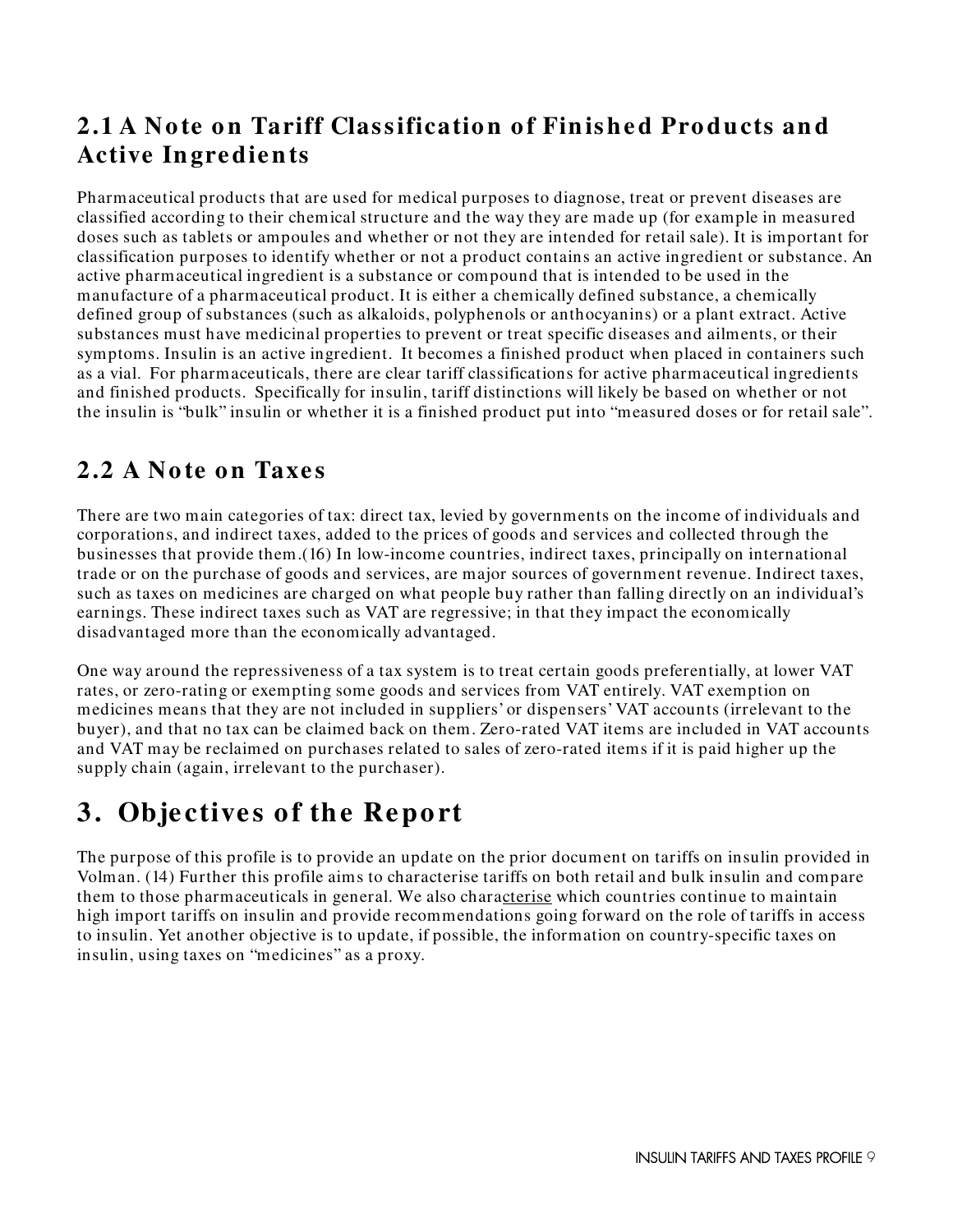#### <span id="page-10-0"></span>**4 . Me tho ds 4 .1 Database s**

The data on tariff rates used for the study was based on information on trade and tariffs compiled by various UN divisions, e.g., the UN Statistical Division Commodity Trade (UN COMTRADE). (17) UN COMTRADE is a repository of official trade statistics and relevant analytical tables. It contains annual trade statistics starting from 1962 and monthly trade statistics since 2010.

Another repository is derived from the United Nations Conference on Trade and Development (UNCTAD), which has a Trade Analysis Information System (TRAINS).(18-19) TRAINS is a comprehensive database at the most disaggregated level of (HS), covering tariff and non-tariff measures as well as import flows by origin for more than 150 countries. More specifically, the HS is an international nomenclature developed by the World Customs Organization, which is arranged in six digit codes allowing all participating countries to classify traded goods on a common basis. Beyond the six-digit level, countries are free to introduce national distinctions for tariffs and many other purposes, but this information is not in the database.

Bound tariffs are the maximum tariffs a country agrees to levy on imported good (14) and are those resulting from WTO negotiations or accession agreements that countries negotiate upon becoming WTO members or through Free Trade Agreements (FTA). They represent commitments not to increase tariffs above the listed rates, hence the rates are bound. For developed countries, the bound rates are generally the rates actually charged. Most developing countries have bound the rates somewhat higher than the actual rates charged, so the bound rates serve as ceilings.

"Applied" tariffs are those that are actually levied on imported goods. For the purposes of this study, applied tariffs have been used.

Data from these repositories was extracted using the UNCTAD World Integrated Trade Solution (WITS) website that allows access to tariff information in the TRAINS database. The weighted and the simple average of these measured tariffs are available.(20)

The results in the profile are displayed as the weighted average of the measured tariffs per country. The weighted average measures tariff rates by the share of total imports by value in the category (in this case the category for pharmaceutical products generally and insulin specifically). Thus if a country imports most of its pharmaceuticals in a single product category with very low tariffs, but has high tariffs in many low import product categories, then the trade-weighted average tariff would indicate a low level of overall tariff protection. This weighted average is less than the maximal rate due to exemptions and special considerations under Free Trade Agreements.(14) The weighted average reflects the "real world" situation for different tariffs used in a single category.

For some years, data may not be available. WITS offers several options to enable users to choose different years when data are not available for their selected years. One can choose from earlier or later years of data as the selected year. For the purposes of this study, if any yearly tariff data was missing, the nearest year to the missing year was used.

With regard to VAT rates, information was obtained from two sources:

1. The WHO/ HAI Project on Medicine Prices and Availability Review Series on Pharmaceutical Pricing Policies and Interventions Working Paper 5: Sales Taxes on Medicines (16) which summarises information on VAT with regard to "medicines";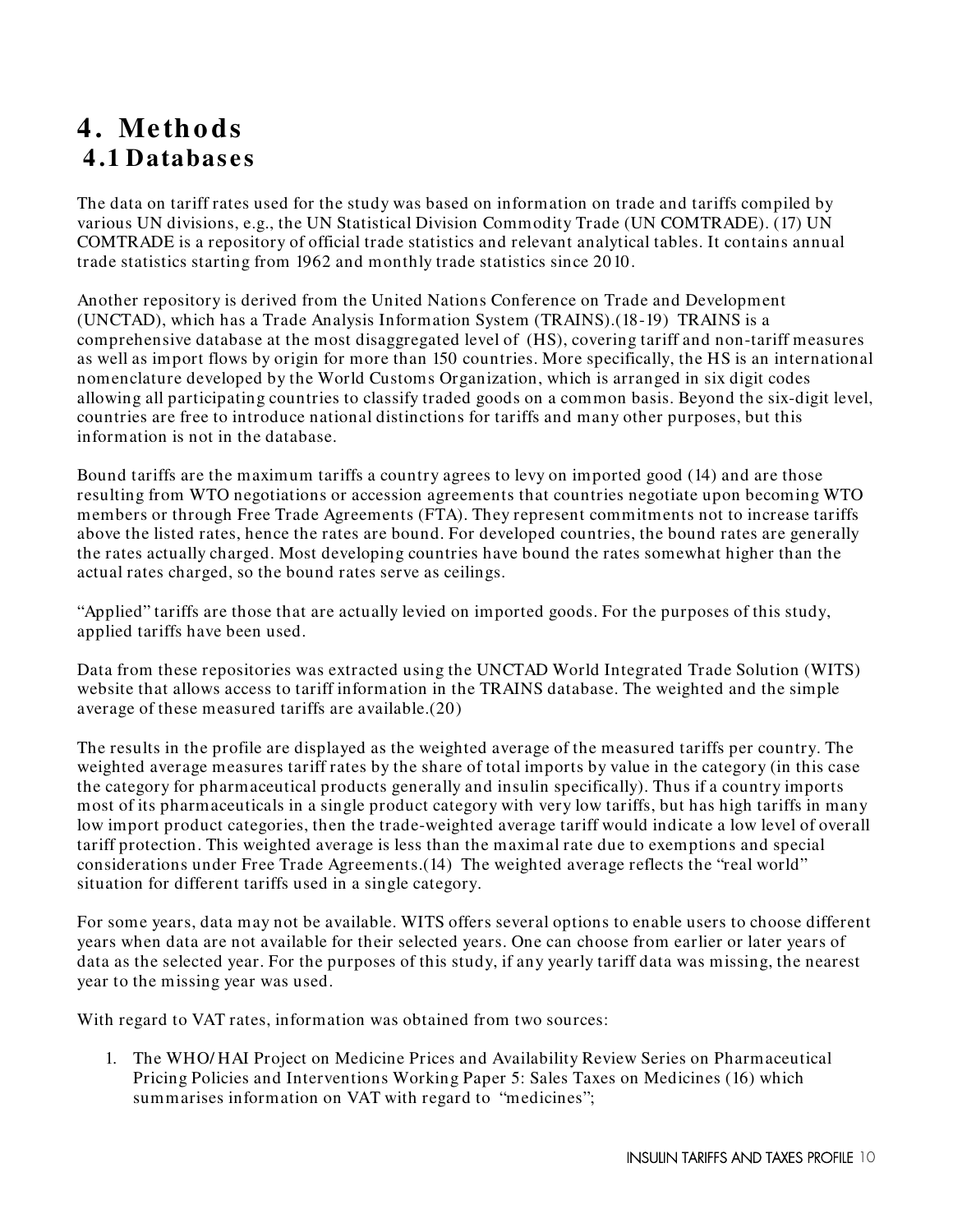2. The "2012 worldwide VAT, GST and sales tax guide" produced by the global accounting firm Ernst & Young. (21) This guide lists VAT tax rates in 101 jurisdictions and the European Union (EU). The content is current as of 1 J anuary 2012, with exceptions noted. This document was searched for the terms "medicine", "drug", "pharmaceutical" or health" to see if countries had specific, nonstandard or exempt VAT rates for these products. Usually, the list of exempt goods was not exhaustive. Therefore, where we could not specifically find a medicine-related VAT using one or more of these search terms, we did not assume that medicine in that country was taxed at the standard rate. Thus, the list of VAT extracted from the Ernst & Young document does not include all 101 countries but only those countries where we could say with certainty that there either was a VAT tax on medicine or it was exempt.

#### <span id="page-11-0"></span>**4.2. Types of Tariffs**

Four different types of tariffs were available in the TRAINS database: the Most-Favoured-Nation (MFN) bound rates, MFN applied rates, preferential rates and effectively applied rates. MFN bound rates are defined by the MFN status and are the maximum rates countries agreed on charging different imported goods. Preferential rates are duties applicable under special trade agreement and the applied rates were the rates actually applied in the countries.(14)

The weighted average of the effectively applied rates have been used for the insulin analysis because these were the most precise numbers for each country studied.

#### <span id="page-11-1"></span>**4.3 Database Search Strategy**

A selection of countries, products, tariff types and different years were made using the TRAINS website. For this analysis, we used two categories: active ingredients and finished product pharmaceuticals between 2004 and 2013. Tariff data on insulin as both active ingredient and finished product was also analysed. For the purposes of this study, HS-based category 30 for pharmaceutical products was used and more specifically, categories 3003 for active ingredients, 3004 for finished products and their corresponding tariff lines. [1](#page-11-3)

#### <span id="page-11-2"></span>**4 .4 Lim itatio n s o f the Me tho d**

l

The primary limitation of the method is that the TRAINS database does not distinguish human from analogue insulins.

<span id="page-11-3"></span><sup>1</sup> HS 3003- Medicaments consisting of two or more constituents which have been mixed together for therapeutic or prophylactic uses, not put up in measured doses or in forms or packings for retail sale.

<sup>300331-</sup> Medicaments containing insulin- hereinafter referred to as "bulk" insulin.

<sup>3004-</sup> Medicaments consisting of mixed or unmixed products for therapeutic or prophylactic uses, put up in measured doses (including those in the form of transdermal administration systems) or in forms or packings for retails sale. 300431- Medicaments containing insulin for retail sale.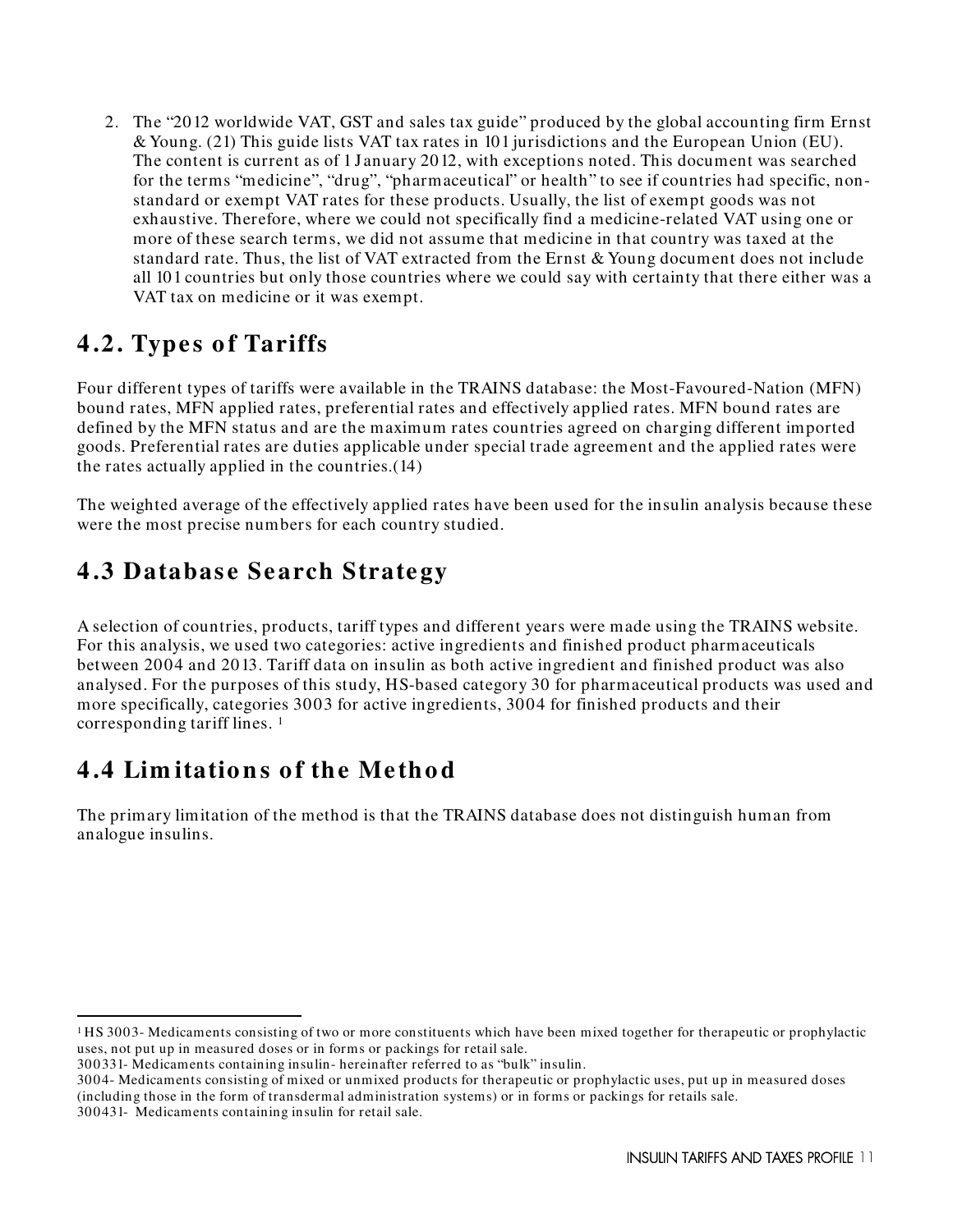# <span id="page-12-1"></span><span id="page-12-0"></span>**5. Re sults** 5.1 Tariffs on Active Pharm aceutical Ingredients (HS 3003)

The global average of all the weighted average tariffs on active ingredients (applied rate) for each year from 2004 to 2013 is shown in Figure 1, along with the number of different countries (n) contributing to the dataset, and the weighted average of the highest tariffs (defined as 10 percent or greater weighted average applied rate). Those countries contributing to the highest tariffs are listed in Annex 1, ranked by their weighted average tariff.

18 16 14 **Global average percent tariff**  Global average percent tariff 12 10 Global weighted average (%) 8 **Highest weighted** average (%)6 4 2  $\overline{0}$ 2011 2004 2005 2006 2007 2008 2009 2010 2012 2013 (n=89) (n=102) (n=117) (n=106) (n=116) (n=114) (n=119) (n=116) (n=115) (n=104)

Figure 1. Global average of all weighted average percent tariffs on active pharmaceutical ingredients.

The global average tariff on active ingredients has dropped since 2004 and is holding fairly steady at slightly under 3 percent with some fluctuations. The highest tariffs (those of 10 percent or greater) have a weighted average around 11 percent. The reason for the spike in 2011 is unclear. In 2013, the highest tariffs (10 percent or greater) were in the Caribbean, Africa (Ghana), and Southeast Asia (Pakistan, India, Thailand).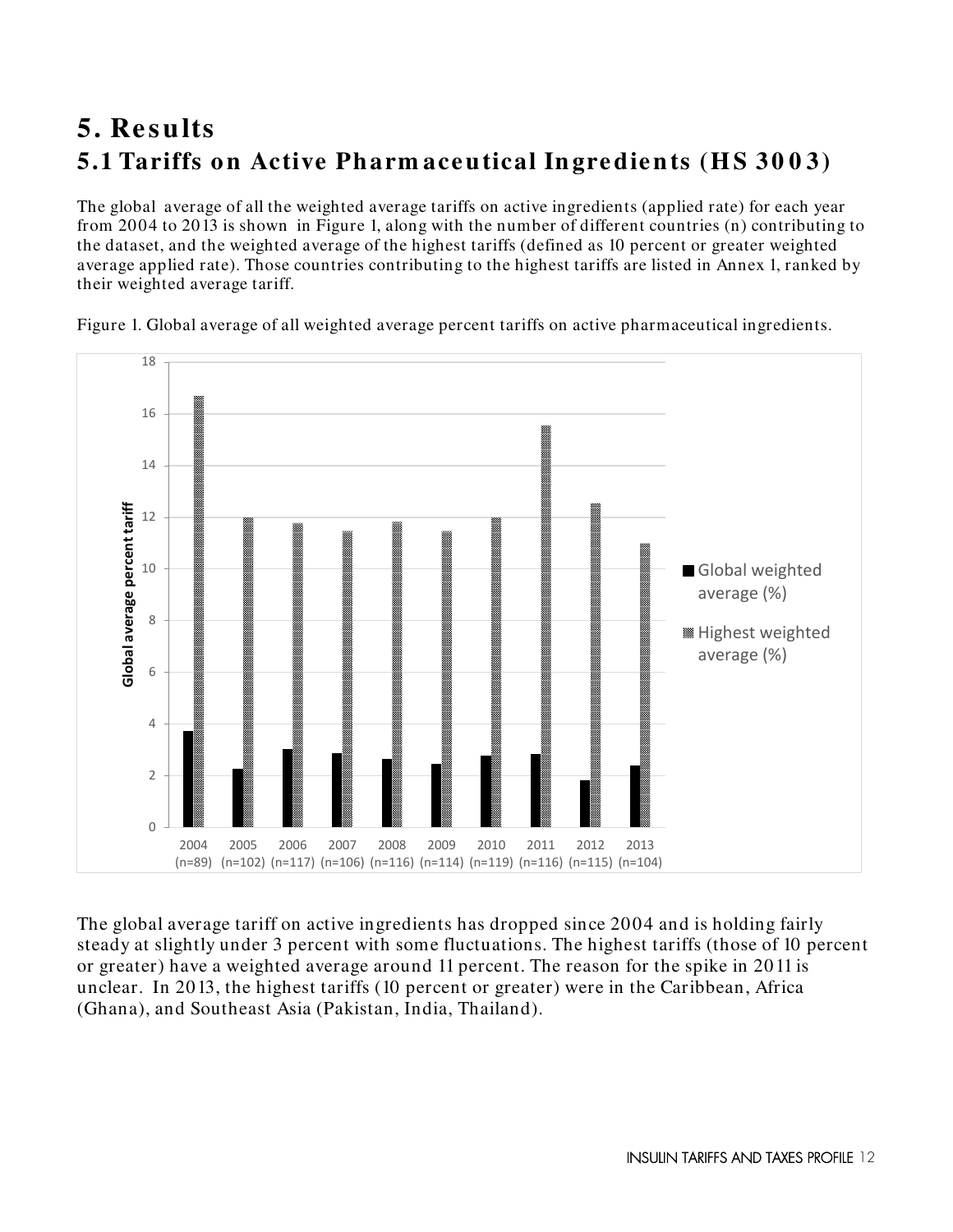#### <span id="page-13-0"></span>**5.2 Tariffs o n Bulk In sulin (H S 3 0 0 331)**

The global weighted average tariff on bulk insulin (applied rate) for each year from 2004 to 2013 is shown below in Figure 2 along with the weighted average of the highest tariffs (more than 10 percent applied rate) for each year. "N" is the number of countries contributing to this analysis. Those countries contributing to these highest tariffs on bulk insulin are listed in Annex 2.



Figure 2. Global average of all weighted average percent tariffs on bulk insulin.

The global weighted average import tariff for bulk insulin has dropped since 2004. It is fluctuating but is less than two percent. The highest tariffs have a weighted average around 11 percent. The reason for the spike in 2011 is likely due to the inclusion of Iran's 35 percent import tariff. However, in 2012 and 2013, the only countries in the database contributing to the highest tariffs for bulk insulin (Annex 2) are in Africa, Sudan and Ghana respectively. Within these two countries, we are virtually certain that insulin is not being produced so there is no obvious local industry protectionist value for these high tariffs.

#### <span id="page-13-1"></span>**5.3 Co m pariso n o f Tariffs o n Active Pharm ace utical In gre die n ts vs. Bulk In sulin**

We combined Figures 1 and 2 to show the global weighted average tariff on active pharmaceutical ingredients as well as bulk insulin (applied rate) for each year (2004-2013) is in Figure 3.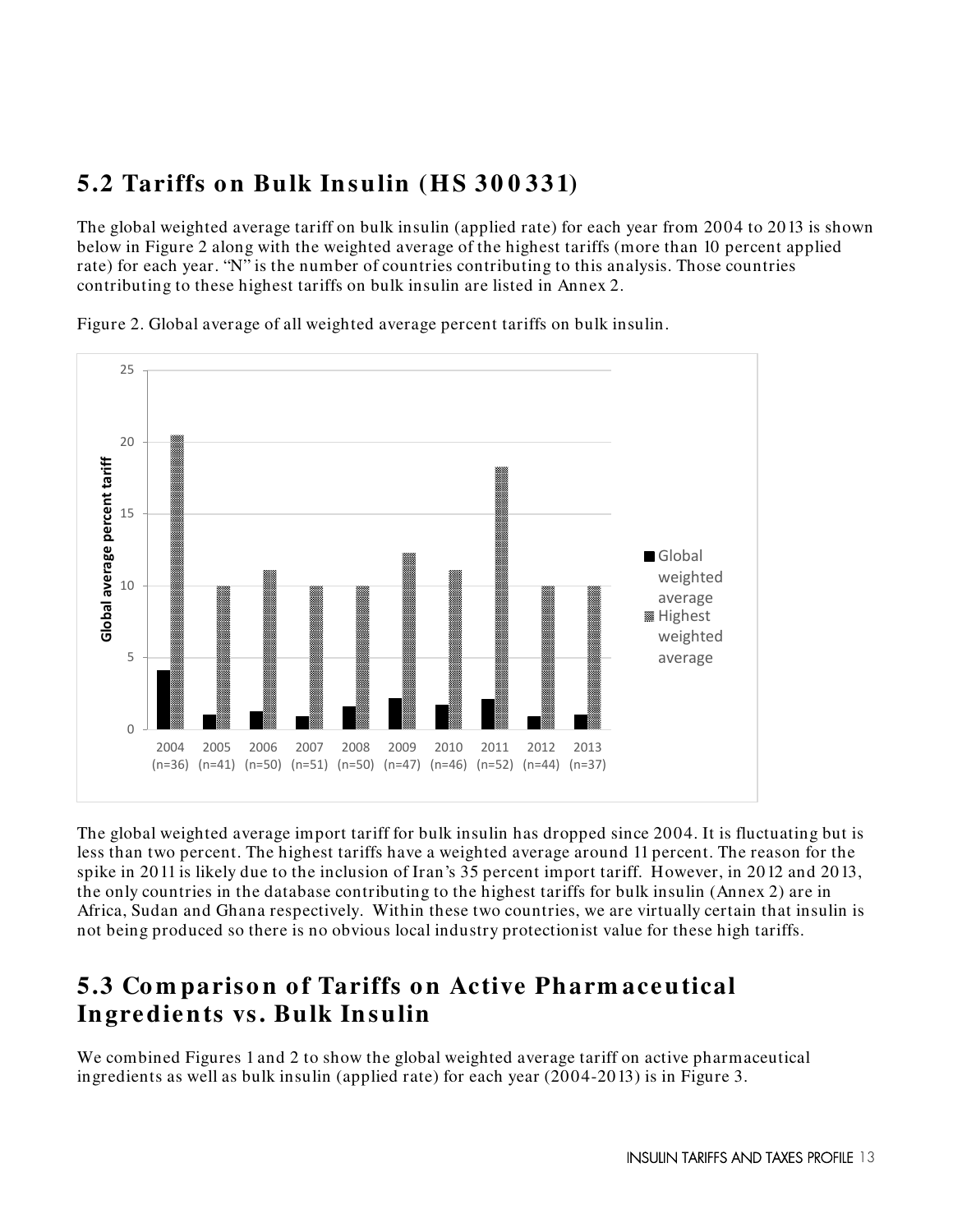

Figure 3. Global average of all weighted average percent tariffs on bulk insulin and active pharmaceutical ingredients.

Except for 2004, the global average of the weighted average bulk insulin is uniformly less than that of the entire class of pharmaceuticals as active ingredients, sometimes by a factor of at least two (e.g., 2005, 2006, 2007, 2012, 2013). In 2009, the difference between the two types of tariffs was the least (0.2 percent). Possibly, this was a reflection of the global economic downturn in 2008 and 2009. The difference between the two tariff rates tended to increase after 2009.

#### <span id="page-14-0"></span>**5.4 Tariffs on All Pharm aceutical Finished Products (HS 30 0 4 )**

The global weighted average tariff on all pharmaceuticals as finished products (applied rate) for each year (2004-2013) is shown below in Figure 4 along with the weighted average of the highest tariffs (more than 10 percent applied rate) for each year and the number of countries (n) comprising the dataset. Those countries contributing to the highest tariffs included in Figure 4 are found in Annex 3, ranked by their weighted average tariff.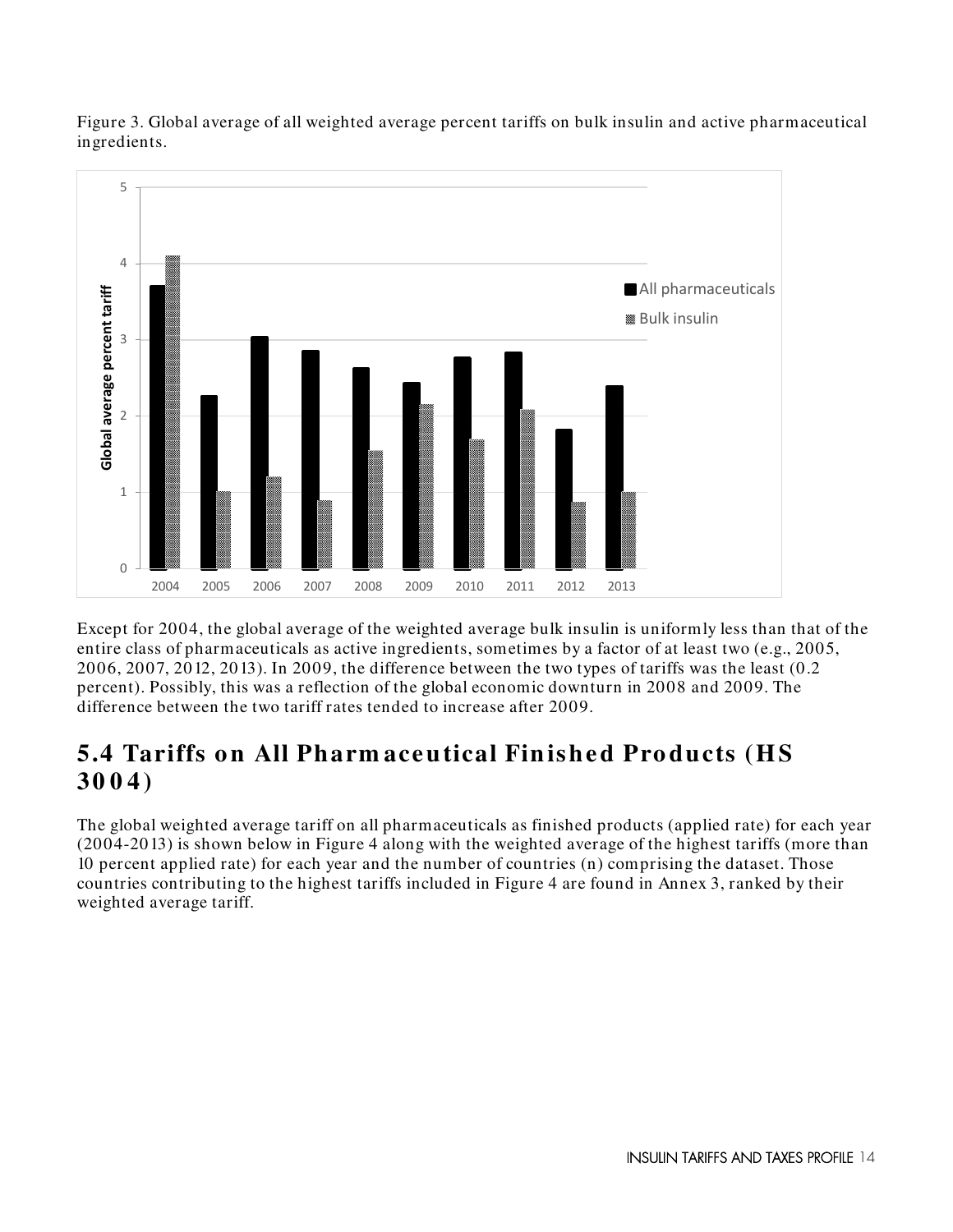

Figure 4. Global average of all weighted average percent tariffs on finished pharmaceutical products.

The global weighted average (n=90 to 124 countries) showed a drop since 2004, fluctuating at slightly less than a three percent tariff on imported finished pharmaceuticals. The highest weighted average tariff (10 percent or greater) also dropped since 2004 and is fluctuating around 12 percent. In 2013, eight countries showed the highest tariffs, five being small economies from the Caribbean (Anguilla, Antigua and Barbuda, Monserrat, and Bermuda) and the remaining being Pakistan, Nepal, India, and the Russian Federation.

#### <span id="page-15-0"></span>**5.5 Tariffs on Retail Insulin: (HS 300431)**

The global weighted average tariff on retail insulin (applied rate) for each year from 2004 to 2013 is shown below in Figure 5 along with the number of countries (n) used to obtain the global weighted average. The weighted average of the highest tariffs (more than 10 percent applied rate) for each year is also shown and those countries are in Annex 4.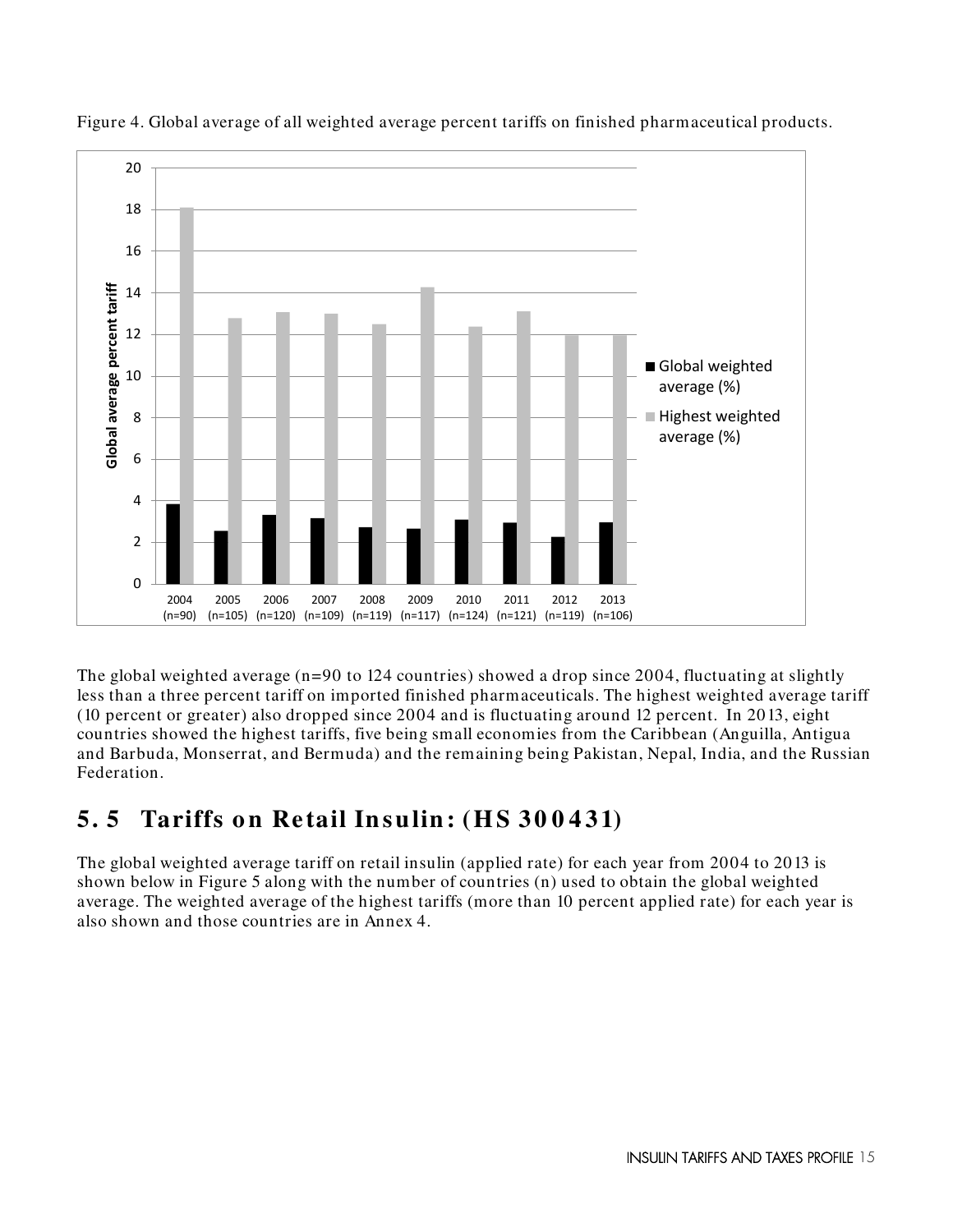

Figure 5. Global average of all weighted average percent tariffs on retail insulin.

The global weighted average import tariff for retail insulin was slightly less than 3.5 percent in 2004 and has decreased to about 1.9 percent in 2013. The weighted average import tariff for those countries with greater than 10 percent import tariff on retail insulin has decreased from 18 percent in 2004 to about 12 percent in 2013. In 2012 and 2013 the majority of countries with the highest import tariffs on retail insulin are from Latin America, particularly Argentina, Brazil, Paraguay and Uruguay, all of whom consistently have import tariffs on retail insulin in excess of 10 percent. Mexico, India, and Pakistan consistently are showing import tariffs for retail insulin of 10 percent.

#### <span id="page-16-0"></span>**5.6 Comparison of Tariffs on Finished Pharm aceuticals vs. Re tail In sulin**

In Figure 6, the outcomes of Figures 4 and 5 are combined to show the global weighted average tariff on finished pharmaceuticals as well as insulin for retail sale (applied rates) for each year from 2004-2013.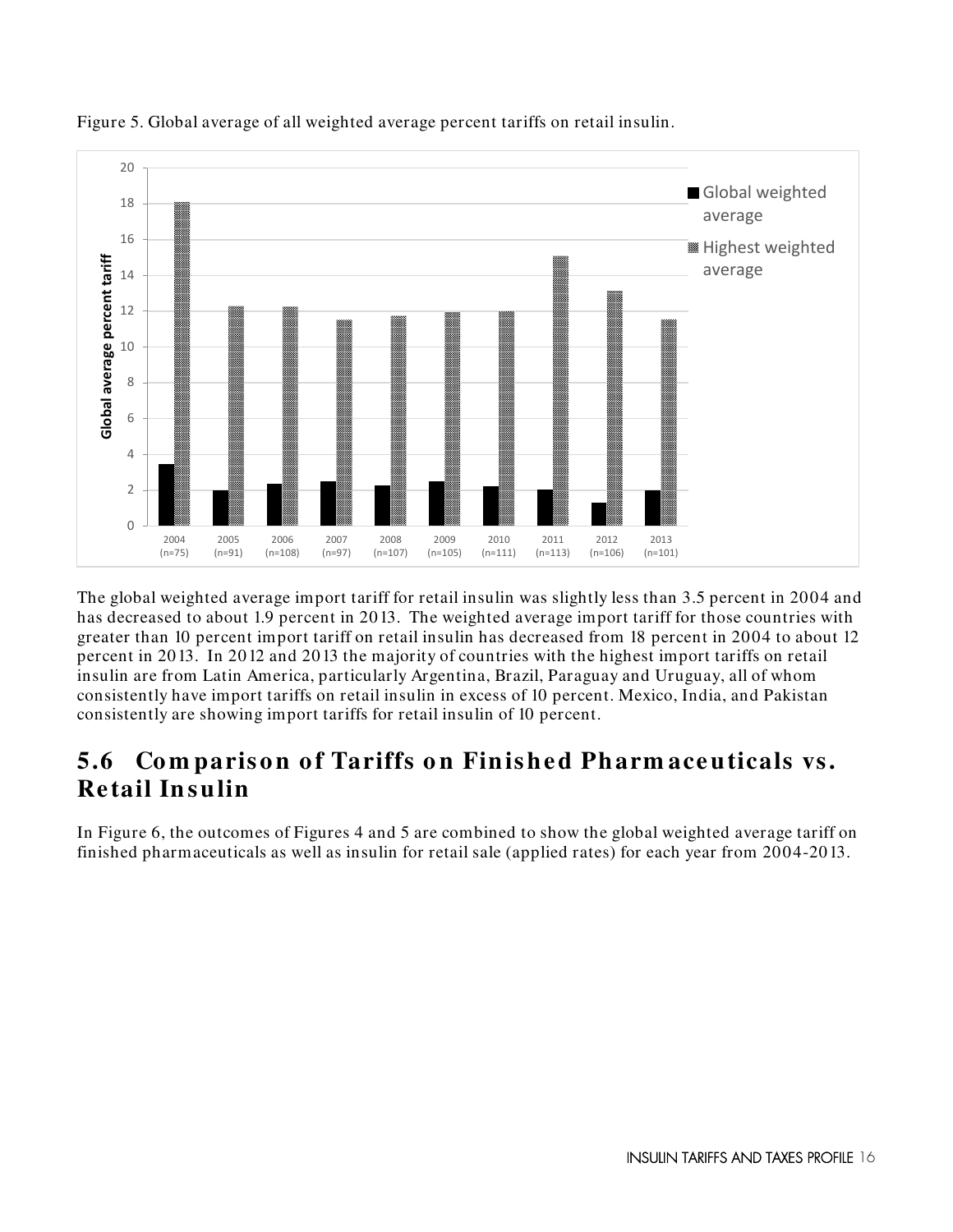

Figure 6. Global average of all weighted average percent tariffs on all finished pharmaceuticals v. retail insulin.

The global average of the weighted average retail insulin is uniformly less than that of the entire class of pharmaceuticals as finished product, but not less than a factor of two (e.g., 2012). As for the case of bulk insulin versus active pharmaceuticals, in 2009 the difference in weighted average tariff was the least. Differences after 2009 tended to increase again.

India, which is considered to be among those countries with a sophisticated pharmaceutical industry with significant research capabilities, had 10 percent tariff rates on both active ingredients and finished products (see Annexes). The high tariff rates on both categories may be explained by the fact that India is an important producer of these categories both for the domestic market and for export.

# <span id="page-17-0"></span>**6 . Co un try Co m pariso n s**

#### <span id="page-17-1"></span>**6.1 Fraction of Countries with Specified Import Tariffs: Re tail In sulin**

Of the countries reporting their tariffs, between 2004 and 2013 the proportion of the countries with specified import tariffs are shown in Figure 7 (Y axis). The majority of countries reporting have zero retail insulin import tariffs, and this number has been increasing over time (gray bars).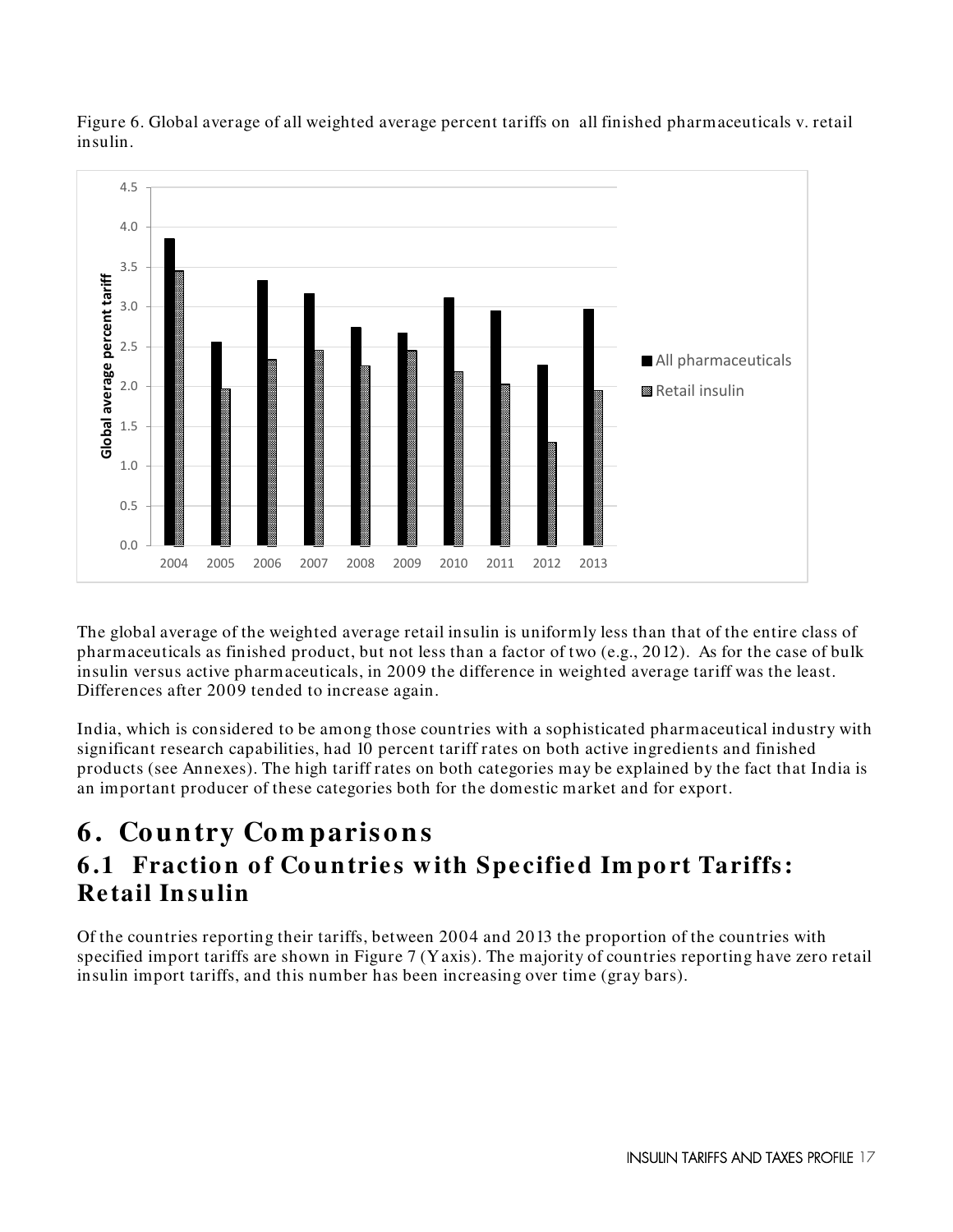

Figure 7. Fraction of countries reporting specified import tariffs on retail insulin over time.

#### <span id="page-18-0"></span>**6 .2 Co un try In co m e Bre akdo w n : Re tail In s ulin**

We used the World Bank classification to distinguish countries according to income.(20) For 2004, 2008 and 2013, we dis-aggregated the tariff rates among countries by income level. Results for the three years are in Tables 1, 2 and 3 respectively.

Table 1. Tariff Rates for 2004 ranked by World Bank income classification (Retail Insulin)

|                | 2004: Retail Insulin (HS Code 300431) |             |                          |                              |                              |                            |  |  |  |  |  |  |  |  |
|----------------|---------------------------------------|-------------|--------------------------|------------------------------|------------------------------|----------------------------|--|--|--|--|--|--|--|--|
| Tariff<br>Rate | #<br>Countries<br>$(n=75)$            | % Countries | Low<br>Income<br>$(n=6)$ | Lower-<br>middle<br>$(n=16)$ | Upper-<br>middle<br>$(n=31)$ | High<br>income<br>$(n=22)$ |  |  |  |  |  |  |  |  |
|                | 46                                    | 61.3%       |                          |                              | 16                           | 18                         |  |  |  |  |  |  |  |  |
| $0.1 - 5$      | 17                                    | 22.7%       |                          |                              | 9                            | 2                          |  |  |  |  |  |  |  |  |
| $5.1 - 10$     | 5                                     | 6.7%        |                          | 3                            |                              |                            |  |  |  |  |  |  |  |  |
| $10.1 - 15$    |                                       | $6.7\%$     |                          | $\Omega$                     | 4                            |                            |  |  |  |  |  |  |  |  |
| $15.1 - 20$    |                                       | $0.0\%$     |                          | $\Omega$                     |                              | O                          |  |  |  |  |  |  |  |  |
| >20            |                                       | 2.7%        |                          |                              |                              |                            |  |  |  |  |  |  |  |  |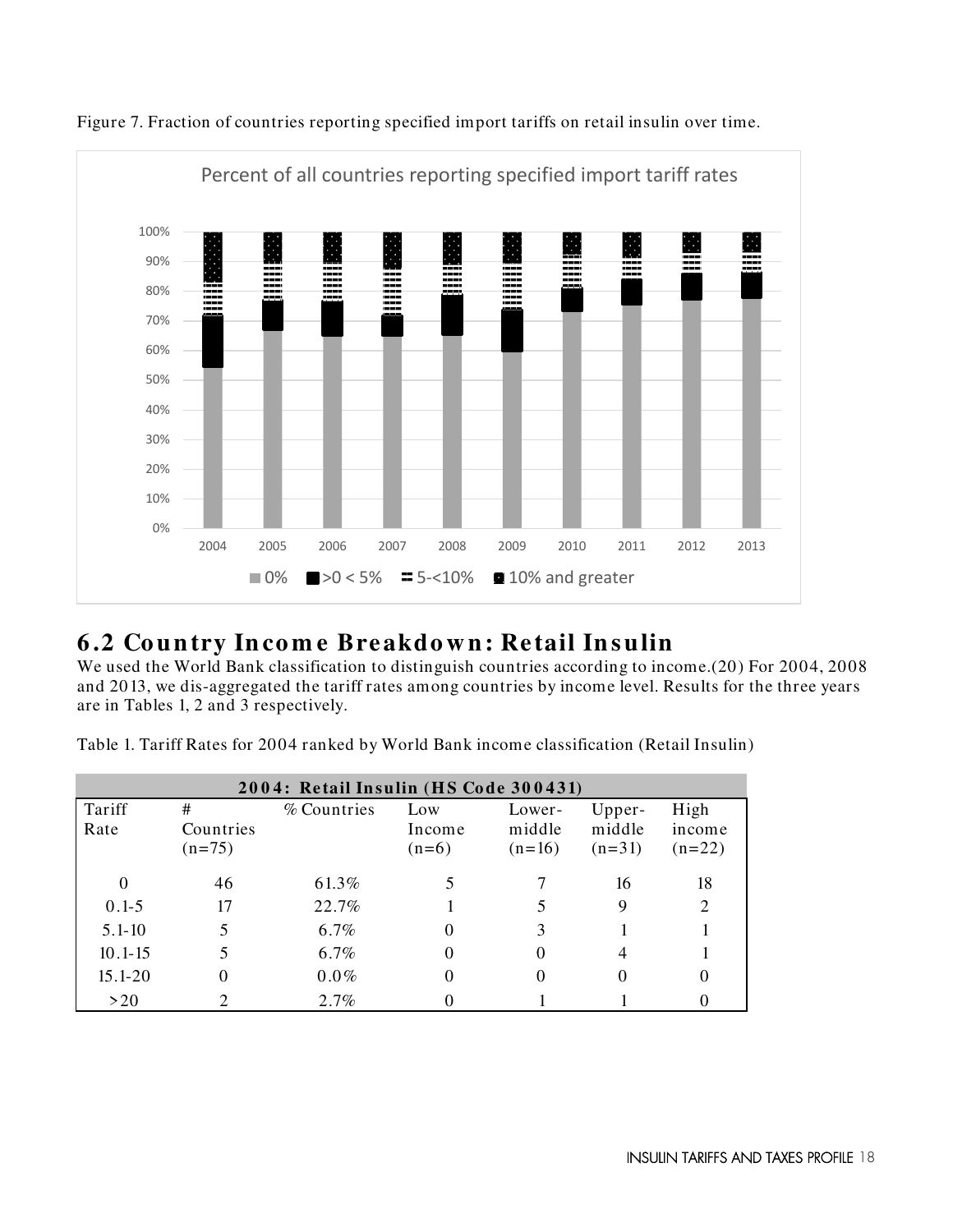| 2008: Retail Insulin (HS Code 300431) |                             |             |                           |                              |                              |                            |  |  |  |  |  |  |  |
|---------------------------------------|-----------------------------|-------------|---------------------------|------------------------------|------------------------------|----------------------------|--|--|--|--|--|--|--|
| Tariff<br>Rate                        | #<br>Countries<br>$(n=107)$ | % Countries | Low<br>Income<br>$(n=17)$ | Lower-<br>middle<br>$(n=29)$ | Upper-<br>middle<br>$(n=35)$ | High<br>income<br>$(n=26)$ |  |  |  |  |  |  |  |
| $\theta$                              | 70                          | 65.4%       | 11                        | 16                           | 20                           | 23                         |  |  |  |  |  |  |  |
| $0.1 - 5$                             | 20                          | 18.7%       | 4                         | 5                            | 10                           |                            |  |  |  |  |  |  |  |
| $5.1 - 10$                            | 11                          | $10.3\%$    |                           |                              | $\mathcal{D}$                |                            |  |  |  |  |  |  |  |
| $10.1 - 15$                           | 6                           | 5.6%        |                           |                              |                              |                            |  |  |  |  |  |  |  |
| $15.1 - 20$                           | $\Omega$                    | $0.0\%$     |                           | $\theta$                     |                              | 0                          |  |  |  |  |  |  |  |
| >20                                   |                             | $0.0\%$     |                           |                              |                              |                            |  |  |  |  |  |  |  |

Table 2. Tariff Rates for 2008 ranked by World Bank income classification (Retail Insulin)

Table 3. Tariff Rates for 2013 ranked by World Bank income classification (Retail Insulin)

| 2013: Retail Insulin (HS Code 300431) |                             |             |                           |                              |                              |                             |  |  |  |  |  |  |  |
|---------------------------------------|-----------------------------|-------------|---------------------------|------------------------------|------------------------------|-----------------------------|--|--|--|--|--|--|--|
| Tariff<br>Rate                        | #<br>Countries<br>$(n=101)$ | % Countries | Low<br>Income<br>$(n=21)$ | Lower-<br>middle<br>$(n=16)$ | Upper-<br>middle<br>$(n=29)$ | High<br>income<br>$(n=26)$  |  |  |  |  |  |  |  |
|                                       | 71                          | 70.3%       | 15                        | 13                           | 20                           | 23                          |  |  |  |  |  |  |  |
| $0.1 - 5$                             | 16                          | 15.8%       |                           |                              | 4                            | $\theta$                    |  |  |  |  |  |  |  |
| $5.1 - 10$                            | 9                           | 8.9%        |                           | 4                            |                              | $\mathcal{D}_{\mathcal{L}}$ |  |  |  |  |  |  |  |
| $10.1 - 15$                           |                             | $5.0\%$     |                           |                              |                              |                             |  |  |  |  |  |  |  |
| 15.1-20                               |                             | $0.0\%$     |                           | O                            |                              | 0                           |  |  |  |  |  |  |  |
| >20                                   |                             | $0.0\%$     |                           |                              |                              |                             |  |  |  |  |  |  |  |

The majority of countries have no import tariffs on retail insulin and this majority has been increasing over time (52 to 77 percent). See also Figure 7. Further, over time, more countries of all income groups now have no import tariffs on retail insulin. The number of low-income countries with no import tariffs on retail insulin has tripled (five to 15) from 2004 to 2013. Conversely, there are fewer countries with the very highest of tariffs (15 percent or greater) but those in the 10-15 percent range do exist and continue to apply them (See Annexes).

## <span id="page-19-0"></span>**7. Differences Between Finished Retail Insulin and Bulk In sulin Tariff Rate s: Paire d An alysis**

This section analyses the differences that exist between insulin tariff rates for active pharmaceutical ingredients (bulk) and finished products (retail) per country. We used the same method as Levison. (11) Please refer to Annex 5, which lists the 39 countries for which comparative data was available for 2013.

Of these 39 pairs of tariffs, only Serbia, South Korea, and Yemen showed any differences between retail and bulk insulin tariffs. Serbia's import tariffs on retail insulin (two percent) were twice that of bulk insulin. Yemen levied higher tariffs on bulk insulin compared to retail insulin; but the difference was trivial - only 0.3 percent more. For Yemen, such a difference in tariffs would hardly seem to matter to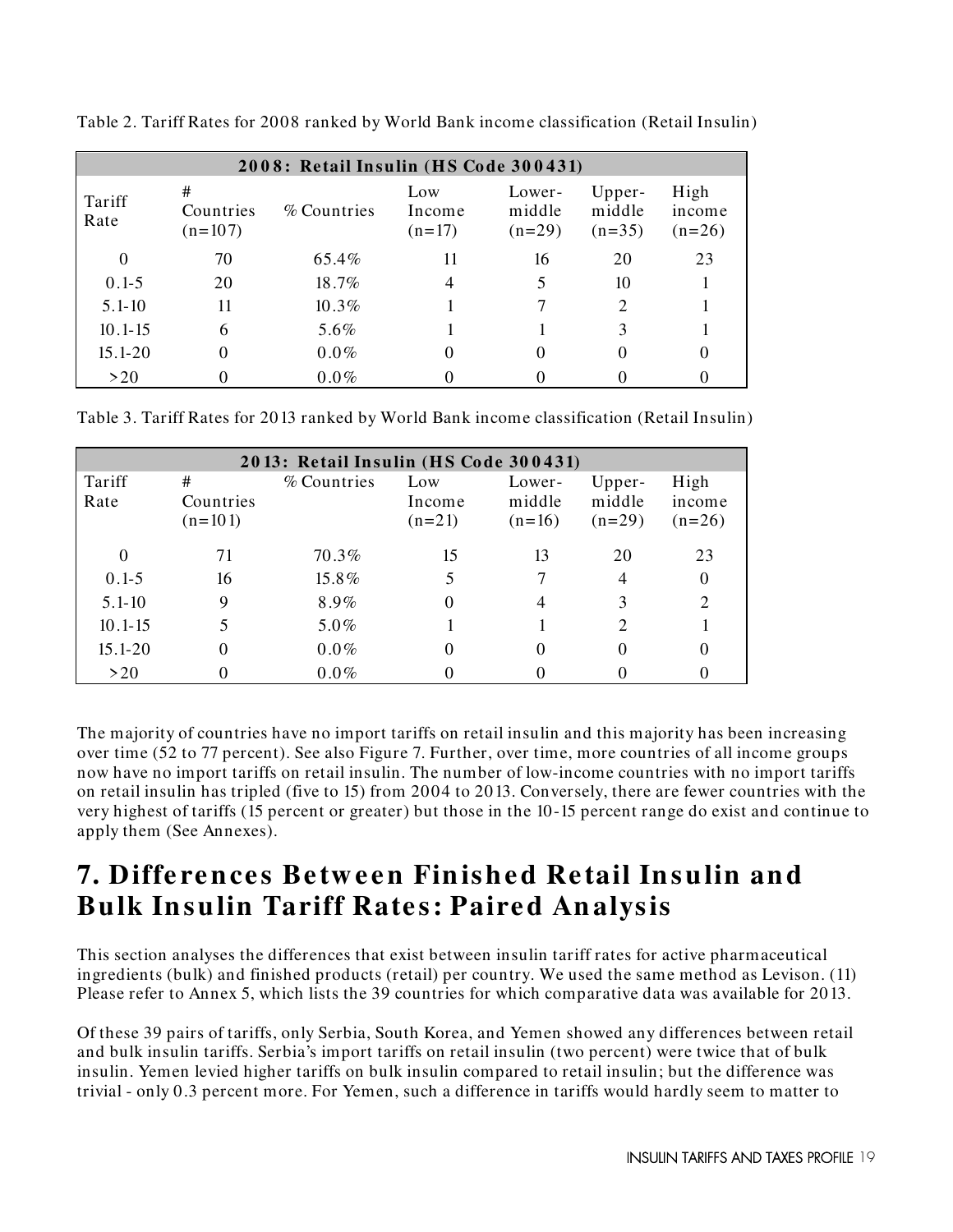local producers unless the intention is to protect active pharmaceutical ingredients (API) producers. However, Yemen neither produces bulk nor retail insulin.

In 36 out of 39 countries where both tariffs existed, the countries had equal tariffs levied on both raw materials and finished products. In these cases the tariffs can be considered as a revenue generating tax without any industrial policy significance. However, of the 36 countries, 30 had zero tariffs for both bulk and retail insulin.

Olcay and Laing looked at tariffs on pharmaceutical products as a group and noted that 151 countries had both API and final product tariffs. (5) Compare this to the 39 countries that have both API and final product tariffs on insulin.

In 2013, in those countries where we recorded both bulk and retail tariffs, it is clear that only a few countries (Chile, Ghana, South Korea, Myanmar, Serbia, and Yemen) generate any revenue at all and almost all of the revenue generated comes from imports of retail grade insulin. In a prior 2005 study of tariffs on pharmaceuticals, for 145 countries the average country weighted tariff rates for all active ingredients and finished products, and revenue generated from pharmaceutical import tariffs as a percentage of Gross Domestic Product (GDP), amounted to less than 0.1 percent of national GDP. (5)

#### <span id="page-20-0"></span>**7.1 A Case Study in Argentina: How Much Revenue is Really Generated from Imports of Retail Insulin?**

The amount of revenue generated by import tariffs on insulin can be trivial, even in countries with a substantial import tariff. Argentina has a consistently high import tariff on retail insulin. In 2013, Argentina had a 14 percent import tariff on retail insulin (but none on bulk insulin) and imported \$US 53,730,000 of retail insulin by value. The retail insulin tariff revenue for 2013 would be about \$US7.5 million.

To put this in to context, Argentina has a national programme for the prevention and control of diabetes (PRONADIA), and a programme for the free provision of drugs at national level (REMEDIAR), which supplies metformin, glibenclamide, and human insulin to publicly insured people living with diabetes through primary care units and public hospitals all over the country. (23) Additionally, the Superintendencia de Servicios de Salud is the national institution that assesses the degree of coverage of care and drug treatment by all institutions of the social security system as well as prepaid ones. Diabetes prevalence is about 9.5 percent and with a 2013 population of about 40 million, we estimate there to be about four million persons with diabetes in the country. The government pays for 100 percent of the cost of insulin as well as up to 300 test strips per year for self-monitoring. Note that 300 free test strips per year is less than one strip per day. Typically people living with diabetes are recommended to check their blood sugar four to six times a day.

Insulin imported into Argentina consists of both human and analogue insulin (see Limitations section) and generates US\$7.5 million tariff income. If returned completely to the public health sector to assist only persons with diabetes, the amount would be estimated at about US\$0.2 dollars per person with diabetes. In contrast, for 2010 the per capita hospitalisation cost for people with diabetes in Argentina was estimated at US\$ 1,628.(23)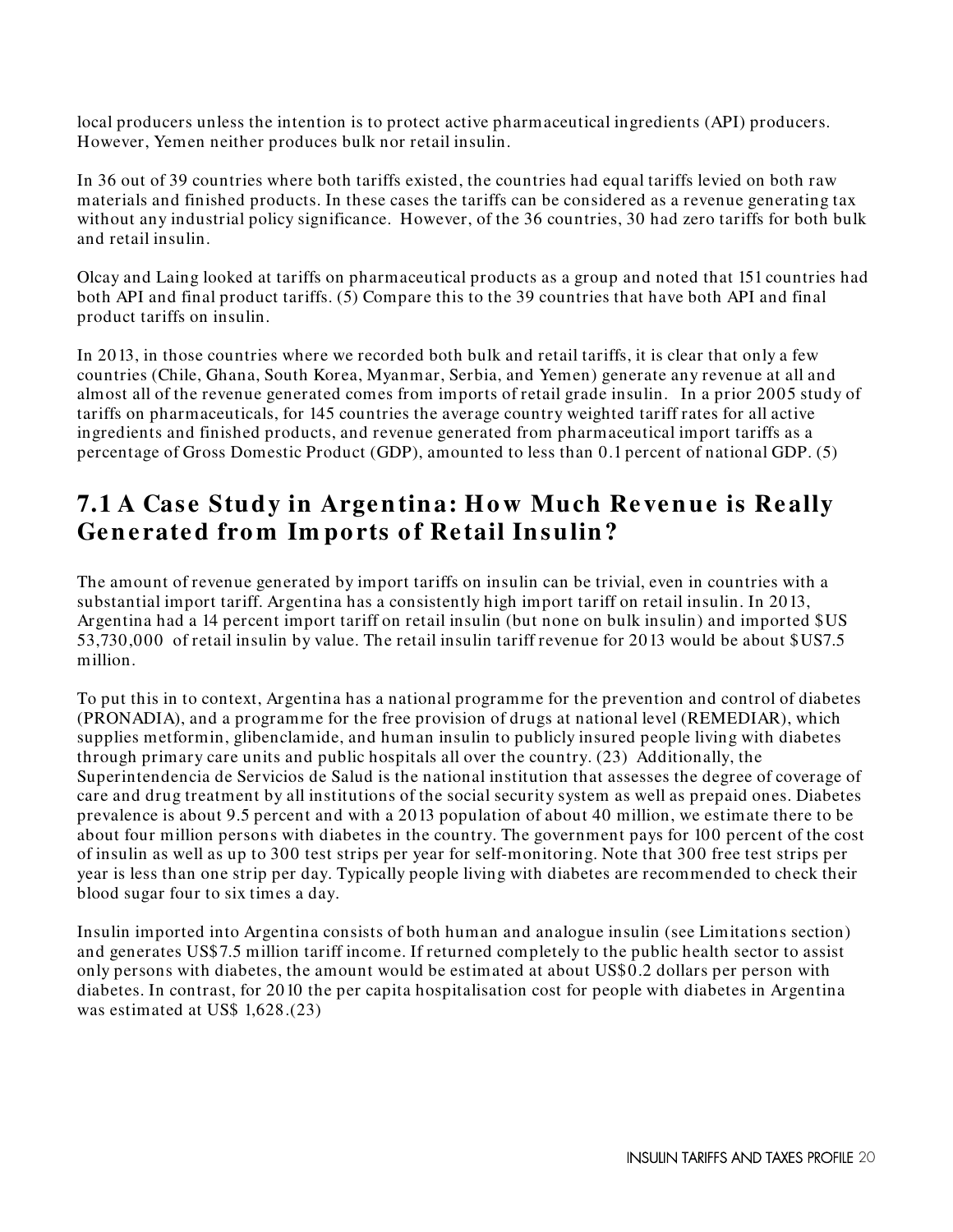# <span id="page-21-0"></span>**8 . VAT o n Me dicin e s**

Table 4 summarises the VAT (ref 21) and VAT/ GST and other sales taxes (ref 16) from our two sources as an average of all countries (n) in the particular income group. The full dataset is in Annex 6. Taxes on medicines in both references are used as a proxy measure for taxes on insulin.

| <b>Income Group</b>   | Metric       | [REF 25] | [REF 26] |
|-----------------------|--------------|----------|----------|
| High income OECD      | Mean         | 9.1      | 8.3      |
|                       | $\mathsf{n}$ | 23.0     | 29.0     |
|                       | St. Dev      | 7.2      | 7.8      |
|                       | Range        | $0 - 25$ | $0 - 25$ |
|                       |              |          |          |
| High income- non OECD | Mean         | 5.0      | 4.6      |
|                       | $\sf n$      | 3.0      | 13.0     |
|                       | St. Dev      | 5.0      | 4.4      |
|                       | Range        | $0 - 10$ | $0 - 21$ |
|                       |              |          |          |
| Upper middle income   | Mean         | 16.0     | 7.0      |
|                       | $\mathsf{n}$ | 10.0     | 20.0     |
|                       | St. Dev      | 9.5      | 7.0      |
|                       | Range        | $6 - 34$ | $0 - 24$ |
|                       |              |          |          |
| Lower middle income   | Mean         | 12.3     | 7.0      |
|                       | $\mathsf{n}$ | 12.0     | 17.0     |
|                       | St. Dev      | 6.4      | 5.4      |
|                       | Range        | $4 - 25$ | $0 - 20$ |
|                       |              |          |          |
| Low income            | Mean         | 3.6      | 6.0      |
|                       | $\mathsf{n}$ | 3.0      | 3.0      |
|                       | St. Dev      | 4.1      | 10.4     |
|                       | Range        | $0 - 8$  | $0 - 18$ |

Table 4. Average taxes on insulin for all countries (n) in a given World Bank income group.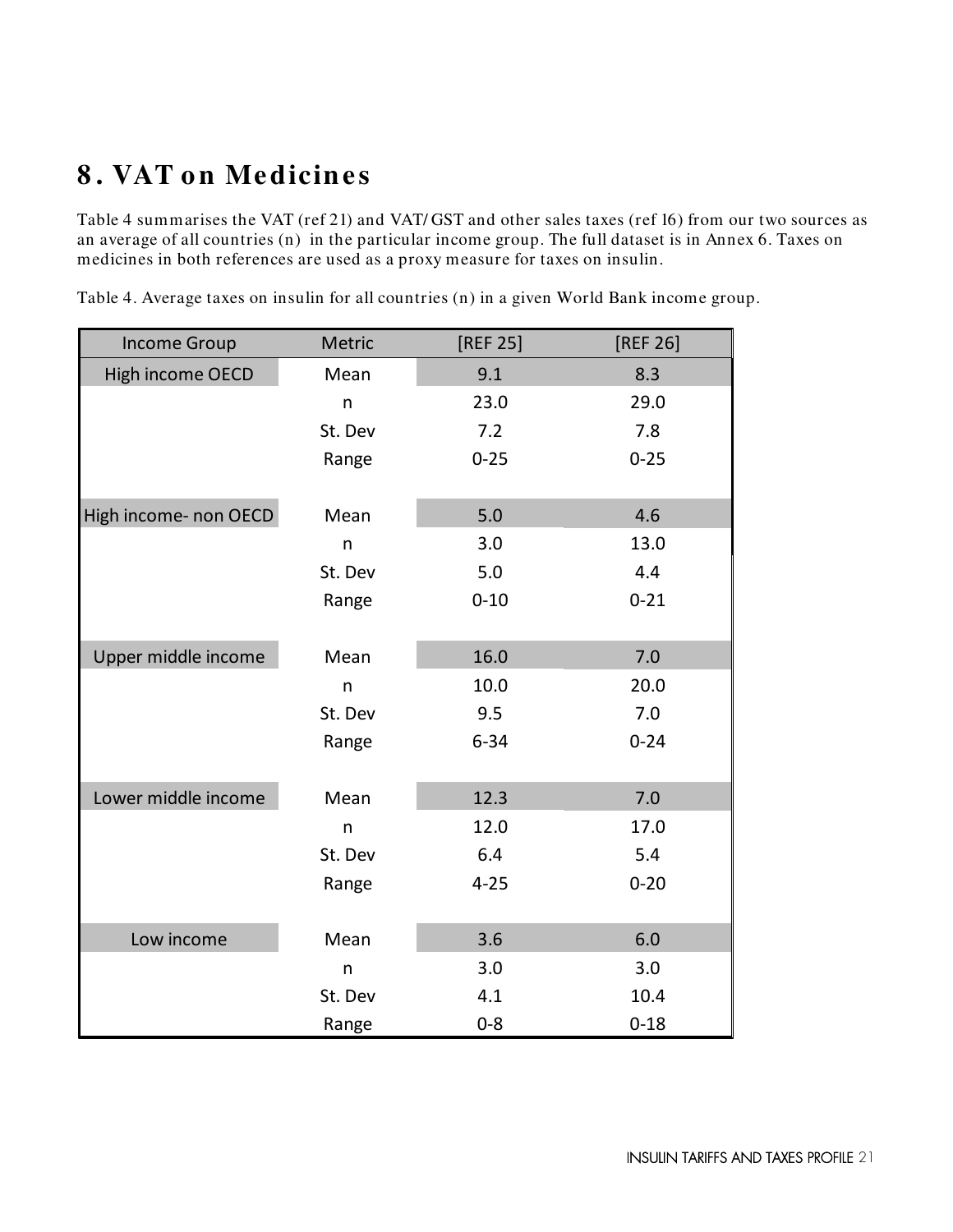There are some discrepancies between the two estimates, which may reflect that one source is only VAT (ref 21) from 2010-2012 whereas the other is VAT/ GST and other sales taxes (ref 16) from 2010 and earlier. It may also be that countries in these income groups have modified their tax rate on medicines over time. Further, it is not always immediately obvious into which category insulin would fall. For example, in Bulgaria (see Annex 6), health related goods are exempt from the standard 20 percent VAT rate and the question is whether insulin is a health related good. This kind of uncertainty may also lead to discrepancies between the two estimates. Nonetheless, the data from both sources (16, 21) suggest little relationship between VAT on medicines (e.g. insulin) and country income.

# <span id="page-22-0"></span>**9 . Discussio n/ Co n clusio n**

Import tariffs on all medicines and on insulin play, for the majority of countries, an increasingly insignificant role as revenue generator. Further, for most countries that do not produce either API insulin or retail grade insulin, high import tariffs on either make no industrial or health policy sense.

In particular, we note that the small island economies of the Caribbean have consistently had very high import tariffs on insulin (see Annexes). Any reduction of import duties, associated with trade liberalisation, often has the effect of reducing fiscal revenues because the level of tax receipts in small open economies is heavily dependent on import and export trends. It is likely that Caribbean governments are concerned that a general tariff reduction could have substantial negative revenue effects, which could seriously affect their ability to grow their economies, alleviate poverty, and keep debt burdens low.(24)

For other countries, such as Brazil and Argentina, high tariff rates on retail insulin could be a factor for generating additional revenue for governments. We are not aware of Argentina locally producing insulin. It is difficult to understand why Argentina would want to levy duties on retail insulin, when the overall gain is likely to be small. It appears that Brazil is not presently making insulin for either public or private sectors, but is importing either bulk and/ or retail insulin from Ukraine. PJSC Indar (Kyiv), the only Ukrainian company with a full cycle of insulin production, plans to begin insulin production in Brazil at a plant built with the technology of Indar in 2014. It is anticipated that by 2016 Brazil will have insulin production with a complete cycle.(25) We have no knowledge of the terms of this technology transfer agreement but it is probably for the public sector.

However, it is doubtful if this Ukrainian source is the only source, as Novo Nordisk also has a private sector manufacturing facility in Brazil. In 2007 Novo Nordisk accounted for 52.8 percent of Brazil's private sector insulin market.(26) Novo Nordisk has recently made heavy investments in the country. In 2007, the company completed construction of a US\$200 million factory in Montes Claros, Brazil, which is the largest insulin production site in Latin America, and Novo Nordisk's largest factory outside Denmark. (26) The site produces modern generation analogue insulins, which are relatively expensive and are not widely used by the government's official healthcare programmes.

Of those countries with tariffs on both bulk and retail insulin, it makes no industrial or health policy sense to impose tariffs if finished products are not made locally. India, and possibly Brazil in the future, is an exception since India can make their own APIs and finished products. This means that they can levy import duties on APIs and finished products to protect the local industry. However, not all countries that apply high tariffs on active pharmaceutical ingredients produce finished products. There is also no industrial logic for a country to import active pharmaceutical ingredients on which high tariffs are charged, in order to incorporate them in finished products.

For countries like Argentina or Brazil, tariffs actually restrict or discourage imports by making imported goods more expensive than domestic goods. If a company imports US\$100 of retail insulin from Denmark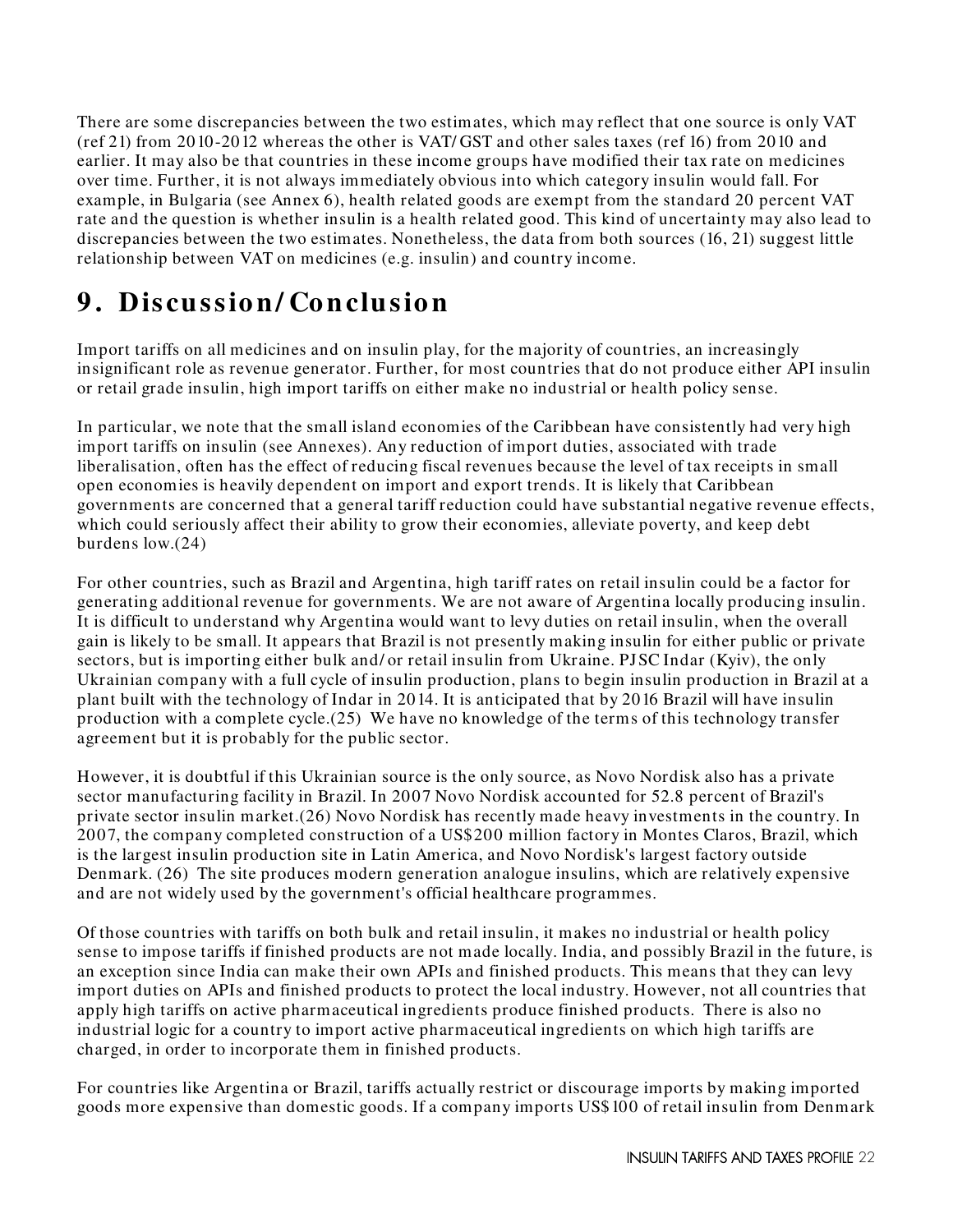into Argentina, and must pay a US\$14 tariff at the Argentina border, the company will be likely to increase the price of that insulin in Argentina, to make up for the cost of the tariff. Consumers can be expected to consume less insulin made in Denmark if it costs more than domestic insulin, even if the Danish brand is thought to be superior in quality to the domestic brand. Yet Argentina, to our best knowledge, has no local insulin industry. Similarly, at present, Brazil is not producing its own insulin so high import tariffs on finished products are simply a tax on those with diabetes who pay out of pocket.

With regard to taxes, not all medicines are taxed in all countries. Countries at all income levels sometimes exempt medicines entirely from taxes. Imports and locally made medicines are sometimes taxed differently, for example Tanzania adds no tax to locally produced medicines but between 10-16 percent on imports (Annex 6). Mexico only has a VAT on patented medicines and Ireland has a 21.5 percent VAT on medicines but none on oral medicines. For the countries in which medicine price component data has been collected, it is clear that governments are indeed a contributor to the price of medicine and thus a factor in restricting access to insulin. Estimates of the general magnitude of medicine taxes as a source of national tax revenue ranged from 0.03 to 1.66 percent of total tax revenue. However, total tax revenues often comprise most of a government's financial capability so although these percentages may be small, the amounts generated can be large. Thus taxes on medicine sales represent a lot of money and "it is easy to understand the firm resistance of Ministries of Finance when challenged by health advocates to alleviate the plight of the sick by lowering or abolishing taxes on medicines."(16)

## <span id="page-23-0"></span>**10 . Po licy Re co m m e n datio n s**

- Eliminating import tariffs on insulin should be one activity in a comprehensive policy reform all along the pharmaceutical value chain to improve access.
- Countries that have import tariffs on insulin that are 10 percent or more should be eliminated.
- Unhealthy products and behaviour should be taxed while health-promoting actions and goods should be tax-exempt or subsidised.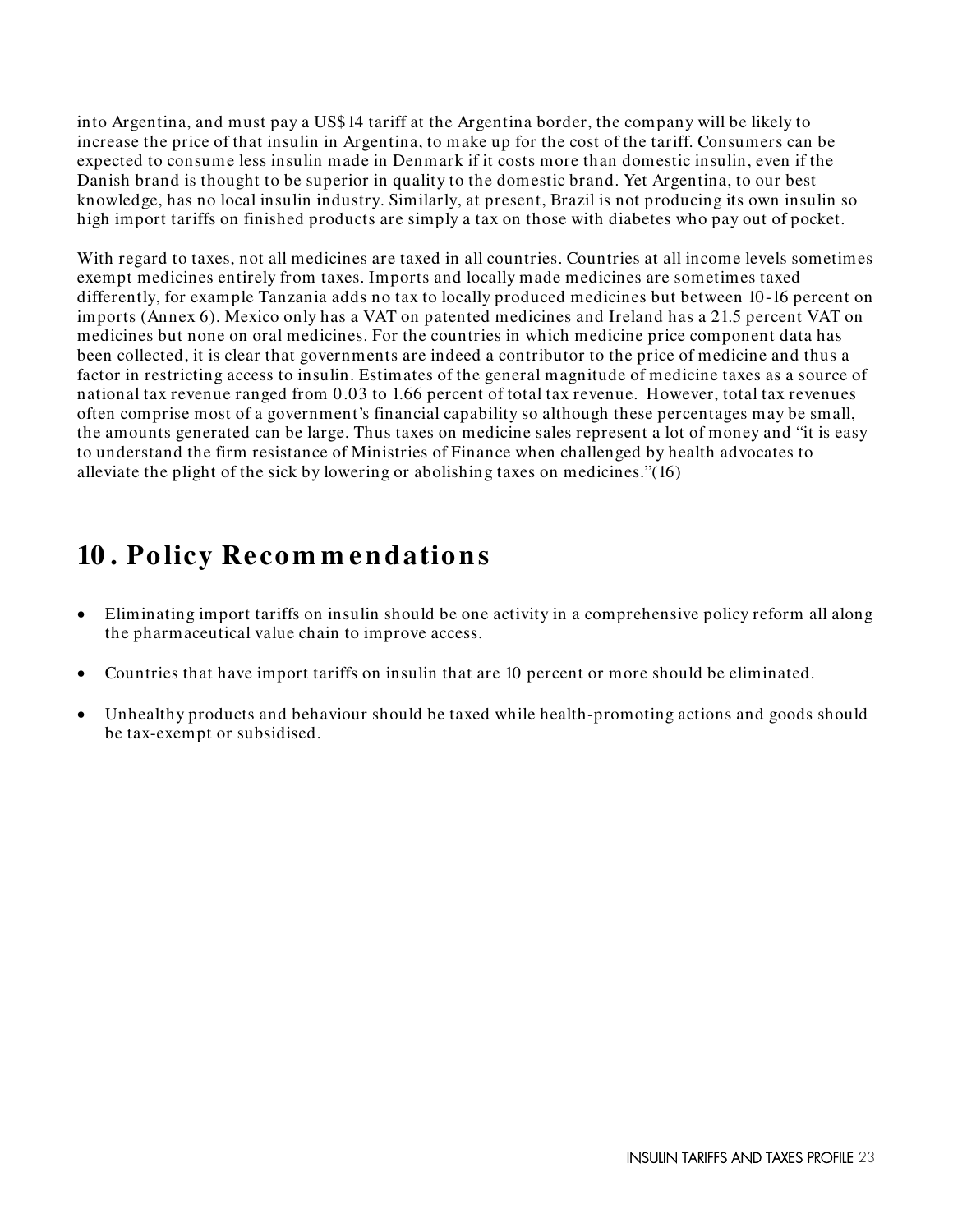# <span id="page-24-0"></span>11. References

1. Beran D. Access to insulin in developing countries. Essential drugs monitor. 2005 34: 27-28 2. Beran D, Yudkin JS, de Courten M. Access to care for patients with Insulin-requiring diabetes in developing countries, case studies of Mozambique and Zambia. Diabetes Care. 2005 28(9): 2136-40 3. Beran D, Yudkin JS, de Courten M. Assessing health systems for type 1 diabetes in sub-Saharan Africa: developing a ` Rapid Assessment Protocol for Insulin Access. BMC Health Services Research. 2006 6(1):17.

4. Trilateral cooperation on intellectual property and public health. Promoting Access to Medical Technologies and Innovation: Intersections between public health, intellectual property and trade, 2012 World Trade Organization [cited 2015 May 26]. Available from:

[https:/ / www.wto.org/ english/ res\\_ e/ booksp\\_ e/ pamtiwhowipowtoweb13\\_ e.pdf.](https://www.wto.org/english/res_e/booksp_e/pamtiwhowipowtoweb13_e.pdf)

5. Olcay M, Laing R. Pharmaceutical Tariffs: What is their effect on prices, protection of local industry and revenue generation? 2005 Commission on Intellectual Property Rights, Innovation and Public Health. World Health Organization [cited 2015 May 26]. Available from:

[http:/ / www.who.int/ intellectualproperty/ studies/ TariffsOnEssentialMedicines.pdf.](http://www.who.int/intellectualproperty/studies/TariffsOnEssentialMedicines.pdf)

6. Riley, B. Tariff Reform Needed to Boost the U.S. Eonomy. 2013 The Heritage Foundation, Backgrounder # 2792 on Trade, Washington DC. [cited 2015 May 15]. Available from:

[http:/ / www.heritage.org/ research/ reports/ 2013/ 04/ tariff-reform-needed-to-boost-the-us-economy.](http://www.heritage.org/research/reports/2013/04/tariff-reform-needed-to-boost-the-us-economy)

7. Forzley, M . The Impact of Tariff and Non-Tariff Barriers on Access to Essential Drugs for the poorest people. 2007 Global Health Council Policy Brief. [cited 2015 May 27]. Available from:

http://apps.who.int/medicinedocs/documents/s16764e/s16764e.pdf, last accessed 27 May 2015. 8. Pharmaceutical Tariff Elimination Agreement. General Agreement on Tariffs and Trade. 1994 World Trade Organization. [cited 2015 June 4]. Available from:

[https:/ / www.wto.org/ gatt\\_ docs/ English/ SULPDF/ 91770009.pdf](https://www.wto.org/gatt_docs/English/SULPDF/91770009.pdf)

9. Bale, H. Consumption and Trade in Off-Patented Medicines. Indian Council for Research on International Economic Relations, Working Paper No.65. 2001. [cited 2015 May 27]. Available from: http://www.eldis.org/ vfile/ upload/ 1/document/0708/DOC2462.pdf..

10. Woodward. W Trade barriers and Prices of Essential Health Sector Inputs, CMH Working Paper Series, (Paper No.WG4:9). WHO Commission on Macroeconomics and Health, 2001 World Health Organization.[cited 2015 May 11]. Available from: http:/ / icrier.org/ pdf/ david1.PDF

11. Levison L. and Laing R. The hidden costs of essential medicines. Essential Drugs Monitor, 2003, No.33:20-21. [cited 2015 May 28]. Available from: [http:/ / apps.who.int/ medicinedocs/ en/ d/ Js4941e/](http://apps.who.int/medicinedocs/en/d/Js4941e/) , last accessed 28 May 2015.

12. European Commission. Tiered Pricing for Medicines Exported to Developing Countries, Measures to Prevent their re-importation on the EC Market and Tariffs in Developing Countries, Brussels. 2003. European Union. [cited 2015 May 1]. Available from:

http:/ / trade.ec.europa.eu/ doclib/ docs/ 2005/ april/ tradoc\_ 122196.pdf last accessed: 29 J anuary 2016. 13. Bate et al. TAXED TO DEATH Tariffs and other barriers to vaccine and drug delivery. American Entreprise Institute, 2005 Washington DC. [cited 2015 May 19]. Available from: http://iacconference.org/documents/WS\_23\_Roger\_Bate\_Presentation.pdf.

14. Volman B. Direct costs and Availability of Diabetes Medicines in Low-income and Middle-income Countries, World Health Organization/ Health Action International. 2008 [cited 2015 May 26]. Available from: http://apps.who.int/medicinedocs/en/d/Js18387en/.

15. Heible, M. More Trade for Better Health? International Trade and Tariffs on Health Products. Working Paper ERSD-2012-17, World Trade Organization, Economic Research and Statistics Division, 2013 [cited 2015 May 28]. Available from:

https://www.wto.org/english/res\_ e/ reser\_ e/ ersd201217\_ e.pdf last accessed 28 May 2015.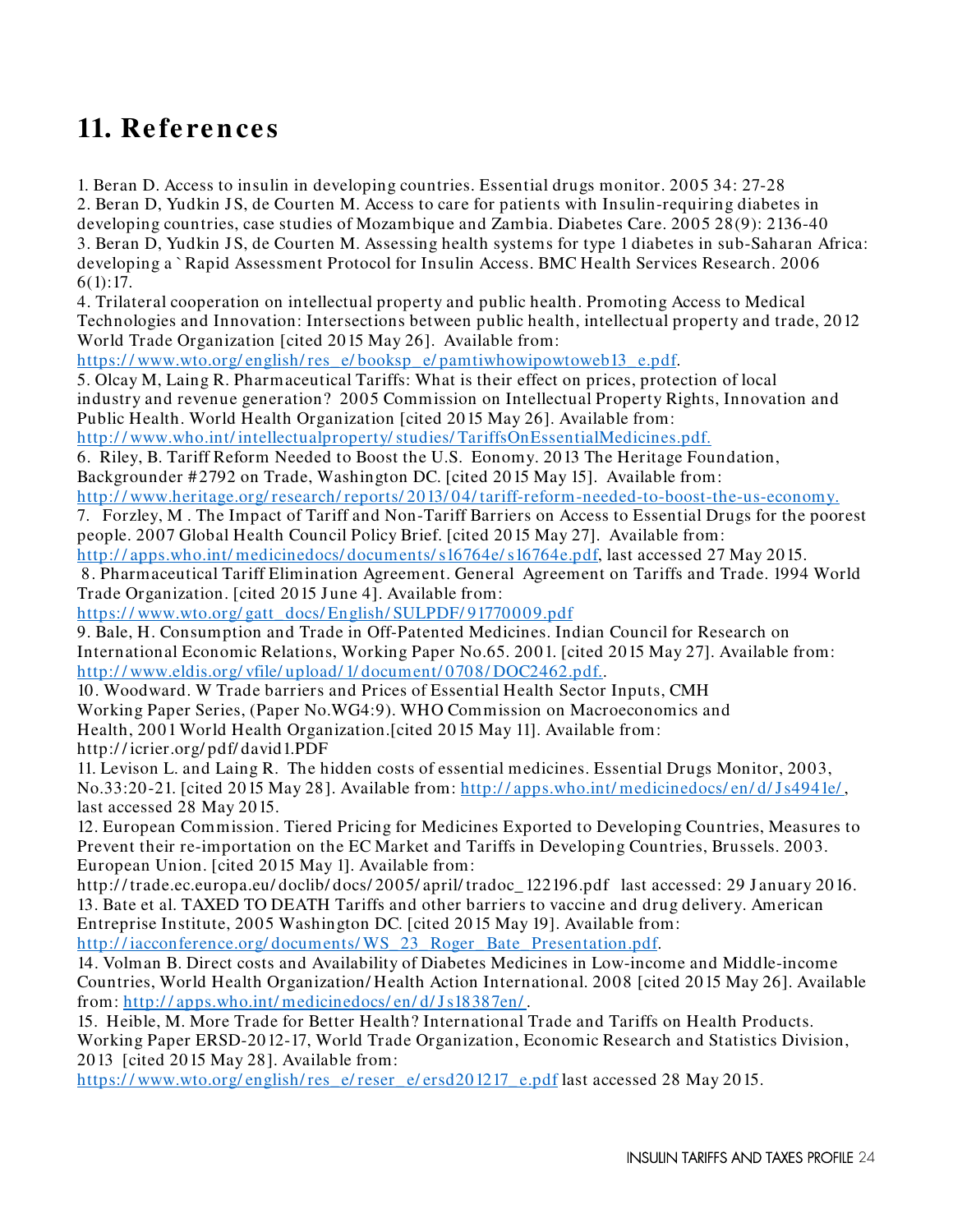16. Creese, A. WHO/ HAI Project on Medicine Prices and Availability Review Series on Pharmaceutical Pricing Policies and Interventions Working Paper 5: Sales Taxes on Medicines. 2010. [cited 2015 August 17]. Available from: [http:/ / www.haiweb.org/ medicineprices/ 05062011/ Taxes%20final%20May2011.pdf.](http://www.haiweb.org/medicineprices/05062011/Taxes%20final%20May2011.pdf)

17. United Nations COMTRADE Database, [cited 2015 May 28]. Available from:

[http:/ / comtrade.un.org/](http://comtrade.un.org/) .

18. United Nations Conference on Trade and Development, [cited 2015 May 28]. Available from: [http:/ / unctad.org/ en/ Pages/ Home.aspx.](http://unctad.org/en/Pages/Home.aspx)

19. TRAINS (Trade Analysis and Information System), [cited 2015 May 27]. Available from: [http:/ / unctad.org/ en/ Pages/ DITC/ Trade-Analysis/ Non-Tariff-Measures/ NTMs-trains.aspx](http://unctad.org/en/Pages/DITC/Trade-Analysis/Non-Tariff-Measures/NTMs-trains.aspx) 20. WITS (World Integrated Trade Solution). [cited 2015 May 27]. Available from: [http:/ / www.unctad.info/ en/ Trade-Analysis-Branch/ Data-And-Statistics/ TRAINSWITS/](http://www.unctad.info/en/Trade-Analysis-Branch/Data-And-Statistics/TRAINSWITS/) .

21. Ernst & Young. The 2012 worldwide VAT, GST and sales tax guideWorldwide. 2012 [cited 2015 September 22]. Available from: [http:/ / www.ey.com/ GL/ en/ Services/ Tax/ Worldwide-VAT-GST-Sales-](http://www.ey.com/GL/en/Services/Tax/Worldwide-VAT-GST-Sales-Tax-Guide)[Tax-Guide](http://www.ey.com/GL/en/Services/Tax/Worldwide-VAT-GST-Sales-Tax-Guide) ---Country-list.

22. World Bank, Updated Income Classifications, World Bank, Washington DC. [cited 2015 May 20]. Available from: [http:/ / data.worldbank.org/ news/ 2015-country-classifications.](http://data.worldbank.org/news/2015-country-classifications)

23. Caporale JE, Elgart JF, Gagliardino JJ. Diabetes in Argentina: cost and management of diabetes and its complications and challenges for health policy, Globalization and Health, 2013. 9:54

doi:10.1186/ 1744-8603-9-54, [cited 2015 May 26]. Available from:

[http:/ / www.globalizationandhealth.com/ content/ 9/ 1/ 54.](http://www.globalizationandhealth.com/content/9/1/54)

24. Peters A. The Fiscal Effects of Tariff Reduction in the Caribbean Community, Economic Intelligence and Policy Unit, 2002 CARICOM Secretariat, Gerogetown Guyana. [cited 2015 May 26]. Available from: http://econwpa.repec.org/eps/pe/papers/0511/0511018.pdf.

25. Brazil to manufacture insulin with Ukraine's help. 2013 [cited 2015 May 25]. Available from: http://news.xinhuanet.com/english/health/2013-01/24/c\_ 132124302.htm; Ukrainian insulin enters markets of seven other Latin American countries. 2013 [cited 2015 May 24]. Available from:

http://www.ukrinform.ua/eng/news/ukrainian\_ insulin\_enters\_markets\_ of\_ seven\_ other\_ latin\_americ an\_ countries\_ 303783; Brazil buys large quantity of Ukrainian insulin. 2012 [cited 2015 May 26]. Available from:

[http:/ / www.ukrinform.ua/ eng/ news/ brazil\\_ buys\\_ large\\_](http://www.ukrinform.ua/eng/news/brazil_buys_large_quantity_of_ukrainian_insulin_283112) quantity\_ of\_ ukrainian\_ insulin\_ 283112; Brazil Interested to Invest USD 4.5 Billion in Ukraine. 2012 [cited 2015 May 29]. Available from: [http:/ / www.prnewswire.com/ news-releases/ brazil-interested-to-invest-usd-45-billion-in-ukraine-](http://www.prnewswire.com/news-releases/brazil-interested-to-invest-usd-45-billion-in-ukraine-179926271.html)[179926271.html.](http://www.prnewswire.com/news-releases/brazil-interested-to-invest-usd-45-billion-in-ukraine-179926271.html)

26. Novo Nordisk Seeks Public/ Private Partnership to Regain Control of Brazil's Insulin Market. 2008 [cited 2015 May 24]. Available from: [https:/ / www.ihs.com/ country-industry](https://www.ihs.com/country-industry-forecasting.html?ID=106597107)[forecasting.html?ID=106597107](https://www.ihs.com/country-industry-forecasting.html?ID=106597107)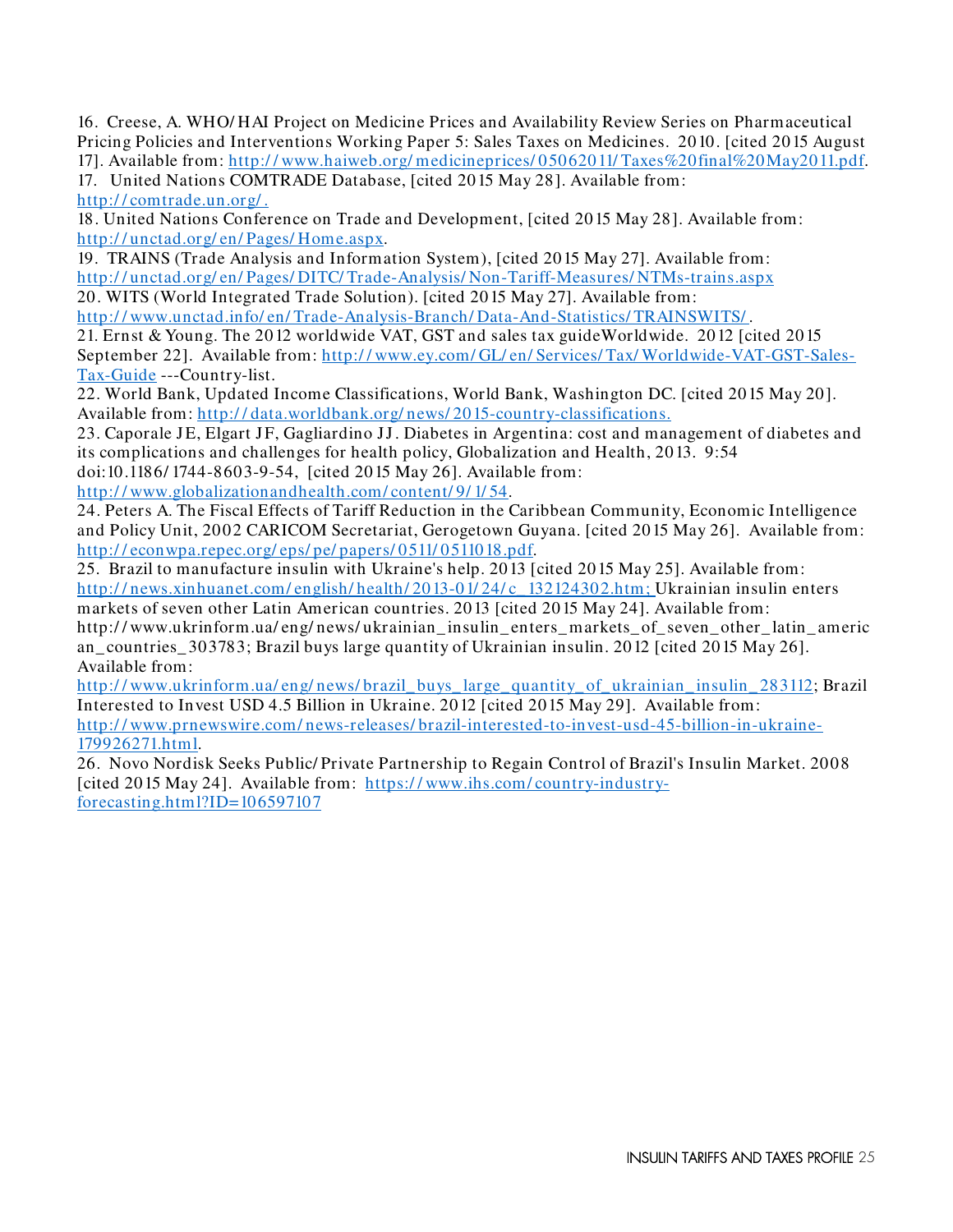<span id="page-26-0"></span>

| 2004             |    | 2005            |    | 2006              |        | 2007           |    | 2008           |    | 2009           |    | 2010                |        | 2011             |    | 2012      |    | 2013           |        |
|------------------|----|-----------------|----|-------------------|--------|----------------|----|----------------|----|----------------|----|---------------------|--------|------------------|----|-----------|----|----------------|--------|
| Iran,<br>Islamic |    |                 |    |                   |        |                |    |                |    |                |    |                     |        | Iran,<br>Islamic |    |           |    |                |        |
| Rep.             | 52 | Morocco         | 14 | Burundi           | 15     | Burundi        | 15 | Burundi        | 15 | Tunisia        | 15 | Morocco             | 16     | Rep.             | 35 | Guyana    | 13 | Montserrat     | 13     |
|                  |    |                 |    |                   |        |                |    |                |    | Antigua<br>and |    |                     |        |                  |    | Montserra |    | Antigua<br>and |        |
| India            | 28 | India           | 13 | Guyana            | 13     | Guyana         | 13 | Nigeria        | 14 | Barbuda        | 12 | Dominica            | 13     | Belize           | 14 |           | 12 | Barbuda        | 13     |
|                  |    | Antigua<br>and  |    |                   |        |                |    |                |    |                |    |                     |        |                  |    |           |    |                |        |
| Barbados         | 12 | Barbuda         | 13 | India             | 13     | Peru           | 11 | Guyana         | 13 | Nepal          | 12 | Suriname            | 13     | Suriname         | 13 |           |    | Ghana          | $10\,$ |
|                  |    | Trinidad<br>and |    |                   |        | Antigua<br>and |    |                |    | Congo,<br>Dem. |    | Trinidad            |        |                  |    |           |    |                |        |
| Jamaica          | 11 | Tobago          | 12 | Morocco           | 12     | Barbuda        | 11 | Grenada        | 13 | Rep.           | 10 | and Tobago          | 13     | Guyana           | 12 |           |    | India          | $10\,$ |
| Peru             | 11 | Peru            | 10 | Peru              | 11     | Belize         | 10 | Morocco        | 11 | Ghana          | 10 | Barbados            | 12     | Barbados         | 12 |           |    | Pakistan       | 10     |
|                  |    |                 |    | Antigua<br>and    |        | Congo,<br>Dem. |    | Congo,<br>Dem. |    |                |    |                     |        |                  |    |           |    |                |        |
| Argentina        | 11 | Pakistan        | 10 | Barbuda<br>Congo, | 10     | Rep.           | 10 | Rep.           | 10 | Pakistan       | 10 | Nepal               | 12     | Nepal            | 12 |           |    | Thailand       | 10     |
| Brazil           | 11 |                 |    | Dem. Rep.         | $10\,$ | Ghana          | 10 | Ghana          | 10 |                |    | Guyana              | 12     | Morocco          | 12 |           |    |                |        |
| Paraguay         | 10 |                 |    | Pakistan          | 10     |                |    | Lao PDR        | 10 |                |    | Congo,<br>Dem. Rep. | $10\,$ |                  |    |           |    |                |        |
| Pakistan         | 10 |                 |    |                   |        |                |    |                |    |                |    | Ghana               | 10     |                  |    |           |    |                |        |
| Thailand         | 10 |                 |    |                   |        |                |    |                |    |                |    | Pakistan            | 10     |                  |    |           |    |                |        |

#### Annex 1. Active ingredients: all medicines: 10 percent and above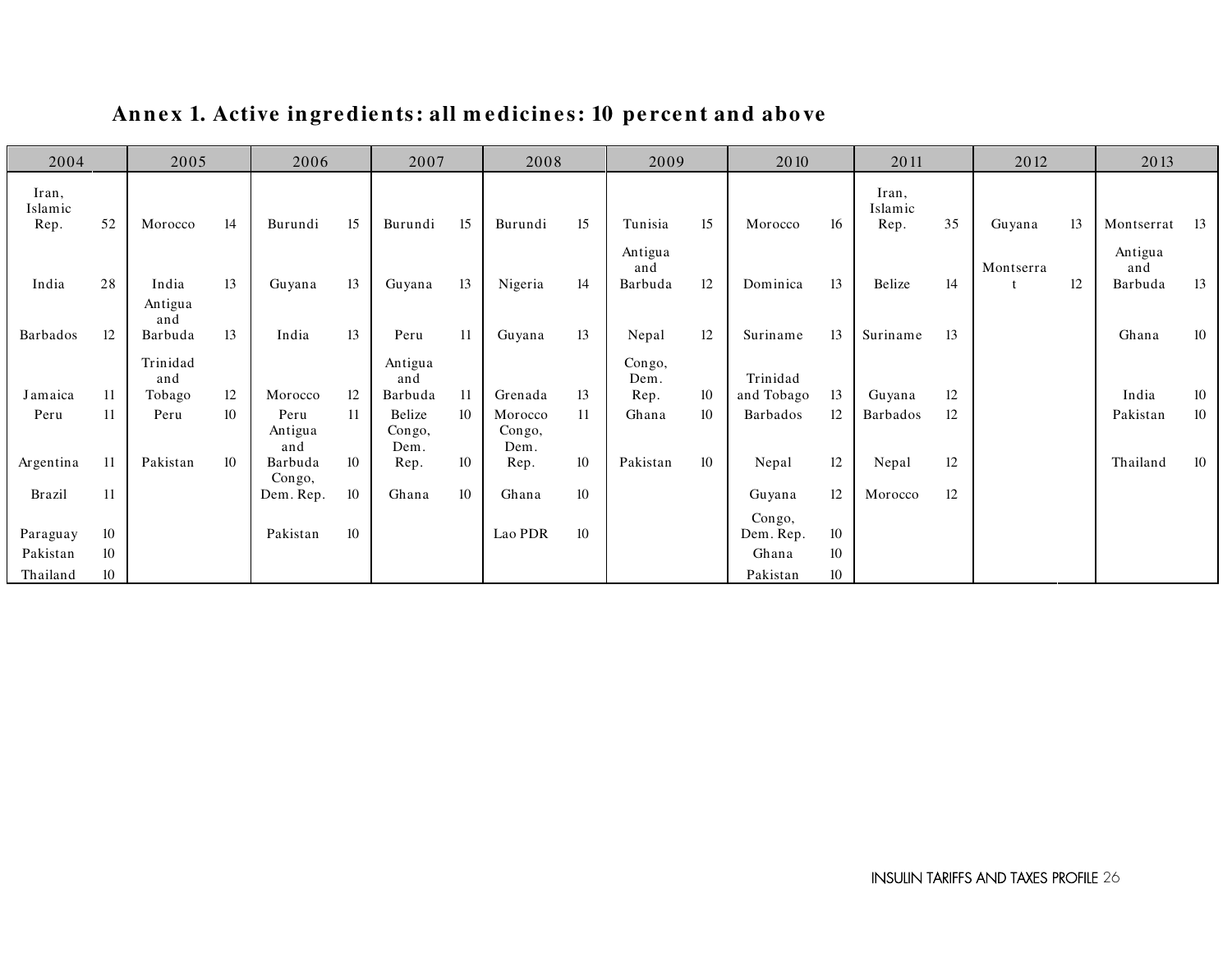<span id="page-27-0"></span>

| 2004             |    | 2005     |    | 2006     |    | 2007    |    | 2008           |    | 2009      |    | 2010            |    | 2011             |    | 2012  |    | 2013  |     |
|------------------|----|----------|----|----------|----|---------|----|----------------|----|-----------|----|-----------------|----|------------------|----|-------|----|-------|-----|
| Iran,<br>Islamic |    |          |    |          |    |         |    | Congo,<br>Dem. |    |           |    |                 |    | Iran,<br>Islamic |    |       |    |       |     |
| Rep.             | 52 | Pakistan | 10 | India    | 13 | Bolivia | 10 | Rep.           | 10 | Tunisia   | 15 | Nepal<br>Congo, | 13 | Rep.             | 35 | Sudan | 10 | Ghana | -10 |
| India            | 30 |          |    | Tunisia  | 11 |         |    | Bolivia        | 10 | Argentina | 14 | Dem. Rep.       | 10 | Nepal            | 11 |       |    |       |     |
| Tunisia          |    |          |    | Pakistan | 10 |         |    |                |    | Nepal     | 13 | Ghana           | 10 | Pakistan         | 10 |       |    |       |     |
| Bolivia          | 10 |          |    |          |    |         |    |                |    | Ghana     | 10 |                 |    |                  |    |       |    |       |     |
| Pakistan         | 10 |          |    |          |    |         |    |                |    | Pakistan  | 10 |                 |    |                  |    |       |    |       |     |
| Thailand         | 10 |          |    |          |    |         |    |                |    |           |    |                 |    |                  |    |       |    |       |     |

#### Annex 2. Bulk insulin: 10 percent and above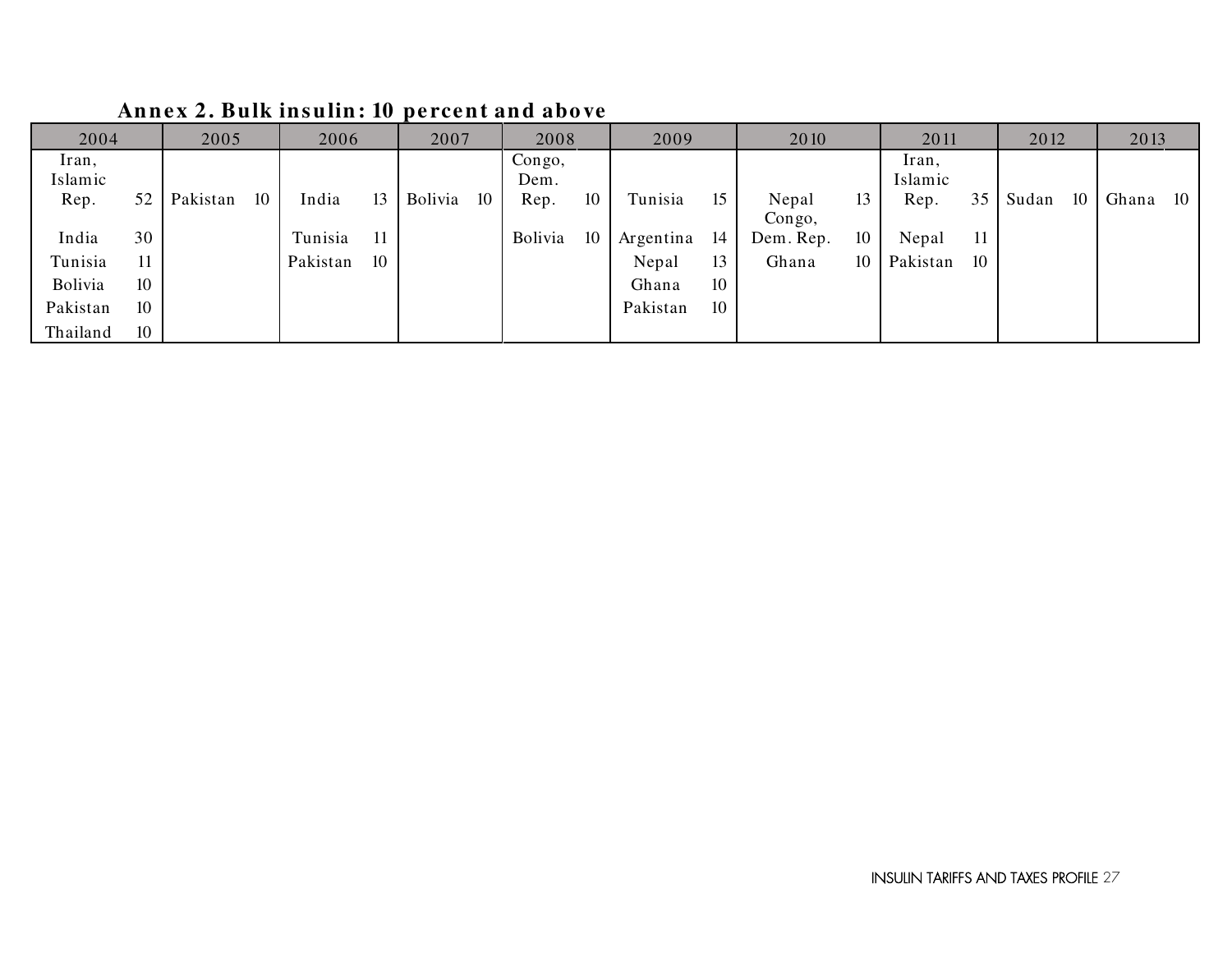#### Annex 3. All medicines finished products: 10 percent and above

<span id="page-28-0"></span>

| 2004                      |        | 2005                       |        | 2006                       |        | 2007                      |        | 2008                      |                  | 2009                   |    | 2010                      |        | 2011                     | 2012 |                       |    |                        |        |
|---------------------------|--------|----------------------------|--------|----------------------------|--------|---------------------------|--------|---------------------------|------------------|------------------------|----|---------------------------|--------|--------------------------|------|-----------------------|----|------------------------|--------|
| Iran,<br>Islamic<br>Rep.  | 52     | India                      | 15     | Congo,<br>Dem.<br>Rep.     | 18     | Congo,<br>Dem. Rep.       | $18\,$ | Congo,<br>Dem.<br>Rep.    | 17               | Congo,<br>Dem.<br>Rep. | 18 | Congo,<br>Dem. Rep.       | $17\,$ | Iran,<br>Islamic<br>Rep. | 20   | Anguila               | 15 | Anguila                | 15     |
| India                     | 30     | Pakistan<br>Antigua        | 14     | Nigeria                    | 16     | Burundi                   | 15     | Nigeria                   | 15               | Nigeria                | 17 | Nigeria                   | 15     | Nigeria                  | 16   | Pakistan              | 12 | Antigua and<br>Barbuda | 13     |
| Sierra<br>Leone           | 14     | and<br>Barbuda<br>Trinidad | 13     | Burundi                    | 15     | Pakistan                  | 14     | Burundi                   | 14               | Tunisia                | 15 | Nepal                     | 13     | Nepal                    | 13   | Guyana                | 12 | Pakistan               | 13     |
| Tunisia                   | 14     | and<br>Tobago              | $12\,$ | Sierra<br>Leone            | 15     | Grenada                   | 12     | Pakistan                  | 13               | Pakistan               | 13 | Pakistan                  | 13     | Pakistan                 | 13   | Bermuda               | 11 | Montserrat             | 12     |
| Pakistan                  | 14     | Peru                       | 11     | Tunisia                    | 14     | Guyana                    | 12     | Guyana                    | 12               | Nepal<br>Antigua       | 13 | Dominica                  | 12     | Barbados                 | 12   | Russian<br>Federation | 10 | Nepal                  | 12     |
| Jamaica                   | 12     |                            |        | Pakistan                   | 13     | Barbados                  | 12     | Grenada                   | 12               | and<br>Barbuda         | 13 | Guyana                    | 12     | Guyana                   | -11  |                       |    | Bermuda                | $10\,$ |
| Barbados                  | 12     |                            |        | India                      | 13     | Antigua<br>and<br>Barbuda | 12     | Tunisia                   | 12               | Guyana                 | 12 | Barbados                  | 12     | Jamaica                  | 10   |                       |    | Russian<br>Federation  | $10\,$ |
| Trinidad<br>and<br>Tobago | 12     |                            |        | Grenada<br>Trinidad        | 12     | Trinidad<br>and<br>Tobago | 11     | Trinidad<br>and<br>Tobago | 11               |                        |    | Trinidad<br>and<br>Tobago | 11     | Suriname                 | 10   |                       |    | India                  | $10\,$ |
| Peru                      | 11     |                            |        | and<br>Tobago              | $11\,$ |                           |        | Belize                    | $10\,$           |                        |    | Suriname                  | $10\,$ |                          |      |                       |    |                        |        |
| Thailand                  | $10\,$ |                            |        | Barbados<br>Antigua<br>and | 11     |                           |        | Lao PDR                   | 10 <sup>10</sup> |                        |    | Jamaica                   | 10     |                          |      |                       |    |                        |        |
|                           |        |                            |        | Barbuda                    | $11\,$ |                           |        |                           |                  |                        |    | Belize                    | $10\,$ |                          |      |                       |    |                        |        |
|                           |        |                            |        | Jamaica                    | 11     |                           |        |                           |                  |                        |    |                           |        |                          |      |                       |    |                        |        |
|                           |        |                            |        | Guyana                     | $11\,$ |                           |        |                           |                  |                        |    |                           |        |                          |      |                       |    |                        |        |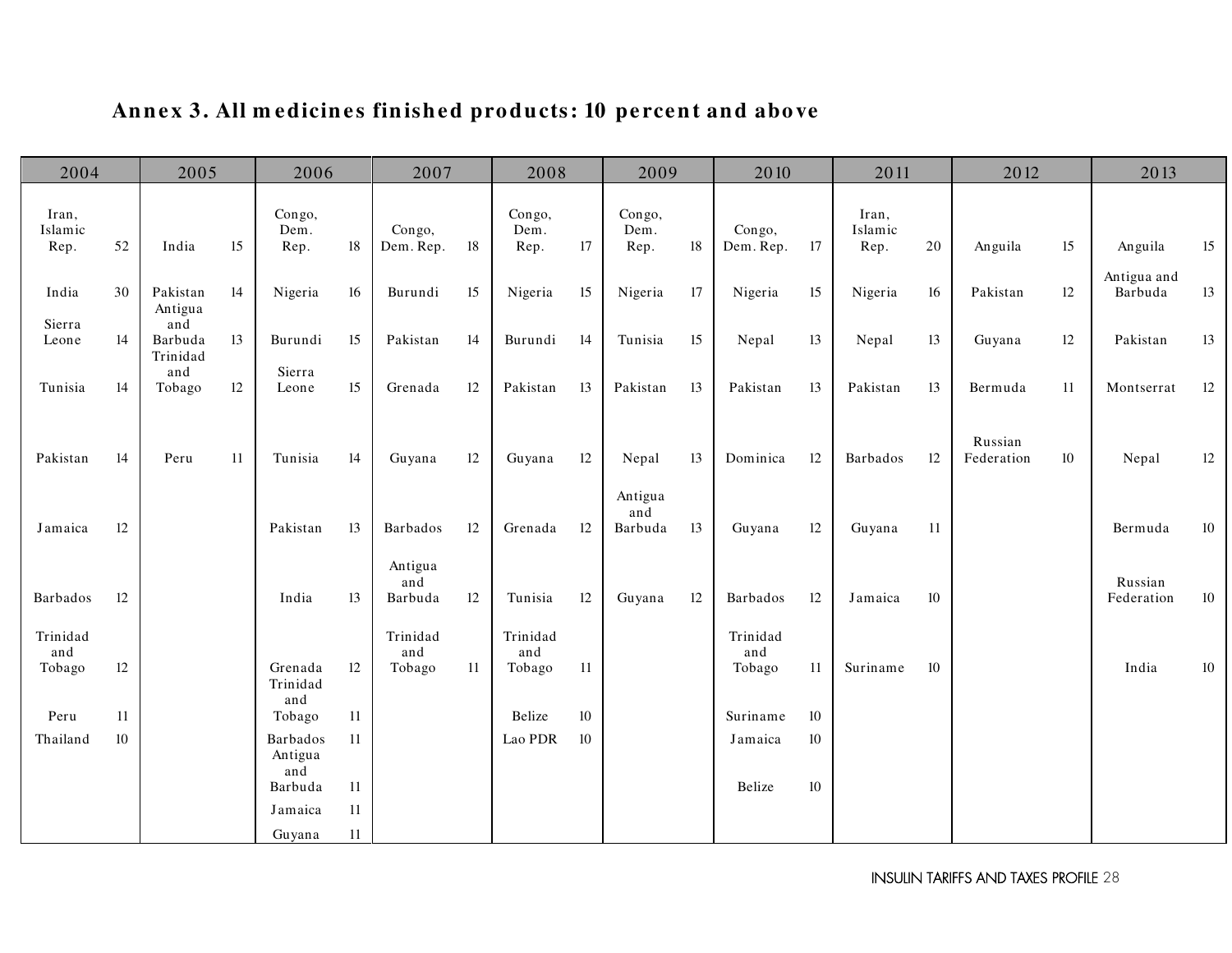<span id="page-29-0"></span>

| 2004          |                  | 2005         |    | 2006              |    | 2007              |    | 2008               |    | 2009               |    | 2010              |    | 2011             |     | 2012          |     | 2013          |        |
|---------------|------------------|--------------|----|-------------------|----|-------------------|----|--------------------|----|--------------------|----|-------------------|----|------------------|-----|---------------|-----|---------------|--------|
| Iran, Islamic |                  |              |    |                   |    |                   |    |                    |    |                    |    |                   |    | Iran,<br>Islamic |     |               |     |               |        |
| Rep.          | 52               | India        | 15 | Burundi           | 15 | Burundi           | 15 | Burundi            | 15 | Nepal              | 15 | Argentina         | 14 | Rep.             |     | 35 Argentina  | -14 | Argentina 14  |        |
| India         | 30 <sup>-1</sup> | Brazil       | 14 | Tunisia           | 15 | Argentina         | 14 | Argentina          | 14 | Tunisia            | 15 | <b>Brazil</b>     | 14 | Nepal            | 15  | <b>Brazil</b> | 14  | <b>Brazil</b> | 14     |
| <b>Brazil</b> |                  | 15 Paraguay  | 13 | Argentina         | 14 | Brazil            | 14 | Brazil             |    | 14 Argentina       | 14 | Nepal             | 14 | Argentina        |     | 14 Paraguay   | -14 | Uruguay       | -14    |
| Tunisia       |                  | 14 Uruguay   | 13 | Brazil            | 14 | Peru              | 12 | Uruguay            | 13 | <b>Brazil</b>      | 14 | Morocco           | 13 | <b>Brazil</b>    |     | 14 Uruguay    | 14  | Nepal         | 13     |
| Uruguay       |                  | 14 Argentina | 12 | Uruguay           | 14 | Uruguay           | 12 | Tunisia            | 12 | Uruguay            | 13 | Paraguay          | 13 | Paraguay         | 14  | Mexico        | 10  | Paraguay      | 11     |
| Argentina     | 13 <sup>1</sup>  | Peru         | 12 | India             | 13 | Bolivia<br>Congo, | 10 | Paraguay<br>Congo, | 11 | Paraguay<br>Congo, | 11 | Uruguay<br>Congo, | 13 | Uruguay          | 14  |               |     | Ghana         | 10     |
| Peru          |                  | 12 Pakistan  | 10 | Peru              | 12 | Dem. Rep.         | 10 | Dem. Rep.          | 10 | Dem. Rep.          | 10 | Dem. Rep.         | 10 | Morocco          | -11 |               |     | India         | $10\,$ |
| Bolivia       |                  | 10 Thailand  | 10 | Bolivia<br>Congo, | 10 | Ghana             | 10 | Ghana              | 10 | Ghana              | 10 | Ghana             | 10 | Mexico           | 10  |               |     | Mexico        | 10     |
| Pakistan      | 10               |              |    | Dem. Rep.         | 10 | Pakistan          | 10 | Lao PDR            | 10 | India              | 10 | Mexico            | 10 | Thailand         | 10  |               |     | Pakistan      | -10    |
| Thailand      | 10               |              |    | Pakistan          | 10 | Paraguay          | 10 | Fm Sudan           | 10 | Pakistan           | 10 | Pakistan          | 10 |                  |     |               |     | Thailand      | -10    |
|               |                  |              |    | Thailand          | 10 | Thailand          | 10 | Thailand           | 10 | Thailand           | 10 | Thailand          | 10 |                  |     |               |     |               |        |

Annex 4. Retail insulin: 10 percent and above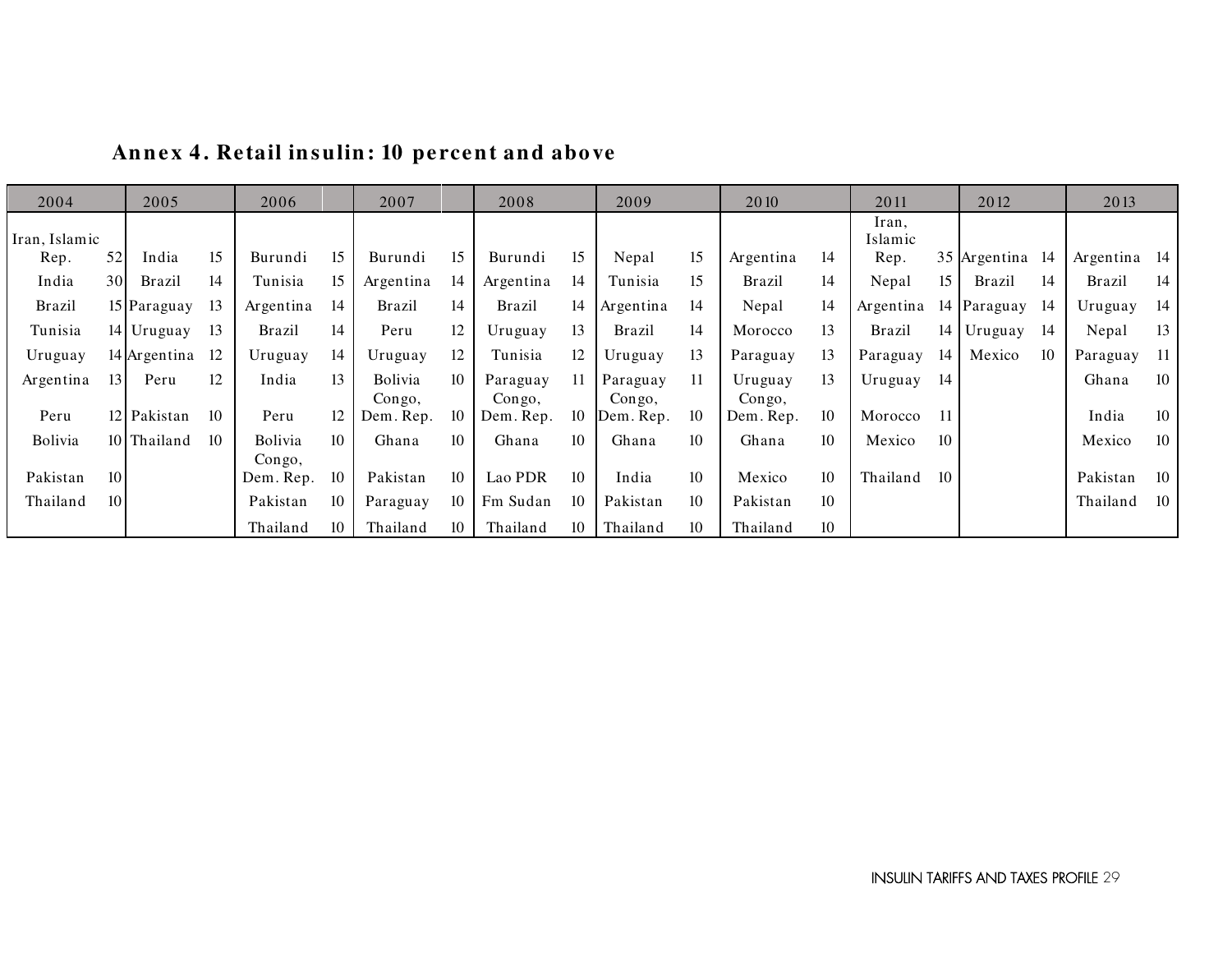<span id="page-30-0"></span>

| Country               | <b>RETAIL INSULIN</b><br>Weighted<br>Average<br>% Tariff<br>(2013) | Import Value<br>$(*1000$ USD) | Retail:<br>Revenue<br>S<br>generate<br>$d$ (USD) | Country            | <b>BULK INSULIN</b><br>Weighted<br>Average<br>$%$ Tariff<br>(2013) | Import Value<br>$(*1000 \text{ USD})$ | Retail:<br>Revenues<br>generated<br>(USD) | Total<br>Revenues<br>Generated<br>$(Retail +$<br>Bulk) | $%$ of Total<br>Revenues<br>Generated by<br>Retail Insulin |
|-----------------------|--------------------------------------------------------------------|-------------------------------|--------------------------------------------------|--------------------|--------------------------------------------------------------------|---------------------------------------|-------------------------------------------|--------------------------------------------------------|------------------------------------------------------------|
| Albania               | $\theta$                                                           | 537                           | $\mathbf{0}$                                     | Albania            | $\overline{0}$                                                     | 0.1                                   | $\overline{0}$                            | $\boldsymbol{0}$                                       | $\Omega$                                                   |
| Bermuda               | $\theta$                                                           | 168                           | $\mathbf{0}$                                     | Bermuda            | $\overline{0}$                                                     | 18                                    | $\overline{0}$                            | $\Omega$                                               | $\Omega$                                                   |
| Botswana              | $\mathbf{0}$                                                       | 87                            | $\boldsymbol{0}$                                 | Botswana           | $\overline{0}$                                                     | $\mathbf{1}$                          | $\overline{0}$                            | $\mathbf{0}$                                           | $\Omega$                                                   |
| Burundi               | $\overline{0}$                                                     | 688                           | $\boldsymbol{0}$                                 | Burundi            | $\overline{0}$                                                     | 0.5                                   | $\overline{0}$                            | $\overline{0}$                                         | $\Omega$                                                   |
| Canada                | $\Omega$                                                           | 331610                        | $\overline{0}$                                   | Canada             | $\overline{0}$                                                     | 565                                   | $\Omega$                                  | $\Omega$                                               | $\Omega$                                                   |
| Chile                 | 6                                                                  | 15468                         | 92810                                            | Chile              | 6                                                                  | 13                                    | 78.0                                      | 92888                                                  | 99                                                         |
| Dominican Republic    | $\mathbf{0}$                                                       | 294                           | $\mathbf{0}$                                     | Dominican Republic | $\overline{0}$                                                     | 53                                    | $\overline{0}$                            | $\mathbf{0}$                                           | $\overline{0}$                                             |
| <b>European Union</b> | $\theta$                                                           | 99091                         | $\overline{0}$                                   | European Union     | $\overline{0}$                                                     | 95                                    | $\Omega$                                  | $\overline{0}$                                         | $\Omega$                                                   |
| French Polynesia      | $\theta$                                                           | 1187                          | $\overline{0}$                                   | French Polynesia   | $\overline{0}$                                                     | 13                                    | $\Omega$                                  | $\Omega$                                               | $\Omega$                                                   |
| Ghana                 | $10\,$                                                             | 1046                          | 10460                                            | Ghana              | 10                                                                 | 116                                   | 1160.0                                    | 11620                                                  | 90                                                         |
| Guatemala             | $\mathbf{0}$                                                       | 2191                          | $\mathbf{0}$                                     | Guatemala          | $\overline{0}$                                                     | 220                                   | $\overline{0}$                            | $\overline{0}$                                         | $\overline{0}$                                             |
| Guyana                | $\overline{0}$                                                     | 167                           | $\overline{0}$                                   | Guyana             | $\overline{0}$                                                     | 37                                    | $\overline{0}$                            | $\overline{0}$                                         | $\Omega$                                                   |
| Indonesia             | $\mathbf{0}$                                                       | 33768                         | $\mathbf{0}$                                     | Indonesia          | $\theta$                                                           | 34                                    | $\overline{0}$                            | $\overline{0}$                                         | $\Omega$                                                   |
| Israel                | $\mathbf{0}$                                                       | 19790                         | $\bf{0}$                                         | Israel             | $\mathbf{0}$                                                       | $\mathbf{3}$                          | $\bf{0}$                                  | $\overline{0}$                                         | $\Omega$                                                   |
| Kazakhstan            | $\mathbf{0}$                                                       | 20362                         | $\mathbf{0}$                                     | Kazakhstan         | $\overline{0}$                                                     | 1                                     | $\overline{0}$                            | $\mathbf{0}$                                           | $\Omega$                                                   |
| Kenya                 | $\theta$                                                           | 1656                          | $\mathbf{0}$                                     | Kenya              | $\overline{0}$                                                     | 9                                     | $\Omega$                                  | $\overline{0}$                                         | $\Omega$                                                   |
| Korea, Rep.           | $\mathbf{0}$                                                       | 53537                         | $\mathbf{0}$                                     | Korea, Rep.        | 8                                                                  | 0.3                                   | 3                                         | 3                                                      | $\Omega$                                                   |
| Lesotho               | $\mathbf{0}$                                                       | $\overline{4}$                | $\boldsymbol{0}$                                 | Lesotho            | $\mathbf{0}$                                                       | 55                                    | $\overline{0}$                            | $\mathbf{0}$                                           | $\Omega$                                                   |
| Mauritius             | $\mathbf{0}$                                                       | 1195                          | $\mathbf{0}$                                     | Mauritius          | $\overline{0}$                                                     | 269                                   | $\overline{0}$                            | $\mathbf{0}$                                           | $\Omega$                                                   |
| Mayotte               | $\overline{0}$                                                     | 575                           | $\overline{0}$                                   | Mayotte            | $\overline{0}$                                                     | 111                                   | $\overline{0}$                            | $\overline{0}$                                         | $\overline{0}$                                             |

#### Annex 5. Difference between retail and bulk tariffs and revenues generated by each

INSULIN TARIFFS AND TAXES PROFILE 30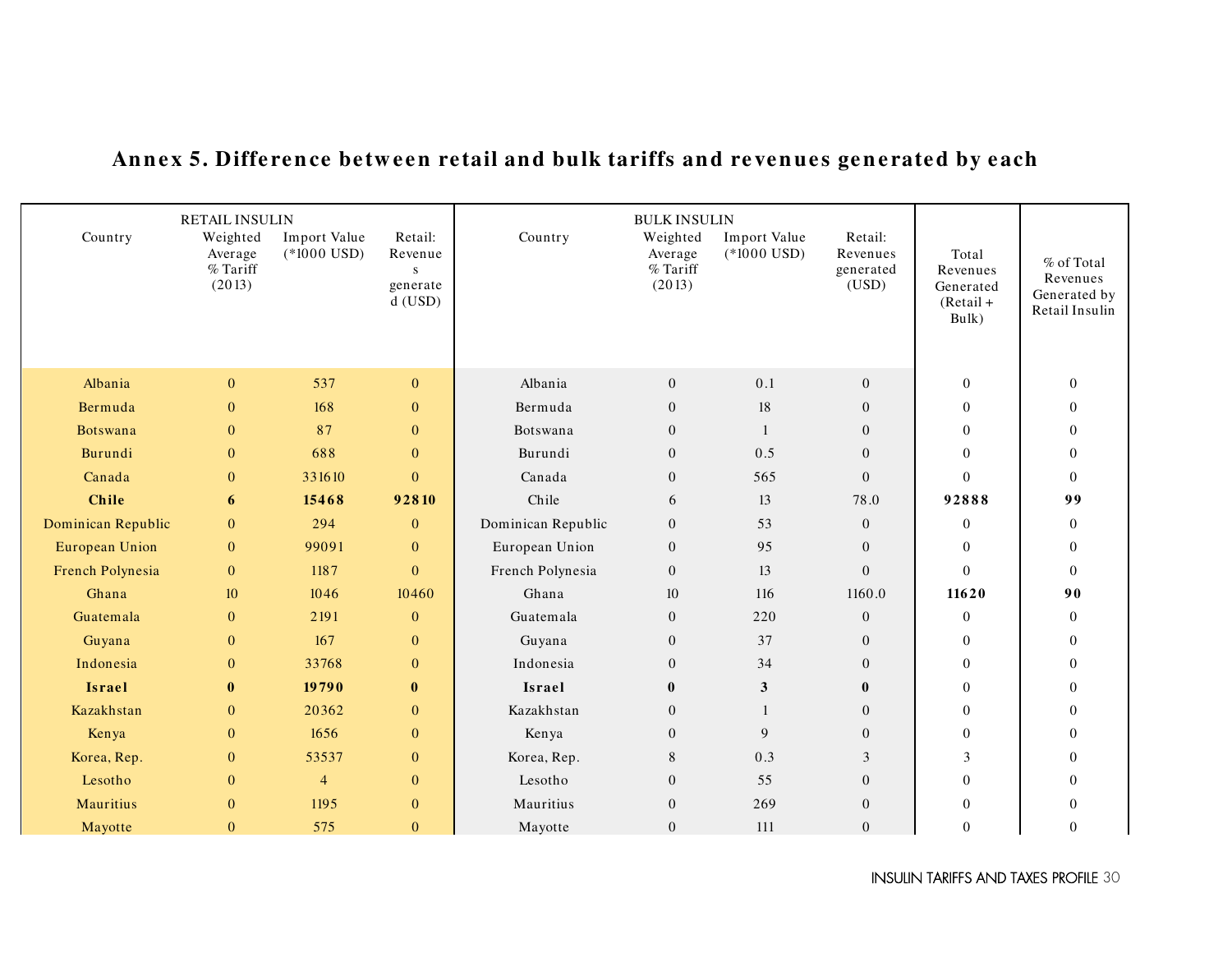| <b>Myanmar</b>            | 1.5              | 701                     | 1051           | Myanmar                               | 1.5              | 50                    | 75             | 1126             | 93       |
|---------------------------|------------------|-------------------------|----------------|---------------------------------------|------------------|-----------------------|----------------|------------------|----------|
| Namibia                   | $\mathbf{0}$     | 6                       | $\overline{0}$ | Namibia                               | $\overline{0}$   | 58                    | $\Omega$       | $\theta$         | $\Omega$ |
| Norway                    | $\mathbf{0}$     | 28046                   | $\mathbf{0}$   | Norway                                | $\overline{0}$   | 186                   | $\mathbf{0}$   | $\mathbf{0}$     | $\Omega$ |
| Panama                    | $\mathbf{0}$     | 1936                    | $\mathbf{0}$   | Panama                                | $\overline{0}$   | 5                     | $\Omega$       | $\overline{0}$   | $\theta$ |
| <b>Russian Federation</b> | $\mathbf{0}$     | 267795                  | $\overline{0}$ | <b>Russian Federation</b>             | $\overline{0}$   | 91496                 | $\mathbf{0}$   | $\mathbf{0}$     | $\theta$ |
| Samoa<br>Serbia,          | $\mathbf{0}$     | 22                      | $\mathbf{0}$   | Samoa<br>Serbia,                      | $\boldsymbol{0}$ | 0.1                   | $\overline{0}$ | $\mathbf{0}$     | $\theta$ |
| FR(Serbia/Monteneg<br>ro) | $\overline{2}$   | 73370                   | 146739         | FR(Serbia/Montenegr<br>$\mathbf{0}$ ) | $\mathbf{1}$     | 66.0                  | 66             | 146805           | 99       |
| Singapore                 | $\mathbf{0}$     | 2817                    | $\overline{0}$ | Singapore                             | $\overline{0}$   | 7.0                   | $\mathbf{0}$   | $\boldsymbol{0}$ | $\theta$ |
| South Africa              | $\mathbf{0}$     | 51008                   | $\mathbf{0}$   | South Africa                          | $\overline{0}$   | 0.9                   | $\mathbf{0}$   | $\mathbf{0}$     | $\theta$ |
| Swaziland                 | $\mathbf{0}$     | 40                      | $\overline{0}$ | Swaziland                             | $\overline{0}$   | 3                     | $\Omega$       | $\overline{0}$   | $\Omega$ |
| Switzerland               | $\mathbf{0}$     | 47401                   | $\mathbf{0}$   | Switzerland                           | $\overline{0}$   | 25                    | $\mathbf{0}$   | $\overline{0}$   | $\Omega$ |
| Tanzania                  | $\mathbf{0}$     | 386                     | $\overline{0}$ | Tanzania                              | $\overline{0}$   | 30                    | $\Omega$       | $\overline{0}$   | $\Omega$ |
| Turkey                    | $\mathbf{0}$     | 177189                  | $\mathbf{0}$   | Turkey                                | $\overline{0}$   | 0.4                   | $\mathbf{0}$   | $\mathbf{0}$     | $\Omega$ |
| Uganda                    | $\mathbf{0}$     | 56                      | $\overline{0}$ | Uganda                                | $\overline{0}$   | 35                    | $\Omega$       | $\overline{0}$   | $\theta$ |
| <b>United States</b>      | $\boldsymbol{0}$ | 3594022                 | $\overline{0}$ | <b>United States</b>                  | $\boldsymbol{0}$ | 2896                  | $\Omega$       | $\Omega$         | $\theta$ |
| Yemen                     | 4.7              | 529                     | 24738          | Yemen                                 | 5                | 257                   | 1287           | 26025            | 95       |
|                           |                  |                         |                |                                       |                  |                       |                |                  |          |
|                           |                  | <b>Total Revenue</b>    | 275798.1       |                                       |                  | <b>Total Revenue</b>  | 2669           |                  |          |
|                           |                  |                         | 4828743.       |                                       |                  |                       |                |                  |          |
|                           |                  | Total imports<br>Retail | 3              |                                       |                  | Total imports<br>Bulk | 96729.6        |                  |          |
|                           |                  | revenue/Total           |                |                                       |                  | revenue/Total         |                |                  |          |
|                           |                  | retail imports          |                |                                       |                  | bulk imports          |                |                  |          |
|                           |                  | $(\%)$                  | 5.7            |                                       |                  | $(\% )$               | 2.7            |                  |          |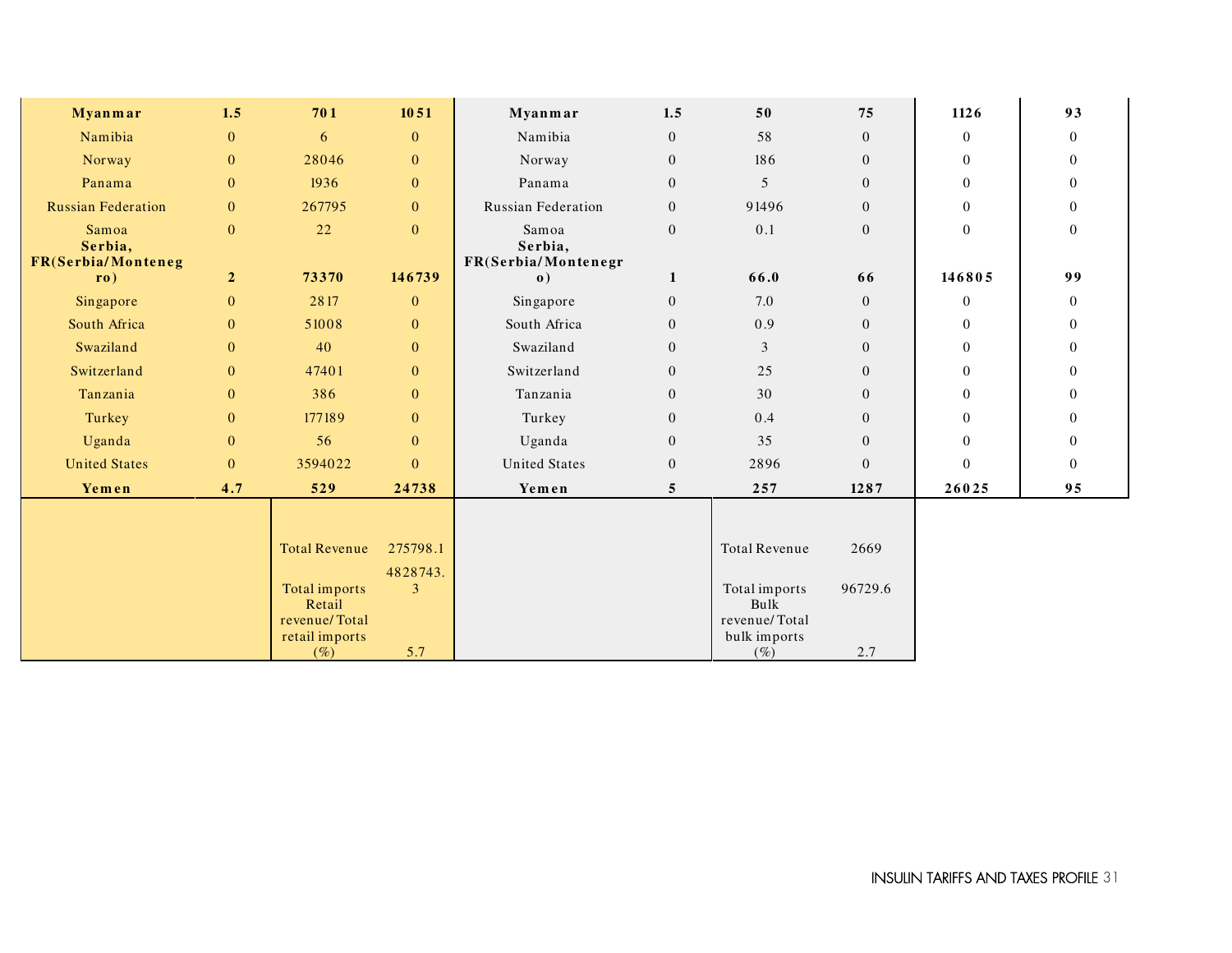#### <span id="page-32-0"></span>Annex 6. VAT on medicines for different countries

Note: VAT levels on medicines (2012) are taken from reference (21). WHO/ HAI is from reference (16)

| Economy                   | Income group         | %VAT on<br><b>MEDICINES</b><br>[21] | WHO/HAI: %VAT OR<br><b>%SALES MEDICINES</b><br>$[16]$ |
|---------------------------|----------------------|-------------------------------------|-------------------------------------------------------|
| Afghanistan               | Low income           |                                     |                                                       |
| Albania                   | Upper middle income  | 10                                  |                                                       |
| Algeria                   | Upper middle income  |                                     | 18                                                    |
| American Samoa            | Upper middle income  |                                     |                                                       |
| Andorra                   | High income: nonOECD |                                     |                                                       |
| Angola                    | Upper middle income  |                                     |                                                       |
| Antigua and Barbuda       | High income: nonOECD |                                     |                                                       |
| Argentina                 | High income: nonOECD | 21                                  |                                                       |
| Armenia                   | Lower middle income  | 20                                  | 20                                                    |
| Aruba                     | High income: nonOECD | $\boldsymbol{0}$                    |                                                       |
| Australia                 | High income: OECD    | $\boldsymbol{0}$                    |                                                       |
| Austria                   | High income: OECD    | 10                                  | 10                                                    |
| Azerbaijan                | Upper middle income  |                                     |                                                       |
| Bahamas, The              | High income: nonOECD |                                     |                                                       |
| Bahrain                   | High income: nonOECD |                                     |                                                       |
| Bangladesh                | Lower middle income  |                                     |                                                       |
| <b>Barbados</b>           | High income: nonOECD | $\boldsymbol{0}$                    |                                                       |
| <b>Belarus</b>            | Upper middle income  | 20                                  |                                                       |
| Belgium                   | High income: OECD    | 6                                   | 6                                                     |
| Belize                    | Upper middle income  |                                     |                                                       |
| Benin                     | Low income           |                                     |                                                       |
| Bermuda                   | High income: nonOECD |                                     |                                                       |
| Bhutan                    | Lower middle income  |                                     |                                                       |
| Bolivia                   | Lower middle income  | 13                                  | 13                                                    |
| Bosnia and<br>Herzegovina | Upper middle income  |                                     |                                                       |
| Botswana                  | Upper middle income  | $\boldsymbol{0}$                    |                                                       |
| <b>Brazil</b>             | Upper middle income  | $\boldsymbol{0}$                    | 24                                                    |
| Brunei Darussalam         | High income: nonOECD |                                     |                                                       |
| Bulgaria                  | Upper middle income  | $\overline{0}$                      | 20                                                    |
| Burkina Faso              | Low income           |                                     |                                                       |
| Burundi                   | Low income           |                                     |                                                       |
| Cabo Verde                | Lower middle income  |                                     |                                                       |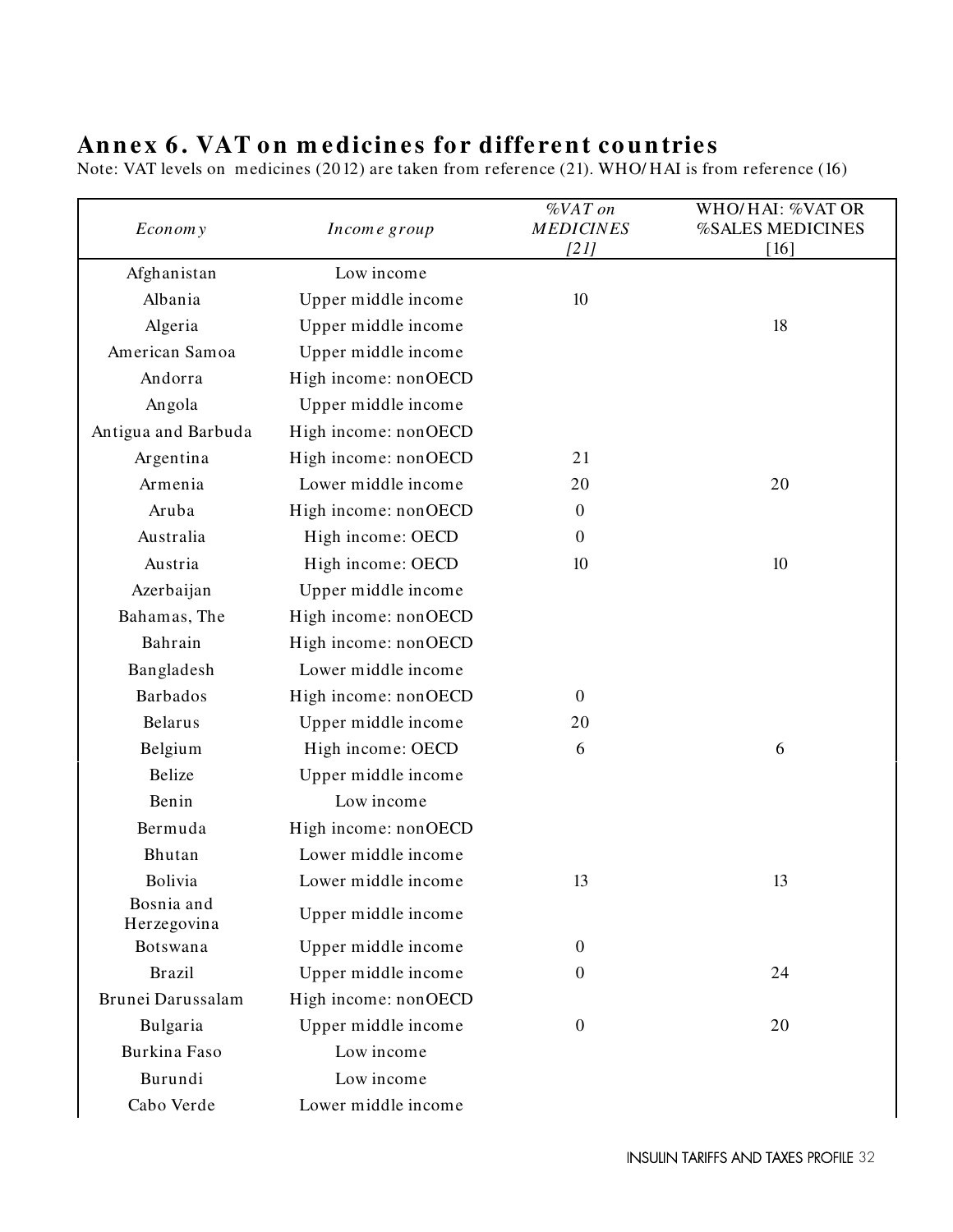| Cambodia                    | Low income           |                  |                |
|-----------------------------|----------------------|------------------|----------------|
| Cameroon                    | Lower middle income  |                  |                |
| Canada                      | High income: OECD    | $\boldsymbol{0}$ |                |
| Cayman Islands              | High income: nonOECD |                  |                |
| Central African<br>Republic | Low income           |                  |                |
| Chad                        | Low income           |                  | 2.9            |
| Channel Islands             | High income: nonOECD |                  |                |
| Chile                       | High income: OECD    | 19               |                |
| China                       | Upper middle income  | 6                | 20             |
| Colombia                    | Upper middle income  | 8                |                |
| Comoros                     | Low income           |                  |                |
| Congo, Dem. Rep.            | Low income           |                  | $\theta$       |
| Congo, Rep.                 | Lower middle income  |                  | 19             |
| Costa Rica                  | Upper middle income  | $\overline{0}$   |                |
| Côte d'Ivoire               | Lower middle income  |                  |                |
| Croatia                     | High income: nonOECD | $\overline{0}$   |                |
| Cuba                        | Upper middle income  |                  |                |
| Curaçao                     | High income: nonOECD | 6                |                |
| Cyprus                      | High income: nonOECD | 5                |                |
| Czech Republic              | High income: OECD    | 17               | 10             |
| Denmark                     | High income: OECD    | 25               | 25             |
| Djibouti                    | Lower middle income  |                  |                |
| Dominica                    | Upper middle income  |                  |                |
| Dominican Republic          | Upper middle income  | 8                |                |
| Ecuador                     | Upper middle income  | $\overline{0}$   |                |
| Egypt, Arab Rep.            | Lower middle income  | 10               |                |
| El Salvador                 | Lower middle income  | 13               | 13             |
| <b>Equatorial Guinea</b>    | High income: nonOECD |                  |                |
| Eritrea                     | Low income           |                  |                |
| Estonia                     | High income: OECD    | 20               | 9              |
| Ethiopia                    | Low income           |                  |                |
| Faeroe Islands              | High income: nonOECD |                  |                |
| Fiji                        | Upper middle income  |                  |                |
| Finland                     | High income: OECD    | 9                | 9              |
| France                      | High income: OECD    | $\overline{2}$   | $\overline{2}$ |
| French Polynesia            | High income: nonOECD |                  |                |
| Gabon                       | Upper middle income  |                  |                |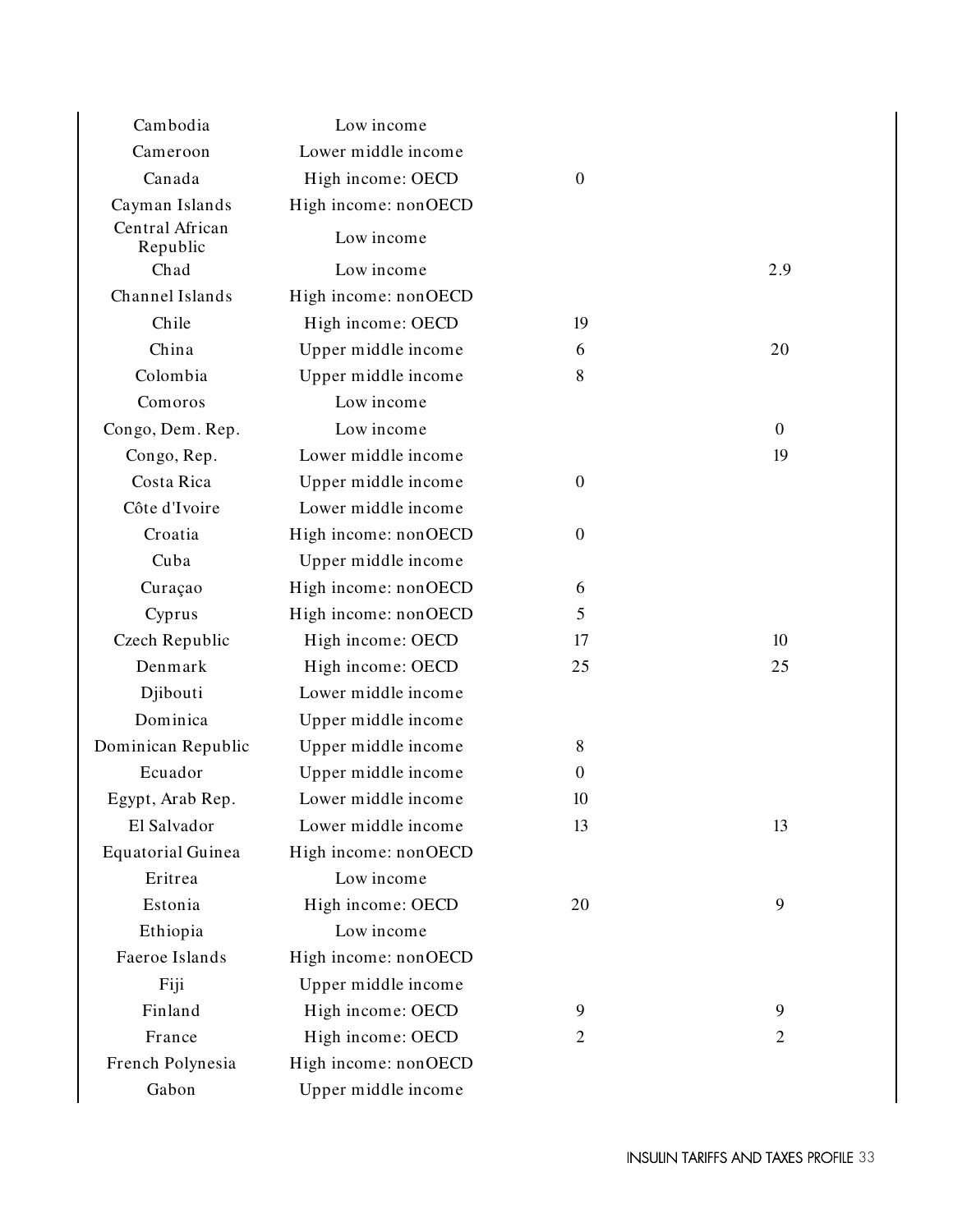| Gambia, The             | Low income           |          |      |
|-------------------------|----------------------|----------|------|
| Georgia                 | Lower middle income  | 9        |      |
| Germany                 | High income: OECD    | 19       | 19   |
| Ghana                   | Lower middle income  | 15       | 15   |
| Greece                  | High income: OECD    | $\Omega$ | 11   |
| Greenland               | High income: nonOECD |          |      |
| Grenada                 | Upper middle income  |          |      |
| Guam                    | High income: nonOECD |          |      |
| Guatemala               | Lower middle income  | 12       |      |
| Guinea                  | Low income           |          |      |
| Guinea-Bissau           | Low income           |          |      |
| Guyana                  | Lower middle income  |          |      |
| Haiti                   | Low income           |          |      |
| Honduras                | Lower middle income  | $\Omega$ |      |
| Hong Kong SAR,<br>China | High income: nonOECD |          |      |
| Hungary                 | High income: OECD    | 5        | 5    |
| Iceland                 | High income: OECD    |          |      |
| India                   | Lower middle income  | 5        | 19   |
| Indonesia               | Lower middle income  | 10       | 10   |
| Iran, Islamic Rep.      | Upper middle income  |          |      |
| Iraq                    | Upper middle income  |          |      |
| Ireland                 | High income: OECD    | $\Omega$ | 21.5 |
| Isle of Man             | High income: nonOECD | $\theta$ |      |
| Israel                  | High income: OECD    | $\Omega$ |      |
| Italy                   | High income: OECD    | 10       | 10   |
| Jamaica                 | Upper middle income  |          |      |
| Japan                   | High income: OECD    | 5        |      |
| Jordan                  | Upper middle income  | 16       | 4    |
| Kazakhstan              | Upper middle income  | 6        |      |
| Kenya                   | Lower middle income  | 12       |      |
| Kiribati                | Lower middle income  |          |      |
| Korea, Dem. Rep.        | Low income           |          |      |
| Korea, Rep.             | High income: OECD    | 12       |      |
| Kosovo                  | Lower middle income  |          |      |
| Kuwait                  | High income: nonOECD |          |      |
| Kyrgyz Republic         | Lower middle income  |          | 4    |
| Lao PDR                 | Lower middle income  |          |      |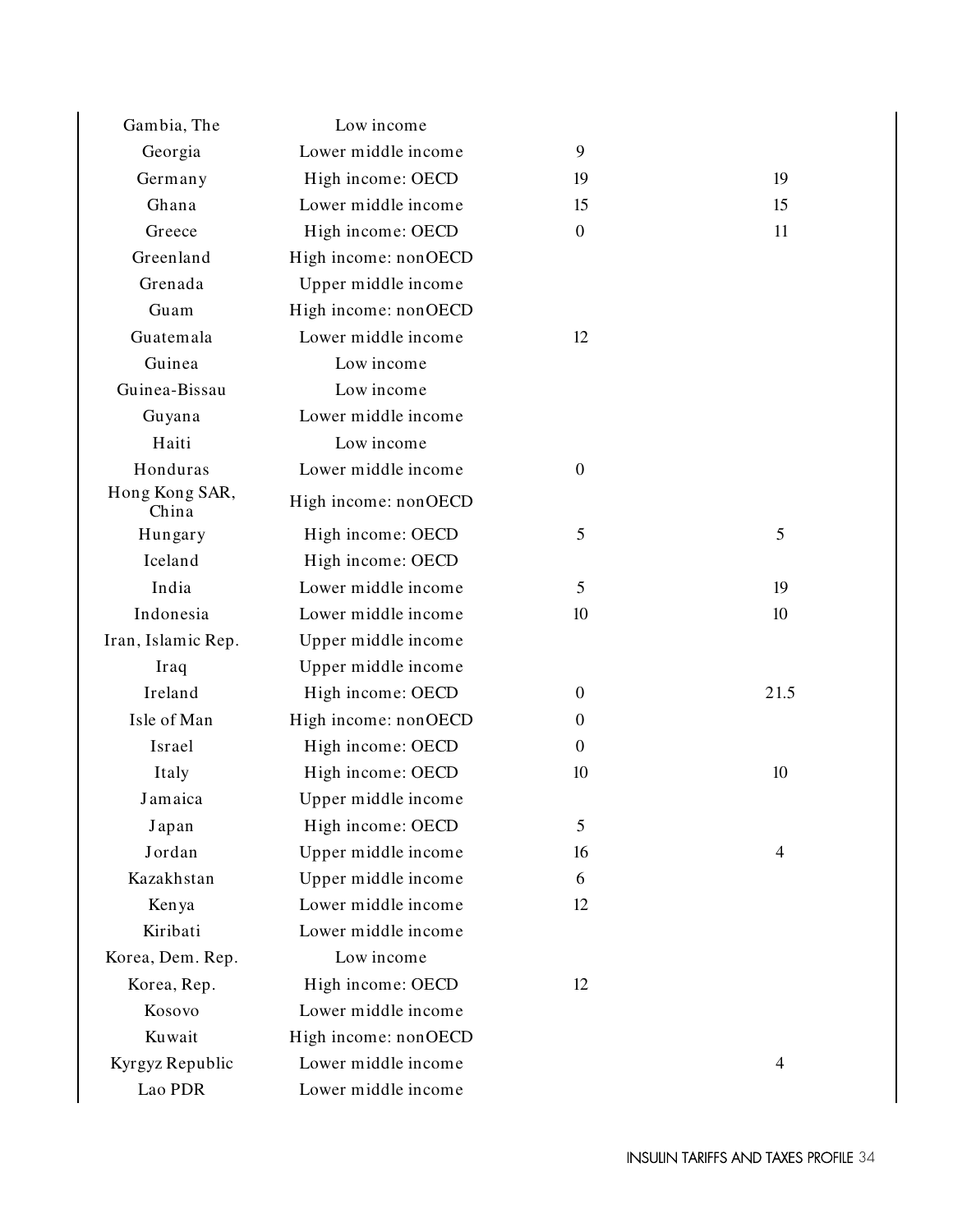| Latvia                      | High income: nonOECD | 12             | 10           |
|-----------------------------|----------------------|----------------|--------------|
| Lebanon                     | Upper middle income  |                |              |
| Lesotho                     | Lower middle income  |                |              |
| Liberia                     | Low income           |                |              |
| Libya                       | Upper middle income  |                |              |
| Liechtenstein               | High income: nonOECD |                |              |
| Lithuania                   | High income: nonOECD | 5              | 5            |
| Luxembourg                  | High income: OECD    | 3              | 3            |
| Macao SAR, China            | High income: nonOECD |                |              |
| Macedonia, FYR              | Upper middle income  | 5              |              |
| Madagascar                  | Low income           |                |              |
| Malawi                      | Low income           |                |              |
| Malaysia                    | Upper middle income  |                |              |
| Maldives                    | Upper middle income  |                |              |
| Mali                        | Low income           |                | 8            |
| Malta                       | High income: nonOECD | $\overline{0}$ | $\mathbf{0}$ |
| Marshall Islands            | Upper middle income  |                |              |
| Mauritania                  | Lower middle income  |                |              |
| Mauritius                   | Upper middle income  | 15             |              |
| Mexico                      | Upper middle income  | 16             |              |
| Micronesia, Fed. Sts.       | Lower middle income  |                |              |
| Moldova                     | Lower middle income  | 8              |              |
| Monaco                      | High income: nonOECD |                |              |
| Mongolia                    | Upper middle income  |                | 21           |
| Montenegro                  | Upper middle income  |                |              |
| Morocco                     | Lower middle income  | $\overline{7}$ | 7            |
| Mozambique                  | Low income           |                |              |
| Myanmar                     | Lower middle income  |                |              |
| Namibia                     | Upper middle income  |                |              |
| Nepal                       | Low income           |                |              |
| Netherlands                 | High income: OECD    | 15             | 6            |
| New Caledonia               | High income: nonOECD |                |              |
| New Zealand                 | High income: OECD    |                |              |
| Nicaragua                   | Lower middle income  |                |              |
| Niger                       | Low income           |                |              |
| Nigeria                     | Lower middle income  | $\theta$       | 6            |
| Northern Mariana<br>Islands | High income: nonOECD |                |              |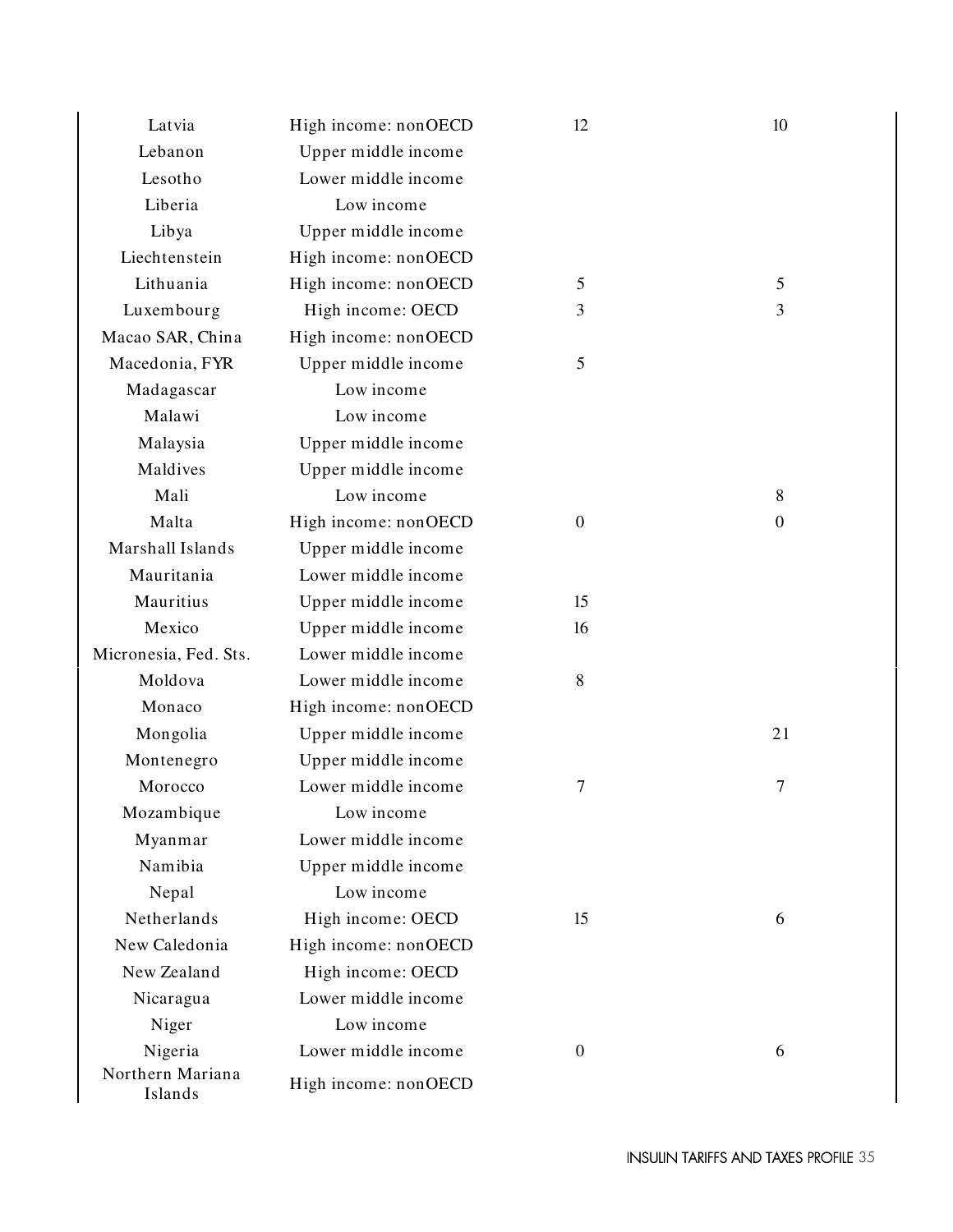| Norway                       | High income: OECD    | 25               | 25 |
|------------------------------|----------------------|------------------|----|
| Oman                         | High income: nonOECD |                  |    |
| Pakistan                     | Lower middle income  | $\boldsymbol{0}$ |    |
| Palau                        | Upper middle income  |                  |    |
| Panama                       | Upper middle income  | $\mathbf{0}$     |    |
| Papua New Guinea             | Lower middle income  |                  |    |
| Paraguay                     | Upper middle income  | 5                |    |
| Peru                         | Upper middle income  |                  | 34 |
| Philippines                  | Lower middle income  |                  | 12 |
| Poland                       | High income: OECD    | 8                | 7  |
| Portugal                     | High income: OECD    | 6                | 6  |
| Puerto Rico                  | High income: nonOECD |                  |    |
| Qatar                        | High income: nonOECD |                  |    |
| Romania                      | Upper middle income  | 24               | 9  |
| <b>Russian Federation</b>    | High income: nonOECD | 10               |    |
| Rwanda                       | Low income           | 18               |    |
| Samoa                        | Lower middle income  |                  |    |
| San Marino                   | High income: nonOECD |                  |    |
| São Tomé and<br>Principe     | Lower middle income  |                  |    |
| Saudi Arabia                 | High income: nonOECD |                  |    |
| Senegal                      | Lower middle income  |                  |    |
| Serbia                       | Upper middle income  |                  |    |
| Seychelles                   | High income: nonOECD |                  |    |
| Sierra Leone                 | Low income           |                  |    |
| Singapore                    | High income: nonOECD | 7                |    |
| Sint Maarten (Dutch<br>part) | High income: nonOECD | 5                |    |
| Slovak Republic              | High income: OECD    | 10               | 10 |
| Slovenia                     | High income: OECD    | 9                | 9  |
| Solomon Islands              | Lower middle income  |                  |    |
| Somalia                      | Low income           |                  |    |
| South Africa                 | Upper middle income  |                  | 14 |
| South Sudan                  | Low income           |                  |    |
| Spain                        | High income: OECD    | 4                | 4  |
| Sri Lanka                    | Lower middle income  |                  |    |
| St. Kitts and Nevis          | High income: nonOECD |                  |    |
| St. Lucia                    | Upper middle income  |                  |    |
| St. Martin (French           | High income: nonOECD |                  |    |